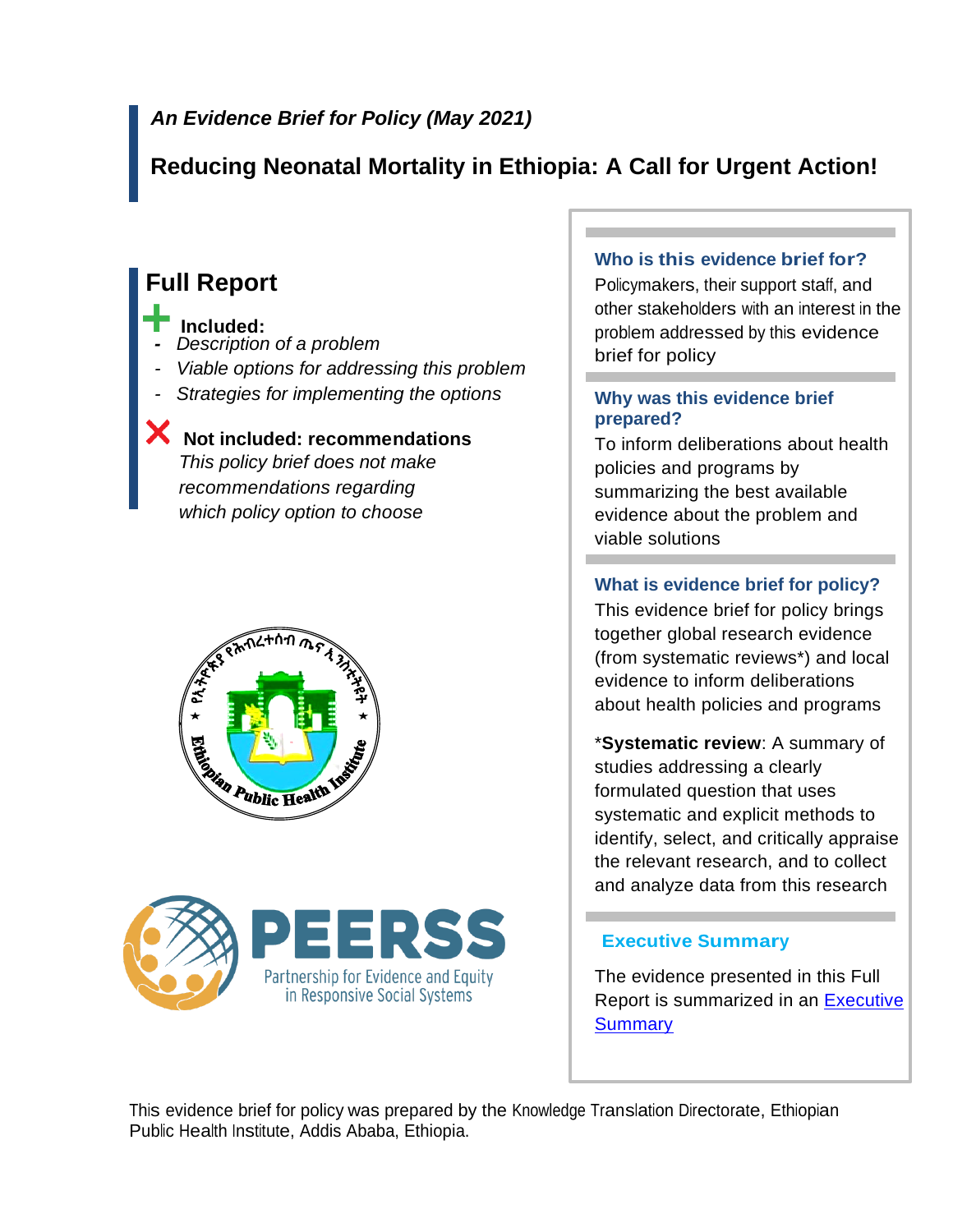# **Authors**

<sup>1</sup> Zelalem Kebede, MPH

- <sup>1</sup> Sabit Ababor, MPH
- <sup>1</sup> Tesfaye Dagne, MPH
- <sup>1</sup> Firmaye Bogale, MPH
- <sup>1</sup> Dagmawit Solomon, MPH
- <sup>2</sup> Aschale Worku, MPH
- <sup>2</sup> Yared Tadesse, MD
- <sup>1</sup> Yosef Gebreyohannes, MPH
- <sup>1</sup> Knowledge Translation Directorate, Ethiopian Public Health Institute
- <sup>2</sup> Federal Ministry of Health, Ethiopia

# **Address for correspondence**

Zelalem Kebede Associate Researcher, Knowledge Translation Directorate, Ethiopian Public Health Institute (EPHI) P.O.Box 1242/5654, Addis Ababa, Ethiopia Email: [welzol@yahoo.com](mailto:welzol@yahoo.com)

# **Competing interests**

No competing interest.

## **Acknowledgments**

This evidence brief for policy was prepared with support from the Partnership for Evidence and Equity in Responsive Social Systems (PEERSS). PEERSS is funded by IDRC and Hewlett Foundation (Grant agreement number 109021-007). The funders did not have a role in drafting, revising, or approving the content of the evidence brief.

The following people provided helpful comments on the draft of this evidence brief for policy: Dr. Kassu Ketema (WHO-Ethiopia), Prof. Mirkuzie Woldie (Fenot-Harvard University), and Dr. Mamuye Hadis (EPHI).

# **Suggested citation**

Zelalem KW, Sabit AA, Tesfaye D, Firmaye BW, Dagmawit SL, Aschale W, Yared T, Yosef GA. Reducing neonatal mortality in Ethiopia: A Call for Urgent Action! (Evidence Brief for Policy). Addis Ababa, Ethiopia: Ethiopian Public Health Institute, May 2021.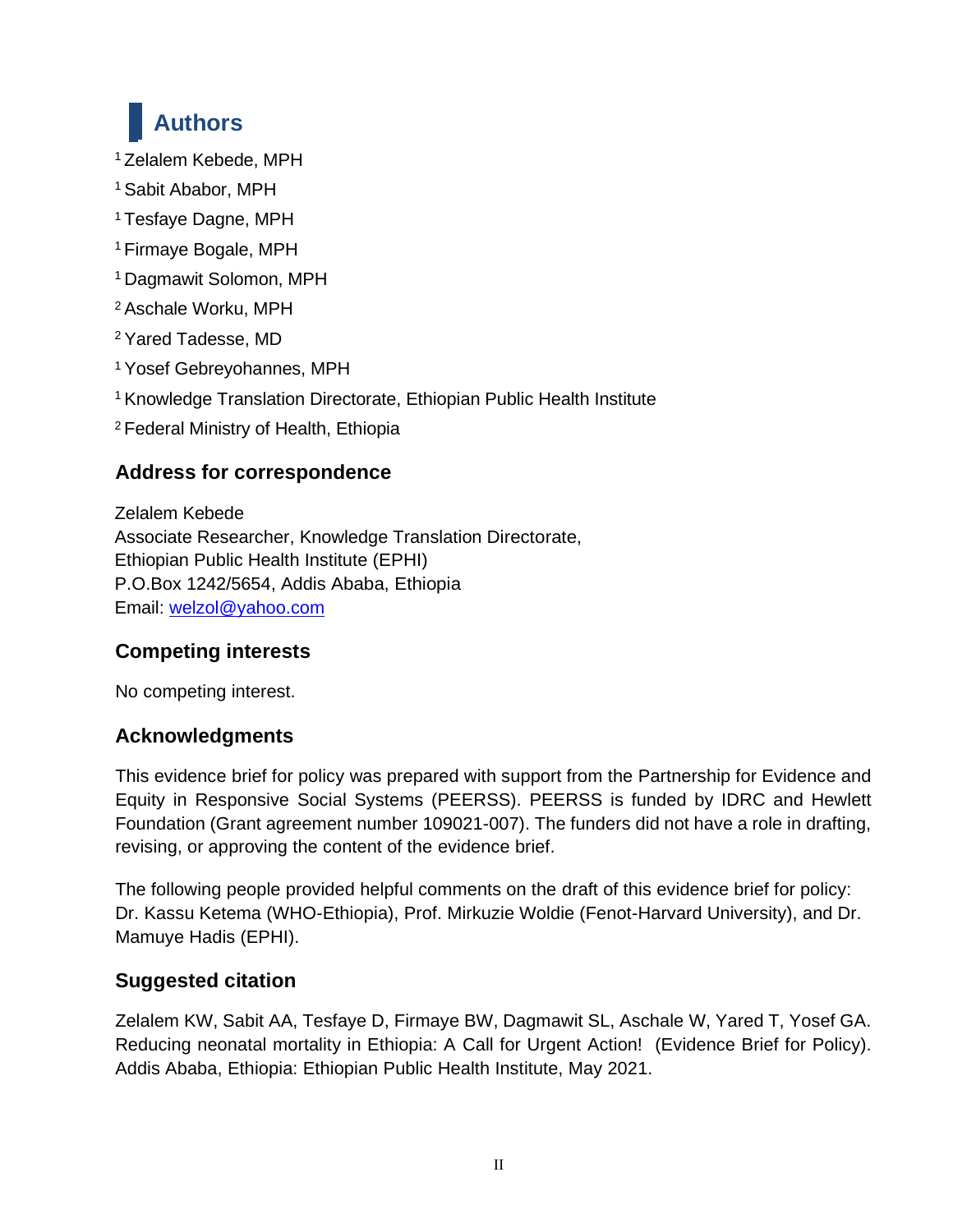# <span id="page-2-0"></span>**Table of contents**

# Contents

| 1.                                                                                          |
|---------------------------------------------------------------------------------------------|
| 1.1.                                                                                        |
| 1.2.                                                                                        |
| Problem with early initiation of breastfeeding/Inadequate Exclusive breastfeeding 6<br>1.3. |
| 1.4.                                                                                        |
| 2.                                                                                          |
| 2.1.                                                                                        |
| 2.2.                                                                                        |
| 2.3.                                                                                        |
| Poor water/sanitation and hygiene, and inadequate basic healthcare services  8<br>2.4.      |
| 2.5.                                                                                        |
| 3.                                                                                          |
|                                                                                             |
|                                                                                             |
|                                                                                             |
|                                                                                             |
|                                                                                             |
|                                                                                             |
|                                                                                             |
|                                                                                             |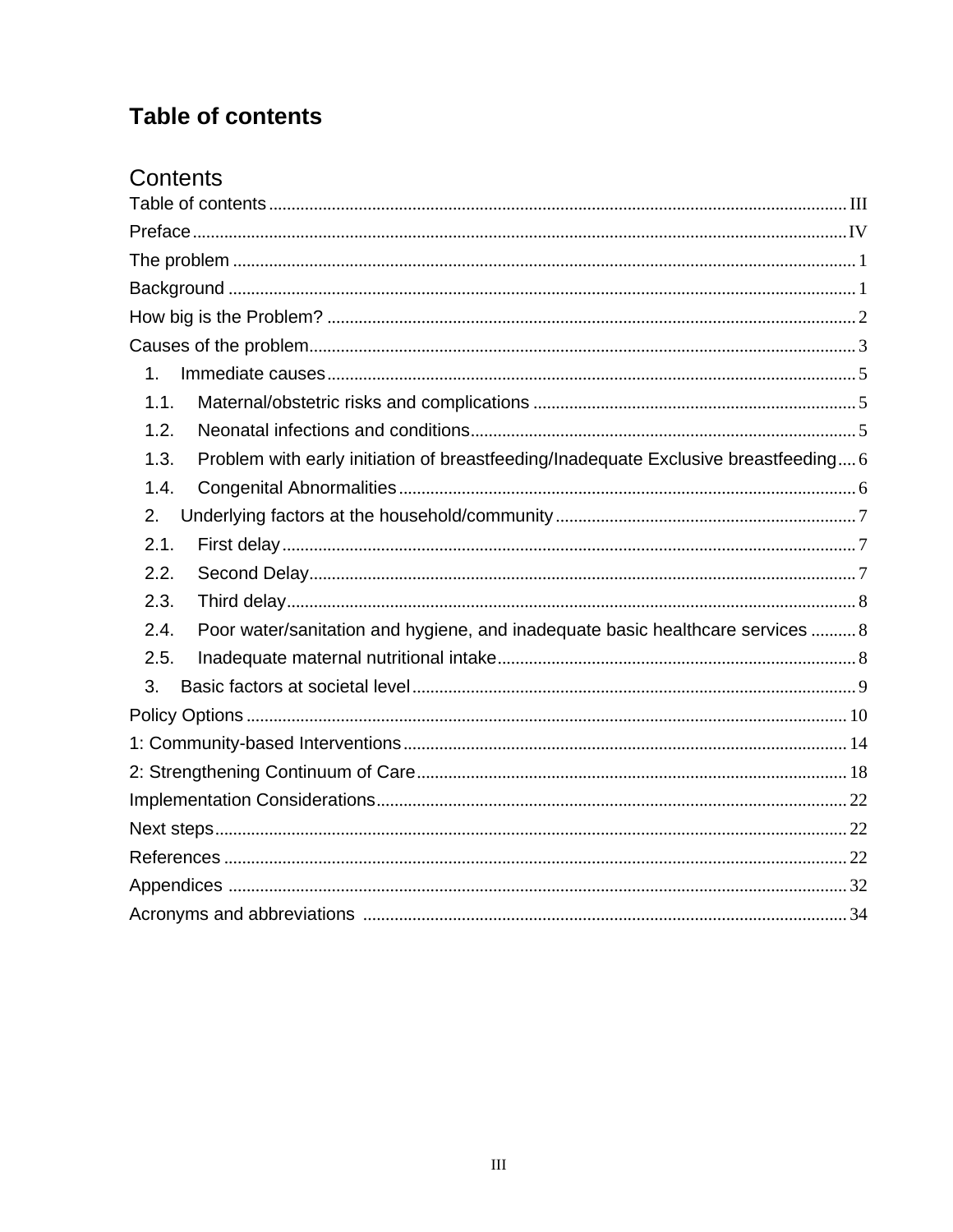# <span id="page-3-0"></span>**Preface**

## *The purpose of this report*

The Evidence Briefs for Policy (EBP) are research syntheses in a user-friendly format, offering evidence-informed policy options. The purpose of this report is to inform deliberations among policymakers and other stakeholders. This evidence brief summarizes the best available evidence regarding the urgency of the current problem and the need to adopt the preferred alternatives or strategies of intervention to reduce neonatal mortality in Ethiopia. This evidence brief involves systematic and transparent efforts to contextualize the results of systematic reviews (review of systematic reviews) and to integrate that evidence with setting-specific research results to support well-informed policy decisions.

The report was prepared as a background document to be discussed at meetings attended by those engaged in developing policies on maternal, neonatal, and child health and people with an interest in such policies (stakeholders). It is not intended to prescribe or proscribe specific options or implementation strategies. Rather, its purpose is to allow policymakers and stakeholders to systematically and transparently consider the available evidence about the likely impacts of different options in reducing neonatal mortality in Ethiopia.

#### *How this report is structured*

This Evidence brief for policy document is structured depending on the SURE guide. The report contains the problem section (background, how big is the problem and cause of the problem), policy option, and implementation consideration. The report also has a separate executive summary. The executive summary provides key messages and summarizes each section of the full report. Although this entails some replication of information, the summary addresses the concern that not everyone for whom the report is intended will have time to read the full report.

#### *How this report was prepared*

This evidence brief brings together global research evidence (from systematic reviews) and local evidence to inform deliberations about reducing neonatal mortality in Ethiopia. We searched for relevant evidence describing the problem, the impacts of options for addressing the problem, barriers to implement those options, and implementation strategies to address these barriers. We searched particularly for relevant systematic reviews (review of systematic reviews) of the effects of policy options, their relevance and implementation strategies. We supplemented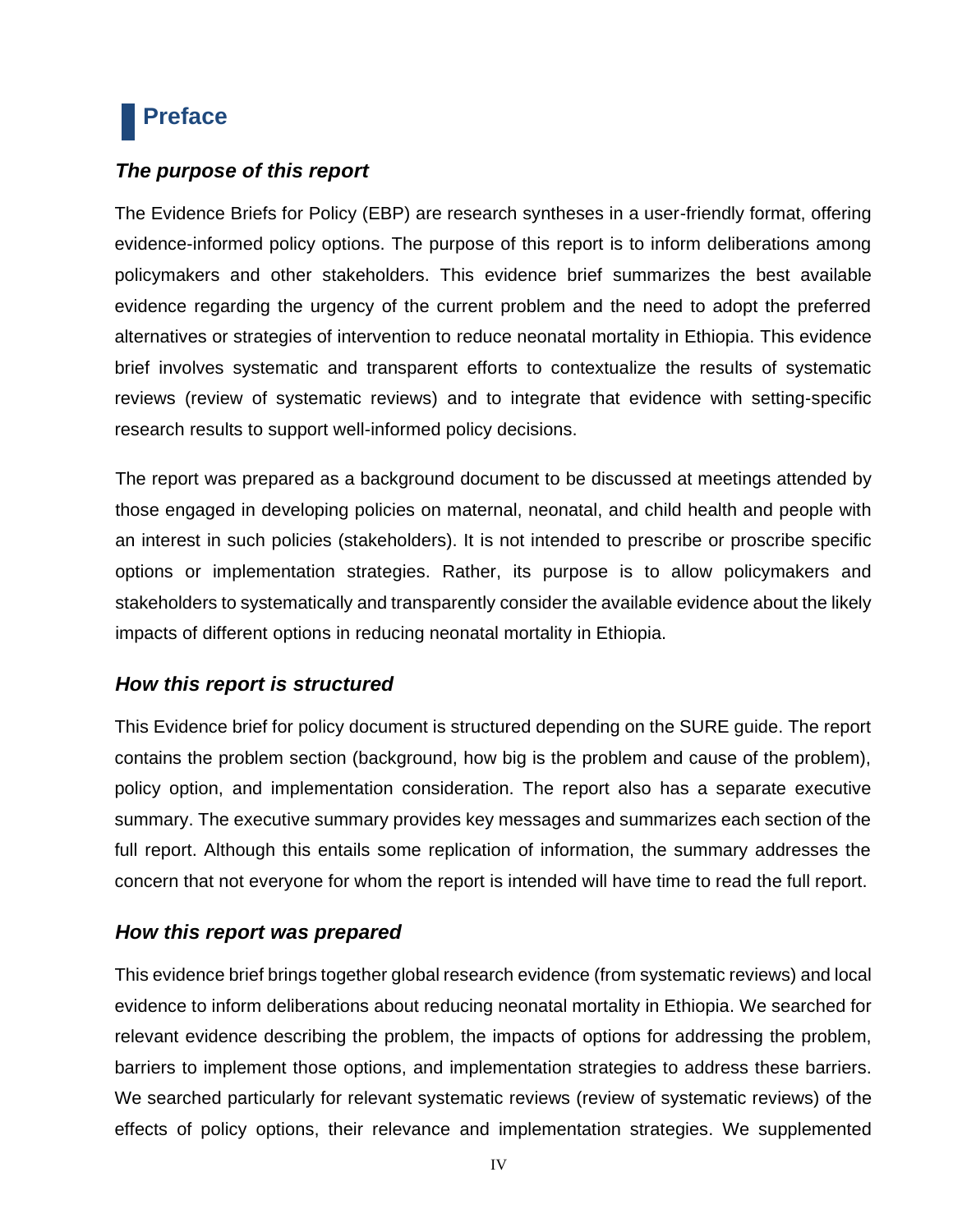information extracted from the included systematic reviews with information from other relevant studies and documents. (The methods used to prepare this report are described in more detail in Appendix 1)

#### *Limitations of this report*

This evidence brief for policy is based largely on existing systematic reviews (review of systematic reviews). For options where we did not find an up-to-date systematic review, we have attempted to fill in these gaps through other documents, through focused searches and personal contact with experts, and through external review of the report.

Summarizing evidence requires judgments about what evidence to include, the quality of the evidence, how to interpret it and how to report it. While we have attempted to be transparent about these judgments, this report inevitably includes judgments made by review authors and judgments made by ourselves.

#### *Why we have focused on systematic reviews*

Systematic reviews of research evidence constitute a more appropriate source of evidence for decision-making than relying on the most recent or most publicized research study.<sup>[i]</sup> We define systematic reviews as reviews of the research literature that have an explicit question, an explicit description of the search strategy, an explicit statement about what types of research studies were included and excluded, a critical examination of the quality of the studies included in the review, and a critical and transparent process for interpreting the findings of the studies included in the review.

Systematic reviews have several advantages.<sup>iii</sup> Firstly, they reduce the risk of bias in selecting and interpreting the results of studies. Secondly, they reduce the risk of being misled by the play of chance in identifying studies for inclusion or the risk of focusing on a limited subset of relevant evidence. Thirdly, systematic reviews provide a critical appraisal of the available research and place individual studies or subgroups of studies in the context of all of the relevant evidence. Finally, they allow others to appraise critically the judgments made in selecting studies and the collection, analysis and interpretation of the results.

While practical experience and anecdotal evidence can also help to inform decisions, it is important to bear in mind the limitations of descriptions of success (or failures) in single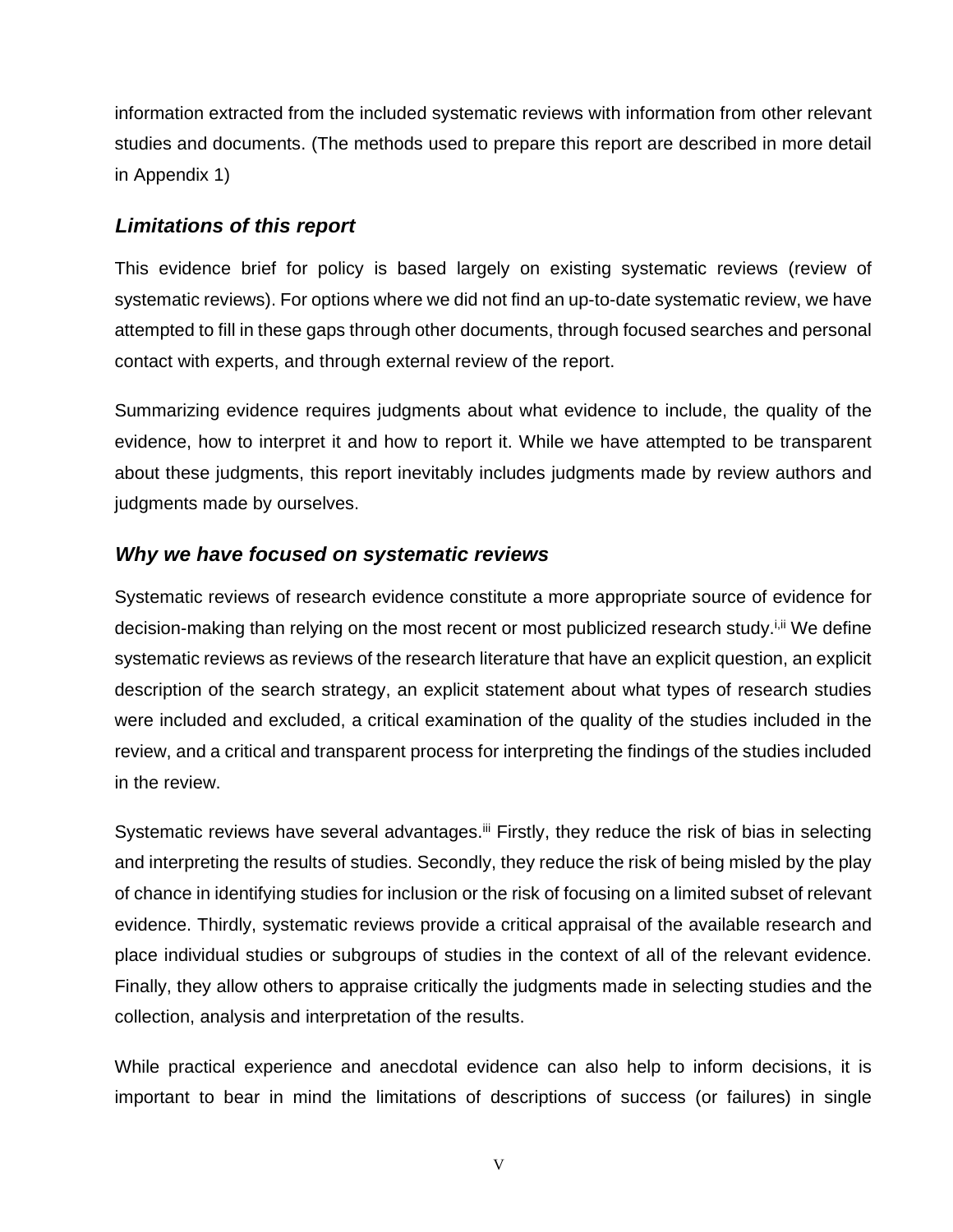instances. They may be useful for helping to understand a problem, but they do not provide reliable evidence of the most probable impacts of policy options.

#### *Uncertainty does not imply indecisiveness or inaction*

Uncertainty about the potential impacts of policy decisions does not mean that decisions and actions can or should not be taken. However, it does suggest the need for carefully planned monitoring and evaluation when policies are implemented. iv

"Both politically, in terms of being accountable to those who fund the system, and also ethically, in terms of making sure that you make the best use possible of available resources, evaluation is absolutely critical."

(Julio Frenk 2005, former Minister of Health, Mexico) <sup>v</sup>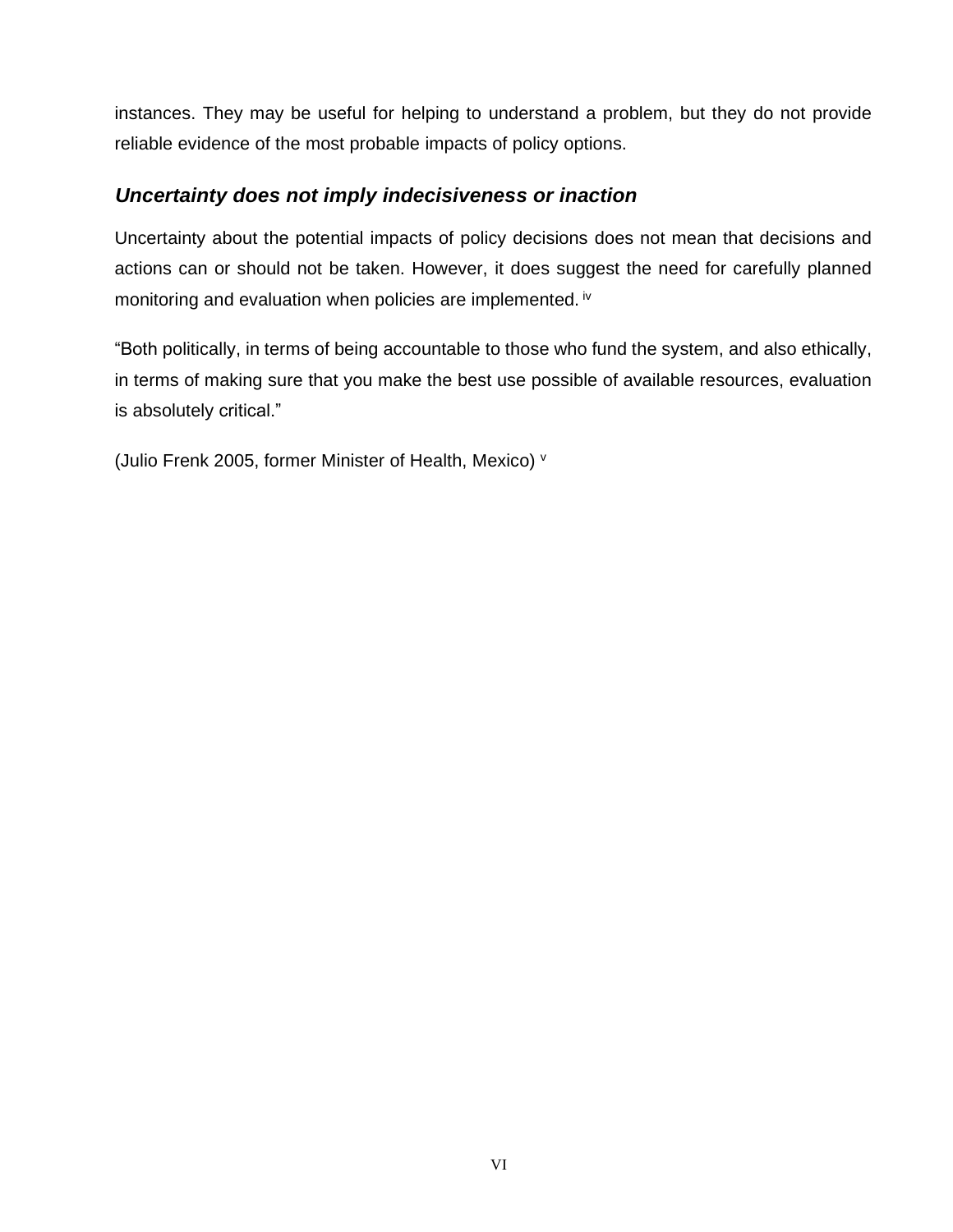# <span id="page-6-0"></span> **The problem: Unacceptably High Neonatal Mortality in Ethiopia**

#### <span id="page-6-1"></span>**Background**

Neonatal mortality is a core indicator of neonatal health defined as death during the first 28 days of life (WHO, 2015). For too many babies, their day of birth is also the day of death making the first 24 hours of a baby's life the most vulnerable time for survival. Of the total 5.2 million under-five deaths in the year 2019 globally, 47% (2.4 million) deaths, occurred within the first 28 days of life. About a third of these neonatal deaths occurred within the first day after birth while close to three-quarters occurred within the first week of life (UNICEF, 2020). Almost all neonatal deaths (98%) occur in low- and middle-income countries, with 78% in Southern Asia and Sub-Saharan Africa. Eight of the 10 countries with the highest neonatal mortality are in Africa including Ethiopia (WHO, 2018).

The world has made substantial progress in child survival since 1990. However, the decline in neonatal mortality from 1990 to 2019 has been slower than the decline in death among postneonatal and under-5 children (WHO, 2020b). This is amplified by the fact that neonatal mortality (mostly from preventable causes) is becoming an increasingly prominent contributor to overall under-five mortality. When we come to the Ethiopian situation, between the years 2000 and 2016 a lower decline of 41% was seen in neonatal mortality compared to that of 60% reduction in under-five mortality and 50% reduction in infant mortality (CSA, 2016). However, in recent years, Ethiopia recorded an increase in neonatal mortality with 33 deaths per 1,000 live births according to the 2019 Mini DHS (EPHI & ICF, 2019; FMoH, 2020) compared to the 2016 DHS report which was 29 deaths per 1,000 live births.

The preparation of this evidence brief for policy came to our attention for two reasons: 1) While the world has targeted to reduce neonatal mortality to at least 12 per 1,000 live births in 2030 (UN, 2016), neonatal mortality in Ethiopia is persistently high in the last decade, and 2) there is big gap observed between the current national plans and performances which indicate the country is off-track to achieve the global commitments and national commitments. The objective of preparing this evidence brief for policy is, therefore, to summarize the best available evidence describing the problem of neonatal mortality in Ethiopia and potential solutions for addressing the problem.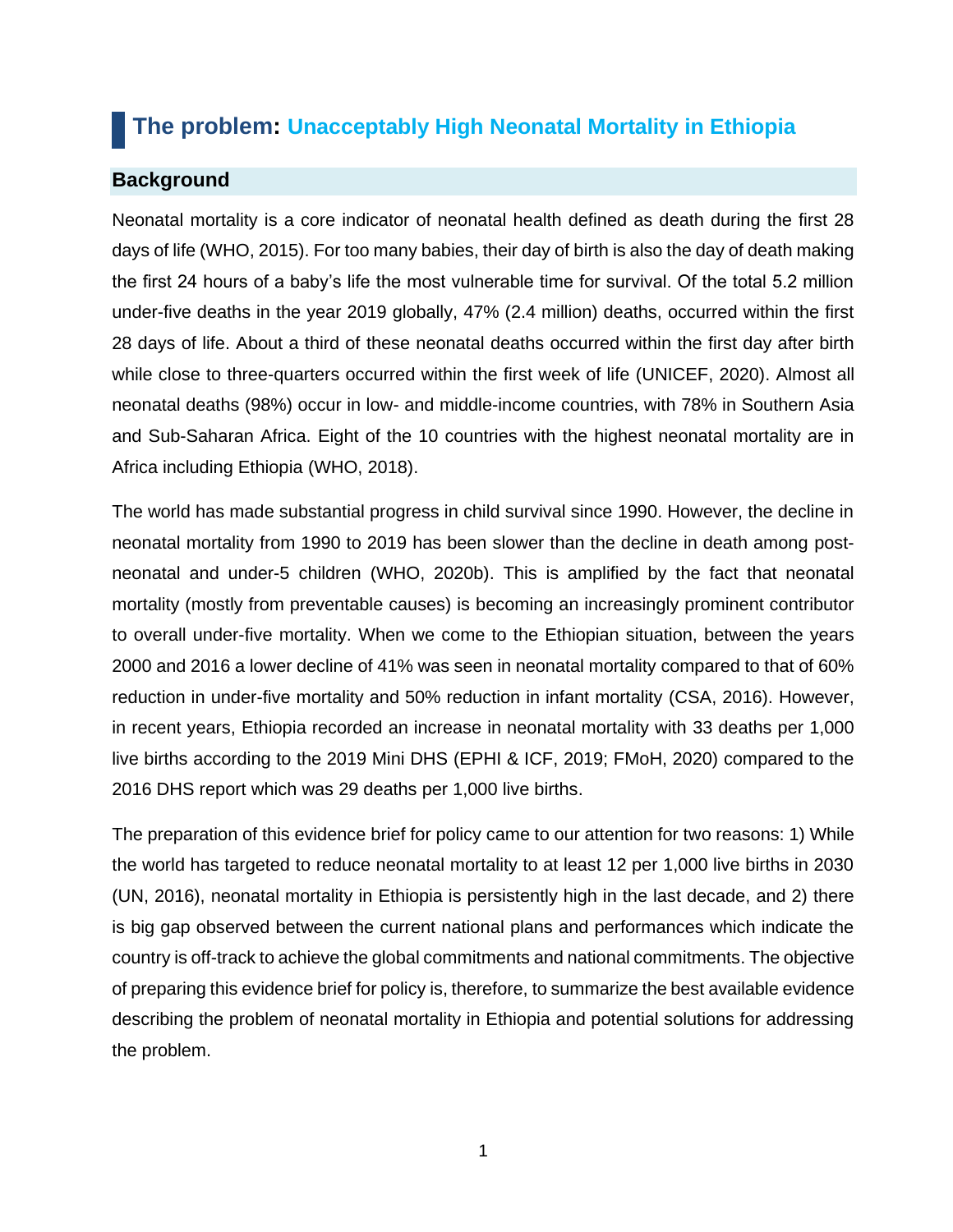#### <span id="page-7-0"></span>**How big is the Problem?**

In 2019, Ethiopia was one of the top five countries where almost half of all the global neonatal mortality occurred (WHO, 2020b). The national average of neonatal death (33 per 1,000 live births) is also higher than sub-Saharan Africa (27 per 1, 000 live births) and Southern Asia (25 per 1, 000 live births) (EPHI & ICF, 2019; WHO, 2020b). The current level of neonatal death reflects that Ethiopia is far behind the goal set by the national Health Sector Transformation Plan (HSTP) which was 10 deaths per 1,000 live births by 2020 (FMoH, 2015a). The possibility of achieving the global commitment, sustainable development goals (SDGs), of reducing neonatal mortality to 12 deaths per 1,000 live births by 2030 is also uncertain (FMoH, 2015a; UN, 2015).

In Ethiopia, the under-five mortality rate has declined by more than half from 123 in 2005 to 59 deaths per 1,000 live births in 2019. As shown in figure 1, though neonatal mortality has reduced by 25% between 2005 to 2016, it has shown an increment between 2016 and 2019 (EPHI & ICF, 2019; FMoH, 2020).



- Under-five Mortality - Infant Mortality - Neonatal Mortality



#### **Figure 2: Percent contribution of neonatal mortality to under-five mortality and Infant mortality, Ethiopia (2005-2019)**

#### **Figure 1: Trend in early childhood mortality rates, EPHI, 2019**

The contribution of neonatal mortality to the overall underfive mortality and Infant mortality is also significant and has increased from 2005 to 2019 as indicated in figure 2 (EPHI & ICF, 2019).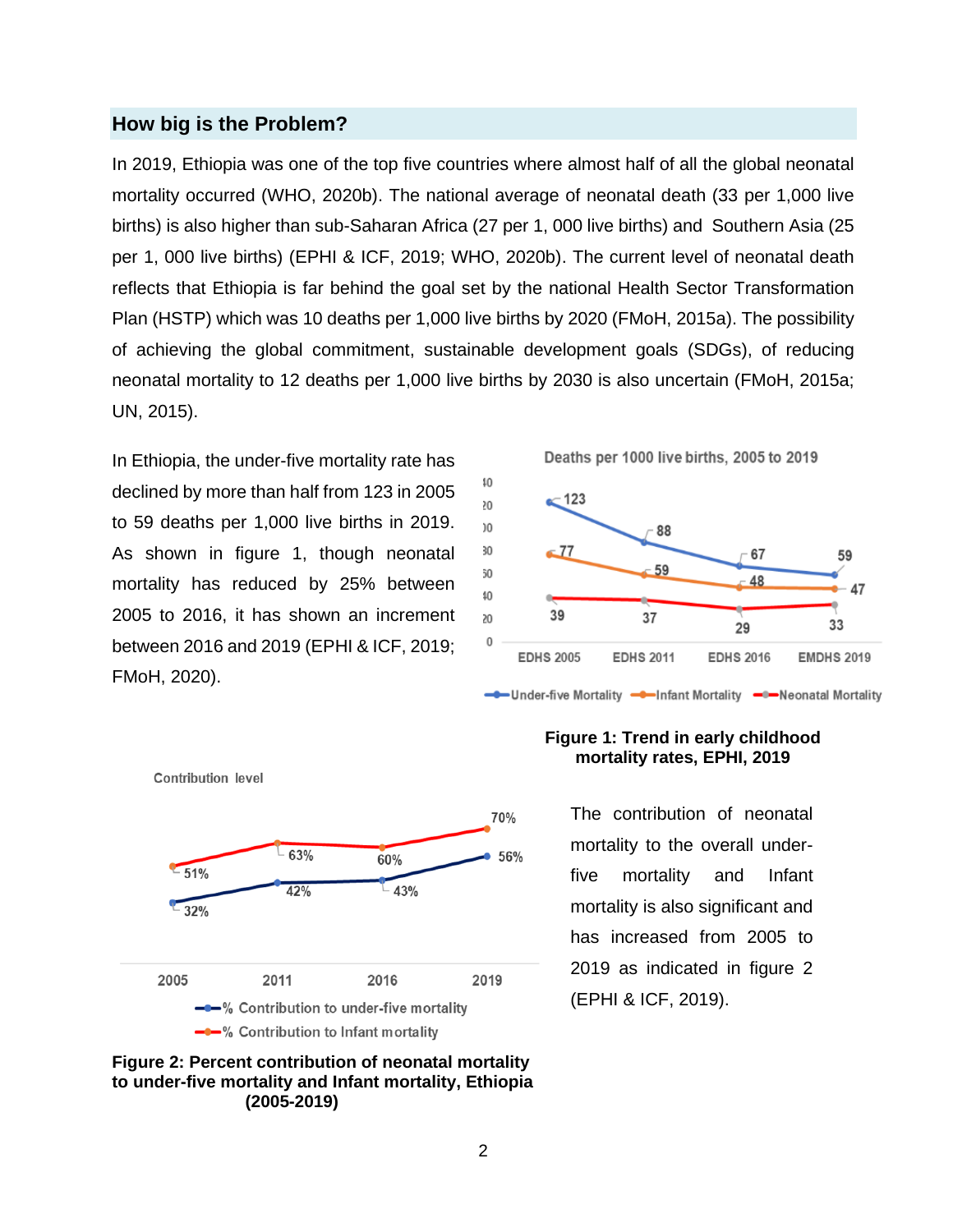In addition to the high rate of neonatal mortality at the national level, it is also critical to note that there is a significant sub-national disparity (CSA, 2016).

#### <span id="page-8-0"></span>**Causes of the problem**

After looking through different literature to frame the causes of the problem, UNICEF's conceptual framework for maternal and neonatal mortality and morbidity (UNICEF, 2009) was adapted. This framework was found to be suitable to appropriately frame the causes and effective interventions to improve neonatal health in Ethiopia (figure 4). In order to appropriately examine the underlying factors for neonatal mortality in Ethiopia, Thaddeus and Maine's "Three Delays" model was used in this cause analysis (Thaddeus & Maine, 1994). This model was originally developed for cause analysis of maternal mortality; however, several studies found the model very useful to analyze the causes of perinatal and neonatal mortality in recent years (Nasratullah Ansari, 2012; Waiswa et al., 2010). This approach of adapting the UNICEF framework for neonatal mortality cause analysis was also done in Afghanistan (Nasratullah Ansari, 2012).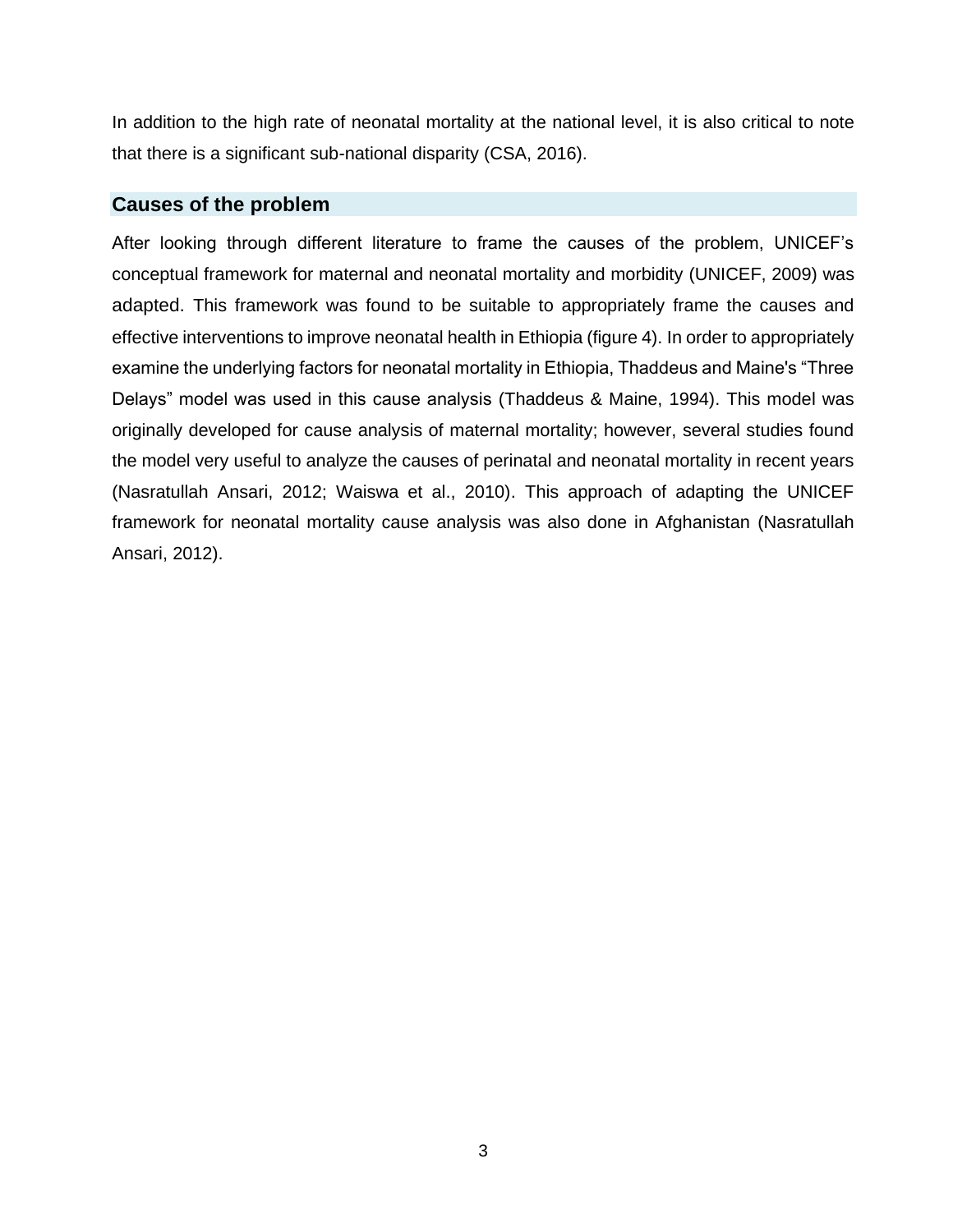

**Figure 4: Adapted from UNICEF Conceptual framework (UNICEF, 2009)**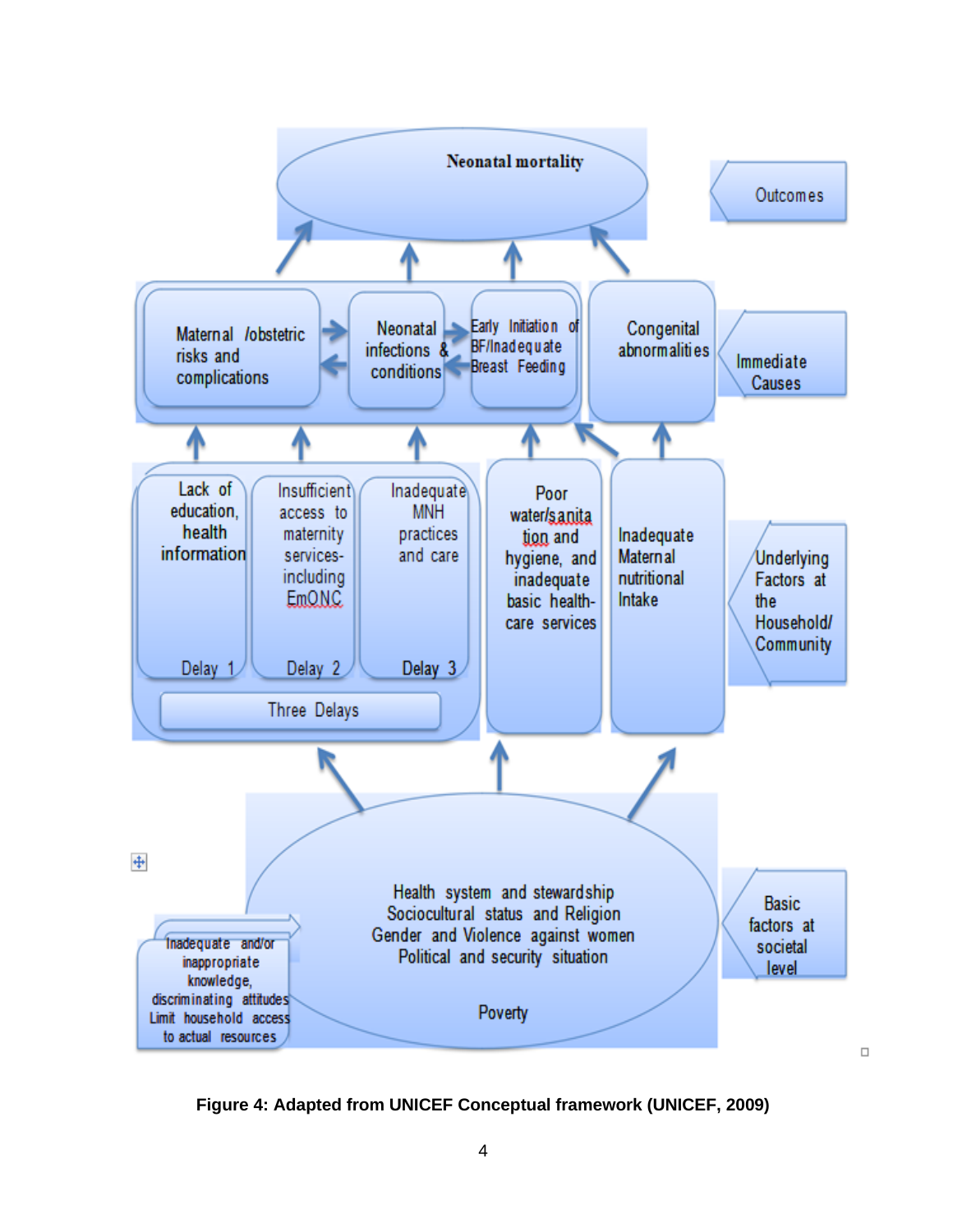#### <span id="page-10-0"></span>**1. Immediate causes**

#### <span id="page-10-1"></span>**1.1. Maternal/obstetric risks and complications**

Maternal risks and complications during the antenatal and intrapartum period have been identified as one of contributing factors for neonatal death. These maternal conditions include high-risk mothers, maternal infections, teenage pregnancy, inadequate ANC visits, short birth spacing, and many more (UNICEF, 2009). There are pocket studies conducted in different regions of Ethiopia that also identified maternal-related risks and complications as contributors to the death of a newborn. In a study conducted at Jimma University medical center, it was reported that frequency of antenatal care use, place of delivery, gestational age at birth, premature rupture of membrane, complications during labor, twin births, size of the neonate at birth and neonatal care practice were determinants of neonatal mortality (Seid et al., 2019). Other obstetric factors for higher risk of neonatal death include maternal age (neonates born to mothers aged <18 years) and short birth spacing (those born within 2 years of the preceding birth) (Mekonnen et al., 2013).

A systematic review on the impact of antenatal care on neonatal mortality in Ethiopia showed that neonates born to women with ANC follow-up had about two-third (65%) lower probability of death compared to those babies born to women who had no ANC follow-up (Tolossa et al., 2020). Similarly, neonates who are born from mothers who had no antenatal care (no single visit) are about three times at risk of death (Belachew et al., 2020; Kolobo et al., 2019). Furthermore, the death of a mother by itself was found to be a risk to the death of a neonate; a study in southern Ethiopia signified that households with maternal deaths had an increased risk of neonatal death as well (Yaya et al., 2014).

#### <span id="page-10-2"></span>**1.2. Neonatal infections and conditions**

The large majority (80%) of newborn deaths are related to the three preventable and treatable conditions: preterm birth, Intrapartum related events (including birth asphyxia), and infection (UNICEF, 2019; WHO & UNICEF, 2020). The proportion of causes of neonatal deaths due to preterm birth, birth asphyxia, and infection (such as sepsis, pneumonia, meningitis, and tetanus) is estimated to be 35%, 24%, and 23% respectively (Liu et al., 2016). Several studies done in Ethiopia are also in line with the above global findings where prematurity, birth asphyxia, and sepsis were reported as the major contributing factors to neonatal death (Demisse et al., 2017; HNN, 2017; Liu et al., 2016; Mekonnen et al., 2013; Mengesha & Sahle, 2017; Seid et al., 2019).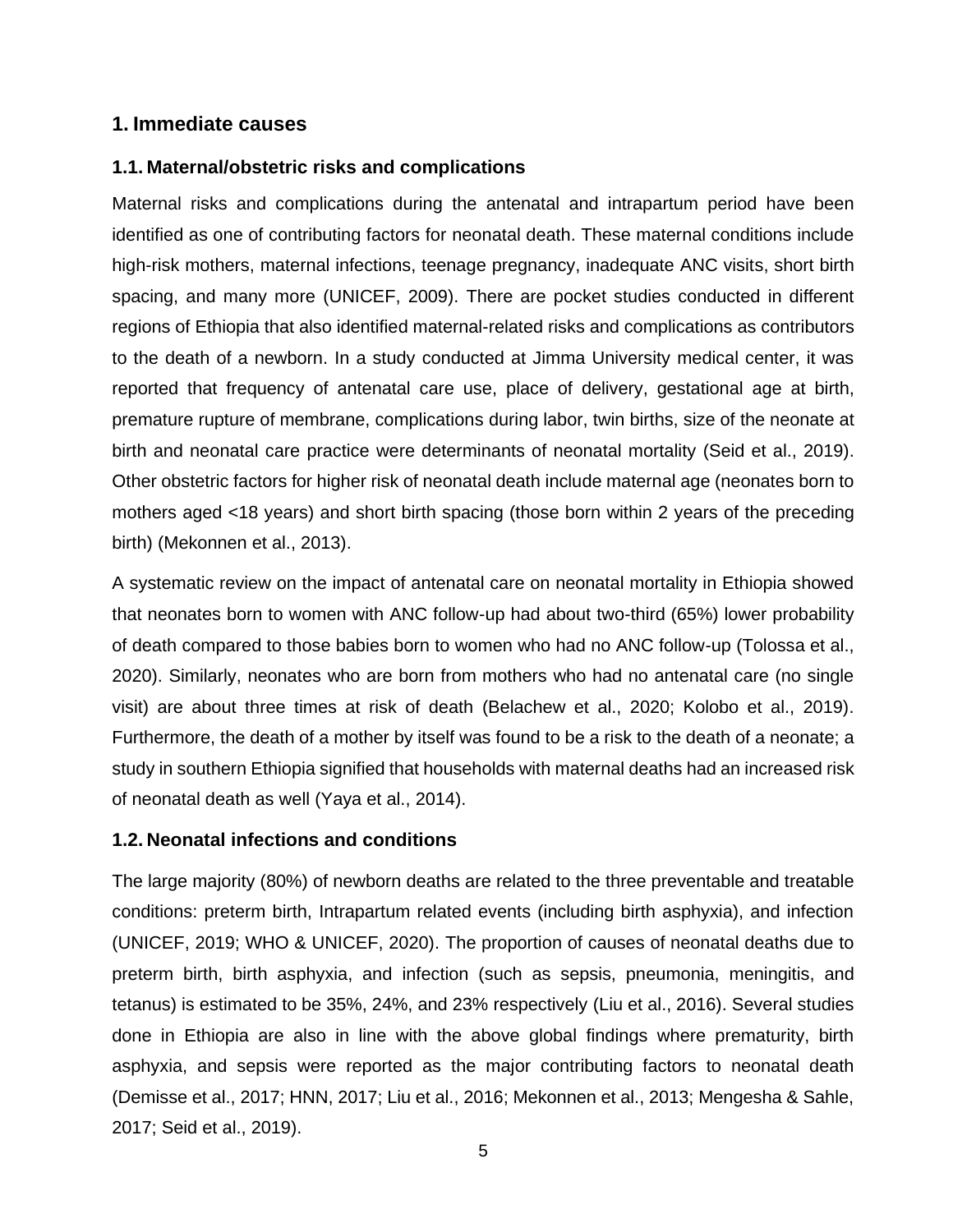# <span id="page-11-0"></span>**1.3. Problem with early initiation of breastfeeding/Inadequate Exclusive breastfeeding**

The early initiation of breastfeeding which is putting newborns to the breast within the first hour of life safeguards infants from dying during the most vulnerable time in their lives. However, less than half of all newborns are put to the breast within an hour of birth (UNICEF, 2016). Although the proportion of early initiation of breastfeeding increased from 49% in 2000 to 75% in 2016 in Ethiopia, the progress has remained slow compared to the national target (Ahmed Y et al., 2019).

Neonates who initiated breastfeeding after the first hour and through the remainder of the first day of life had about 41% greater risk of death (Oot et al., 2018). Studies in Ethiopia also showed that the lack of early initiation of breastfeeding within the first one hour of birth is a predictor of neonatal mortality (Desalew et al., 2020).

It is recommended that neonates should be exclusively breastfed; however, more than a quarter of neonates were not exclusively breastfed according to the 2019 mini DHS (EPHI & ICF, 2019).

#### <span id="page-11-1"></span>**1.4. Congenital Abnormalities**

Worldwide, an estimated 295, 000 newborns (11% of total newborn deaths) die within 28 days of birth every year due to congenital abnormalities (Liu et al., 2016; WHO, 2020a). In Ethiopia, the proportionate contribution of congenital abnormalities to neonatal death is also estimated to be 11% (HNN, 2017). Several terms are used to describe congenital abnormalities such as, congenital malformations, congenital anomalies, and birth defects; and can be defined as either structural or functional abnormalities such as metabolic disorders that occur during intrauterine life and can be identified prenatally, at birth, or later. The most common severe congenital abnormalities are heart defects, neural tube defects and Down's syndrome. Although congenital anomalies may be the result of one or more genetic, infectious, nutritional or environmental factors, it is often difficult to identify the exact causes (WHO, 2020a).

There have been few studies on congenital abnormalities in Ethiopia and their incidence at birth at a national level is unknown. The few pocket studies conducted in the country indicated that the prevalence of congenital anomalies was 2% in Addis Ababa and Amhara region (Taye et al., 2019), and 6% among neonates at Jimma medical center (Silesh et al., 2021). The 2020 annual performance report of the Federal Ministry of Health of Ethiopia also indicated the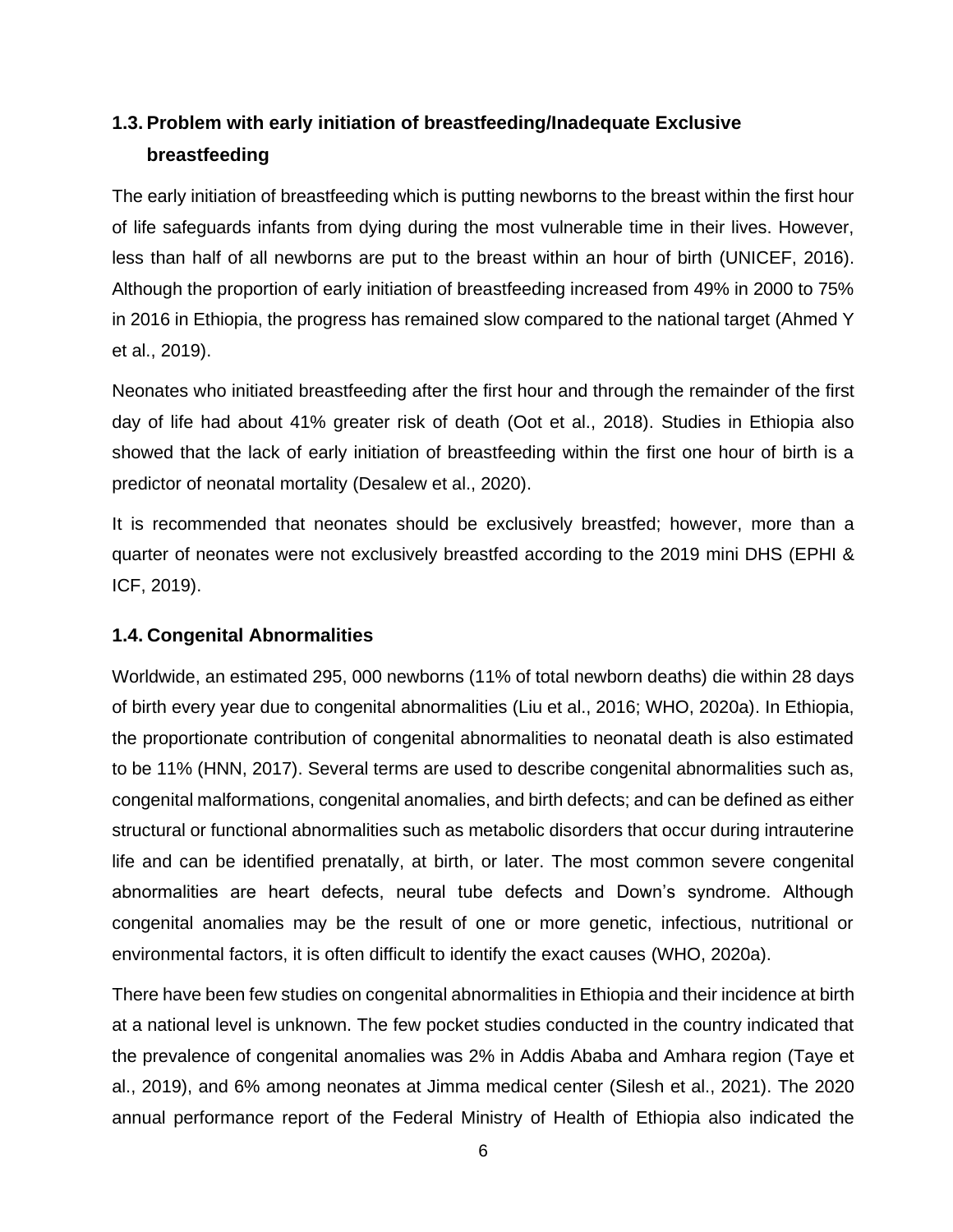increasing trend in the incidence of congenital anomalies such as neural tube defects (FMoH, 2020; Tessema et al., 2019).

#### <span id="page-12-0"></span>**2. Underlying factors at the household/community**

Multiple underlying factors contribute to neonatal mortality. The underlying factors at the household or community level in this document were framed as the "three delays", poor water, sanitation and hygiene (WASH), and inadequate maternal dietary intake/early and exclusive breastfeeding (UNICEF, 2009).

#### <span id="page-12-1"></span>**2.1. First delay**

The first delay is the delay in the decision to seek both preventive and curative health services primarily due to a lack of education and health information (Thaddeus & Maine, 1994). Mothers' education increases knowledge of the benefits of health care, raises awareness on the available health services, increases receptiveness to the new health information, empowers women to have more access to household resources, and strengthens women's decisionmaking ability. Husband education is also crucial because it makes them aware of the benefits of maternal health services and they may put fewer constraints on women's decision-making and mobility (Gabrysch & Campbell, 2009). Socioeconomic, cultural and religious factors could also affect the women, family, and community's decision to seek healthcare although these are considered as basic factors (UNICEF, 2009).

The findings from DHS and other pocket studies in Ethiopia also support the above fact and thus neonates are at greater risk of dying if they are born to women with no education and household headed with illiterates (CSA, 2016; Mekonnen et al., 2013; Wolde et al., 2019; Yaya et al., 2014).

#### <span id="page-12-2"></span>**2.2. Second Delay**

The second delay describes the situation when reaching healthcare services is delayed (Thaddeus & Maine, 1994). Geographical barriers, poor and unpaved roads, unavailability of public transport, lack of newborn friendly ambulance services, lack of appropriate communication modes in referral linkages, and distance to the health facilities are delay factors thus inhibit the access of maternal and neonatal care services including basic and emergency maternal and neonatal care (Thaddeus & Maine, 1994; UNICEF, 2009). Pocket studies that were done throughout the country also support the findings and the mentioned delay factors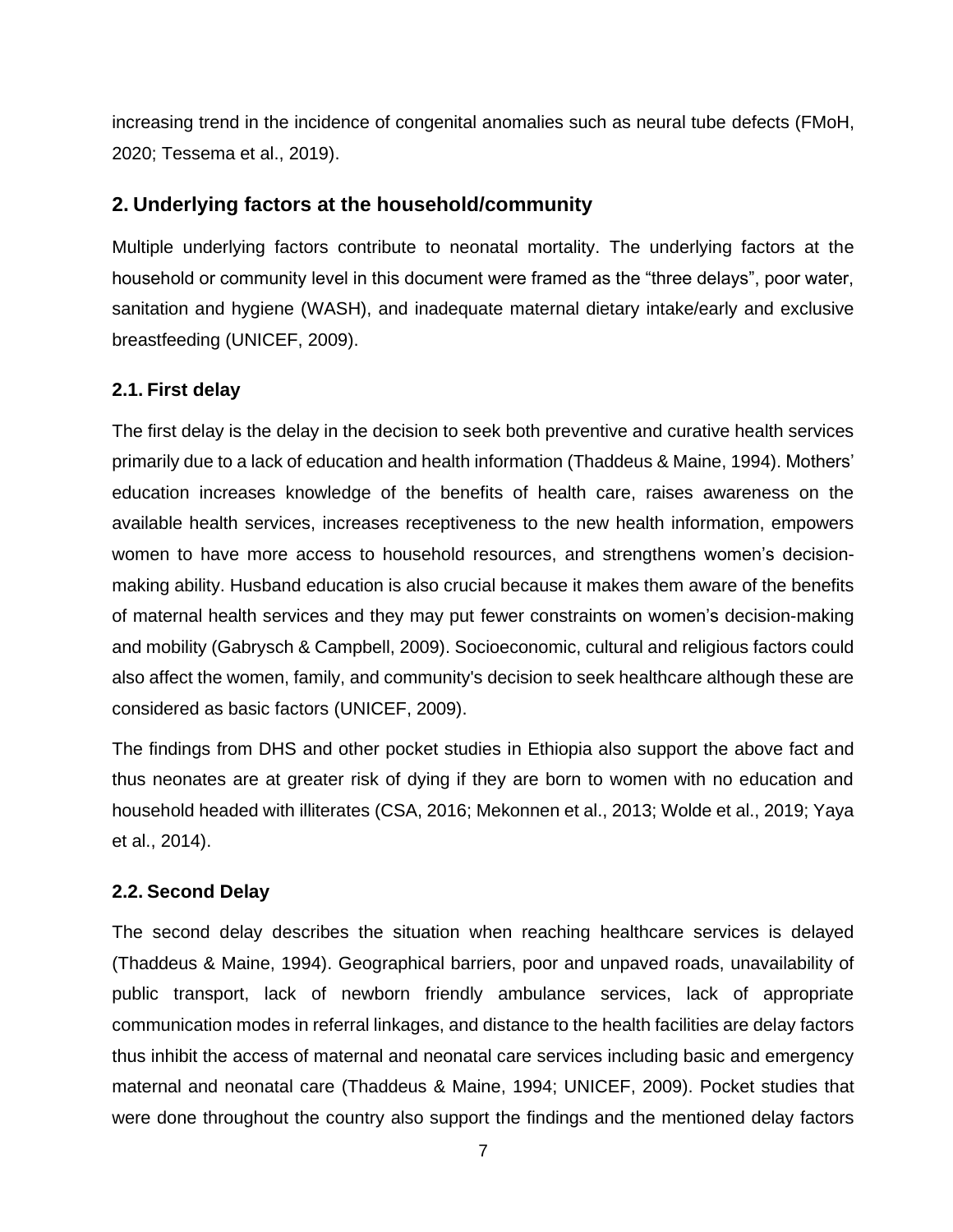were found to be predictors of neonatal mortality in Ethiopia (Orsido et al., 2019; Roro et al., 2019; Seid et al., 2019).

#### <span id="page-13-0"></span>**2.3. Third delay**

The third delay occurs due to poor quality of care i.e., the delay in the provision of healthcare services at health facilities caused by shortages of staff, staff competency, availability of equipment & supplies, and inadequate management (Thaddeus & Maine, 1994; WHO, 2010). According to the EmONC survey, unavailability of adequate trained staff, shortage of equipment, drugs and supplies, facility readiness, and management were mentioned gaps in the Ethiopian health sector which might be the indirect contributors to neonatal death by resulting in the third delay (EPHI, 2018a). Other pocket studies on the status of care for neonates in Ethiopia have also indicated that the essential newborn readiness score of the health facilities was low, calling for improved BEmONC service readiness in particular (Abebe et al., 2021; Delele et al., 2021).

#### <span id="page-13-1"></span>**2.4. Poor water/sanitation and hygiene, and inadequate basic healthcare services**

Lack of access to clean water and unhygienic practices contributes to maternal and neonatal mortality and morbidity especially during delivery (UNICEF, 2009). Infections such as sepsis, tetanus, pneumonia, and diarrhea account for a substantial proportion (around a quarter) of neonatal deaths. These are directly related to Water, Sanitation and Hygiene (WASH), circumstances during childbirth and the immediate postpartum period through practices such as birth attendant hand washing, cleanliness of the perineum and delivery surface, hygienic cord care/cord-cutting, bathing, and feeding practices (A. Ahmed et al., 2013; Blencowe et al., 2011; Karumbi et al., 2013; Rhee et al., 2008; Winani et al., 2007).

Further analysis of Ethiopian DHS (2016) has indicated that no latrine facility and unprotected water sources were associated with a higher risk of neonatal mortality (Fenta et al., 2021). In Ethiopia, almost two-third of health facilities do not have an improved water source in the facility (EPHI, 2018b) and according to UNICEF report, the proportion of the population using unimproved sanitation facilities is about 63% in the country (UNICEF, 2017).

#### <span id="page-13-2"></span>**2.5. Inadequate maternal nutritional intake**

Insufficient access of women to nutritious food and micronutrients is associated with increased maternal and neonatal mortality and morbidity. Women who are undernourished at the time of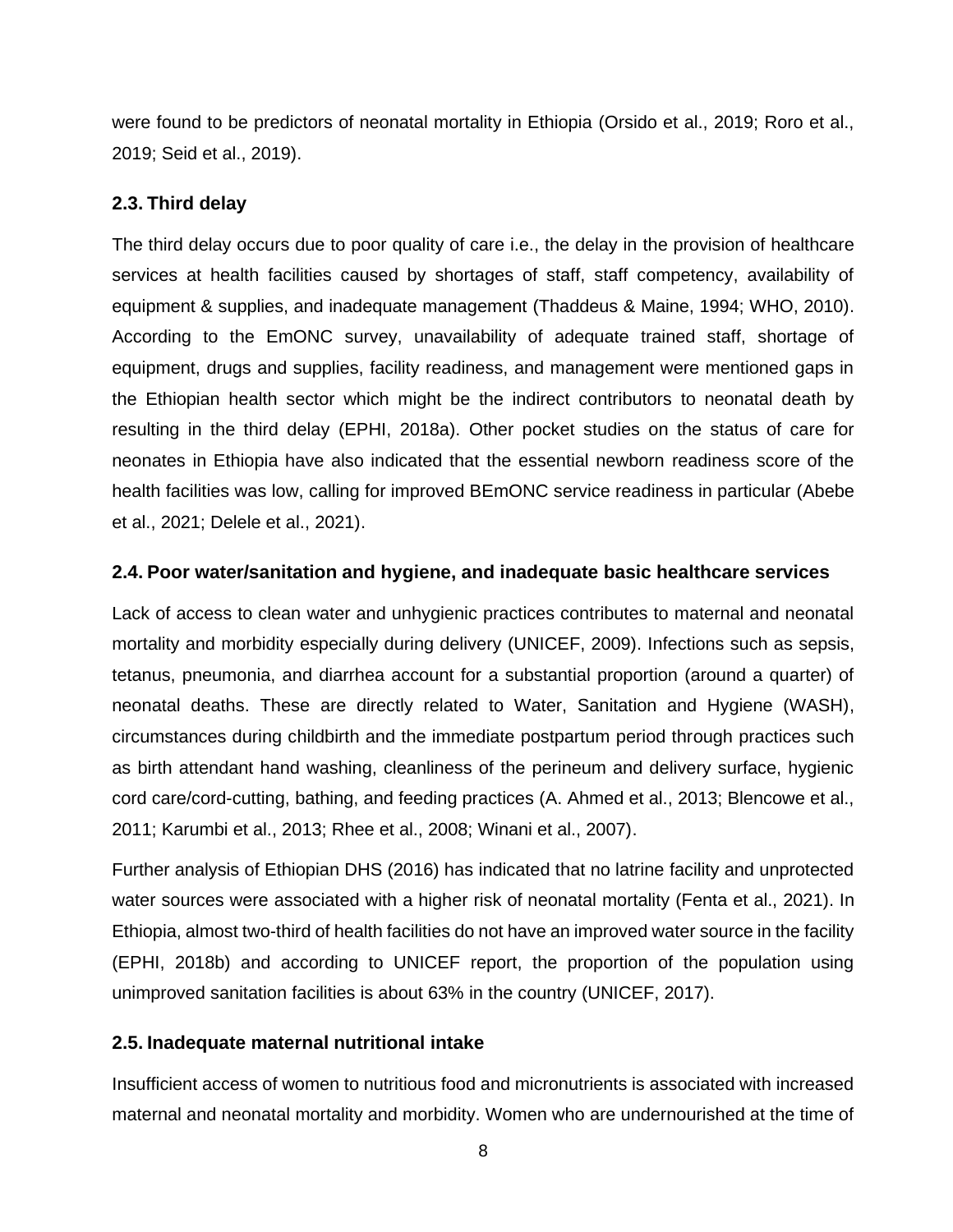conception are unlikely to improve their nutritional status during pregnancy when they have additional demands due to the growing fetus. In most developing countries, maternal undernutrition is persistent and an important contributor to poor birth outcomes (e.g. low birth weight) and neonatal mortality (T. Ahmed et al., 2012; Osmani & Sen, 2003; Smith et al., 2003; UNICEF, 2009, 2017; WHO, 2006). The high risk of spontaneous preterm birth is associated with low body mass index (BMI) of women before pregnancy. Women with lower than normal levels of micronutrients such as iron, folic acid, or zinc during pregnancy lead to a greater chance of having preterm births (Goldenberg et al., 2008). This could be true in the Ethiopian situation where micronutrient intake by women of reproductive age is low (EPHI, 2016).

#### <span id="page-14-0"></span>**3. Basic factors at a societal level**

The underlying factors of neonatal mortality are influenced by some basic interrelated factors such as political, economic, cultural, religious, and social systems, including women's status that limits the utilization of potential resources (environment, technology, and people). Besides, inadequate and/or inappropriate knowledge and discriminating attitudes could limit household access to actual resources (UNICEF, 2009). The details of the basic causes are not entertained in this evidence brief since our focus is on the immediate and underlying causes.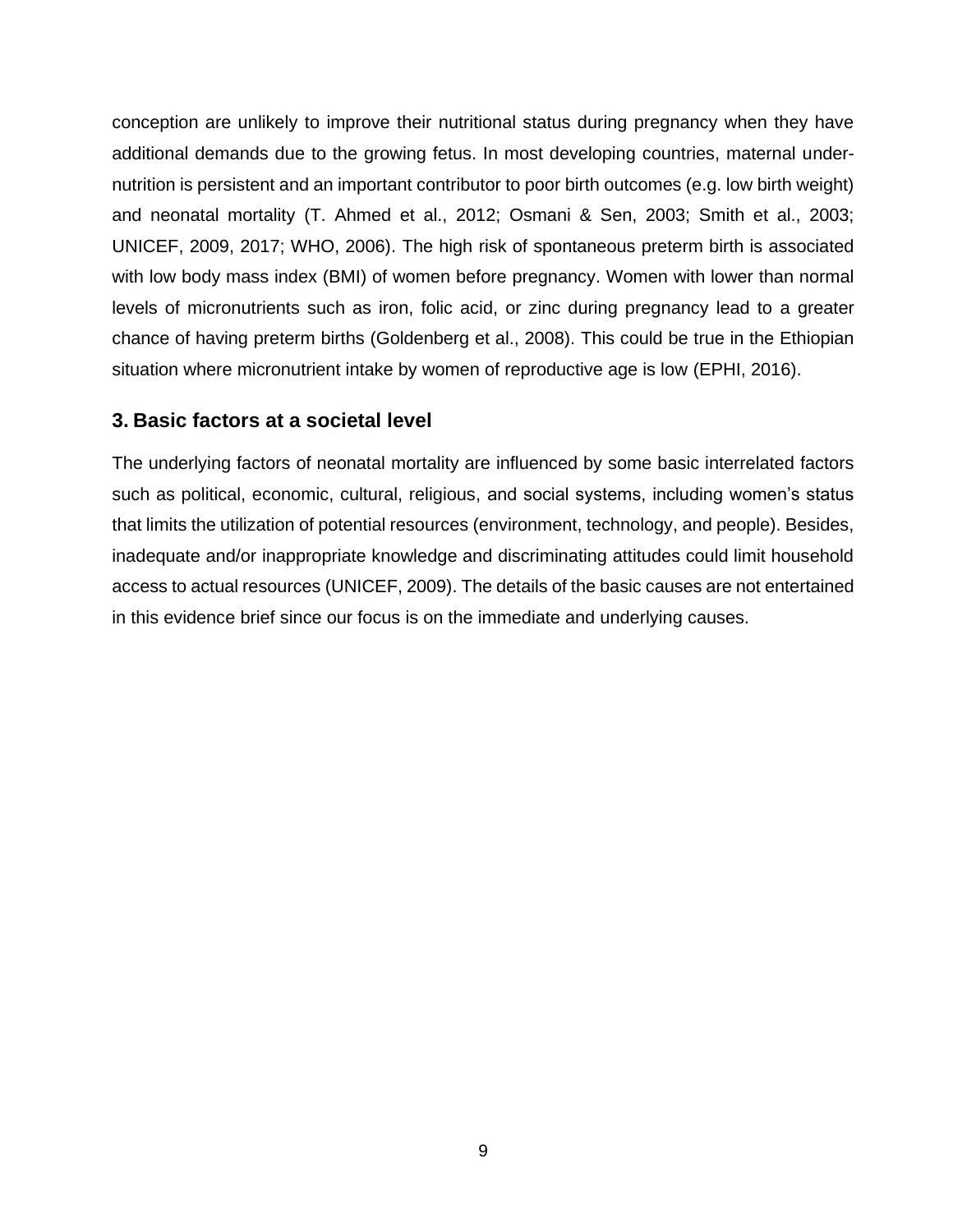# <span id="page-15-0"></span> **Policy Options**

The recently ended National Newborn and Child Survival Strategy and the HSTP had set an objective to reduce neonatal mortality to 10 per 1000 live births by the year 2019/2020 (FMoH, 2015b, 2015a). However, the neonatal mortality of the country paradoxically increased from 29 per 1000 live births in 2016 to 33 per 1000 live births in 2019 (EPHI & ICF, 2019; FMoH, 2020). Despite the efforts and implementation of various interventions by the government, the desired impact did not transpire. In addition to this, Ethiopia accepted a global commitment, SDG target, of reducing preventable neonatal mortality to 12 deaths or less per 1000 live births by the year 2030 (UN, 2016). Unfortunately, the country is making little/no progress and it is unlikely to achieve the target with the current levels of investment or approach. Therefore, this evidence brief tries to indicate the proven and cost-effective interventions which are contextualized to our setting to reverse the current neonatal mortality trend.

Eighty percent of the causes for all neonatal deaths are preventable and treatable (UNICEF, 2020). A review of systematic reviews by Lassi et al (2015) looked at the effect of different interventions on neonatal mortality across the life course (Lassi et al., 2015). Accordingly, the interventions are classified as effective, promising and ineffective. See the details of the interventions and their impact on neonatal mortality in table 1 below.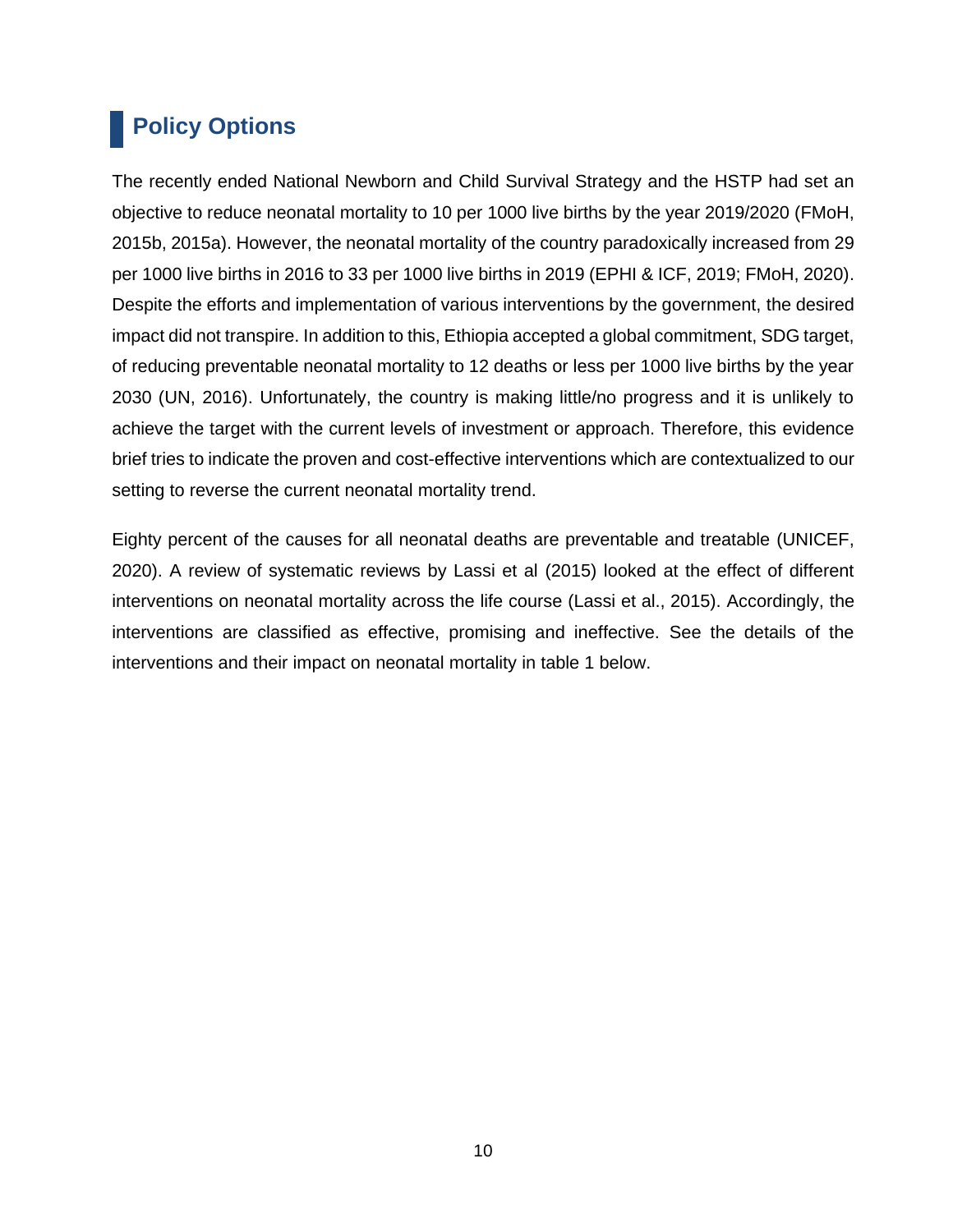# **Table 1: Impact of interventions on neonatal mortality (life course approach)**

| <b>Intervention</b>                                                                                                                                                                                                                                                          | <b>Outcomes and Impact</b>                                                                   | <b>Effectiveness</b> | <b>Study design, Number</b>                         | <b>Evidence</b>                          |
|------------------------------------------------------------------------------------------------------------------------------------------------------------------------------------------------------------------------------------------------------------------------------|----------------------------------------------------------------------------------------------|----------------------|-----------------------------------------------------|------------------------------------------|
|                                                                                                                                                                                                                                                                              |                                                                                              |                      | of studies, and setting                             | Quality                                  |
| <b>Pre-pregnancy interventions</b>                                                                                                                                                                                                                                           |                                                                                              |                      |                                                     |                                          |
| - Family planning, Folic acid supplementation                                                                                                                                                                                                                                |                                                                                              |                      | Ineffective for neonatal mortality reduction        |                                          |
| <b>Pregnancy interventions</b>                                                                                                                                                                                                                                               |                                                                                              |                      |                                                     |                                          |
| - Antenatal care (ANC)                                                                                                                                                                                                                                                       | Perinatal Mortality: RR=1.14 (95% CI: 1.00, 1.31)                                            | Promising            | Experimental                                        | $\bigoplus\bigoplus\bigodot$             |
|                                                                                                                                                                                                                                                                              | - Reduced number of ANC visits was associated<br>with 14% higher risk of perinatal mortality |                      | (5 studies)                                         | Moderate                                 |
| - Tetanus immunization in                                                                                                                                                                                                                                                    | Neonatal Mortality: RR=0.06 (95% CI: 0.02, 0.20)                                             | Promising            | <b>Experimental and</b>                             | $\bigoplus\bigoplus\bigodot$             |
| pregnancy                                                                                                                                                                                                                                                                    | - There is a significant impact of TT<br>immunization on reducing neonatal mortality         |                      | observational<br>(2 studies)                        | Moderate                                 |
| - Antenatal corticosteroids                                                                                                                                                                                                                                                  | Neonatal Mortality: RR=0.69 (95% CI: 0.58, 0.81)                                             | Effective            | Experimental                                        | $\oplus\oplus\oplus$                     |
| for prevention of neonatal<br>respiratory distress<br>syndrome                                                                                                                                                                                                               | - Reduces neonatal deaths by 31%                                                             |                      | (18 studies)<br>All countries                       | High                                     |
| - Iron and folic acid supplementation, calcium supplementation, prophylactic<br>antimalarial, promotion and provision of ITNs, smoking cessation, prevention<br>and treatment of eclampsia, external cephalic version, induction of labor for<br>PROM & antibiotics for PROM |                                                                                              |                      | <b>Ineffective</b> for neonatal mortality reduction |                                          |
| <b>Childbirth interventions</b>                                                                                                                                                                                                                                              |                                                                                              |                      |                                                     |                                          |
| - Induction of labor for                                                                                                                                                                                                                                                     | Perinatal Mortality: RR=0.31 (95% CI: 0.12, 0.81)                                            | Promising            | Experimental                                        | $\bigoplus\bigoplus\bigodot$             |
| prolonged pregnancy                                                                                                                                                                                                                                                          | 69% reduction in perinatal mortality with<br>induced labor at term or post-term              |                      | (17 studies)                                        | Moderate                                 |
| - Active management of the third stage of labor                                                                                                                                                                                                                              |                                                                                              |                      | Ineffective for neonatal mortality reduction        |                                          |
| <b>Newborn intervention</b>                                                                                                                                                                                                                                                  |                                                                                              |                      |                                                     |                                          |
| - Early initiation of<br>breastfeeding                                                                                                                                                                                                                                       | Neonatal Mortality: RR=0.56 (95% CI: 0.40, 0.79)<br><b>Reduces neonatal deaths by 44%</b>    | Effective            | Observational<br>(3 studies)                        | $\bigoplus\bigoplus\bigodot$<br>Moderate |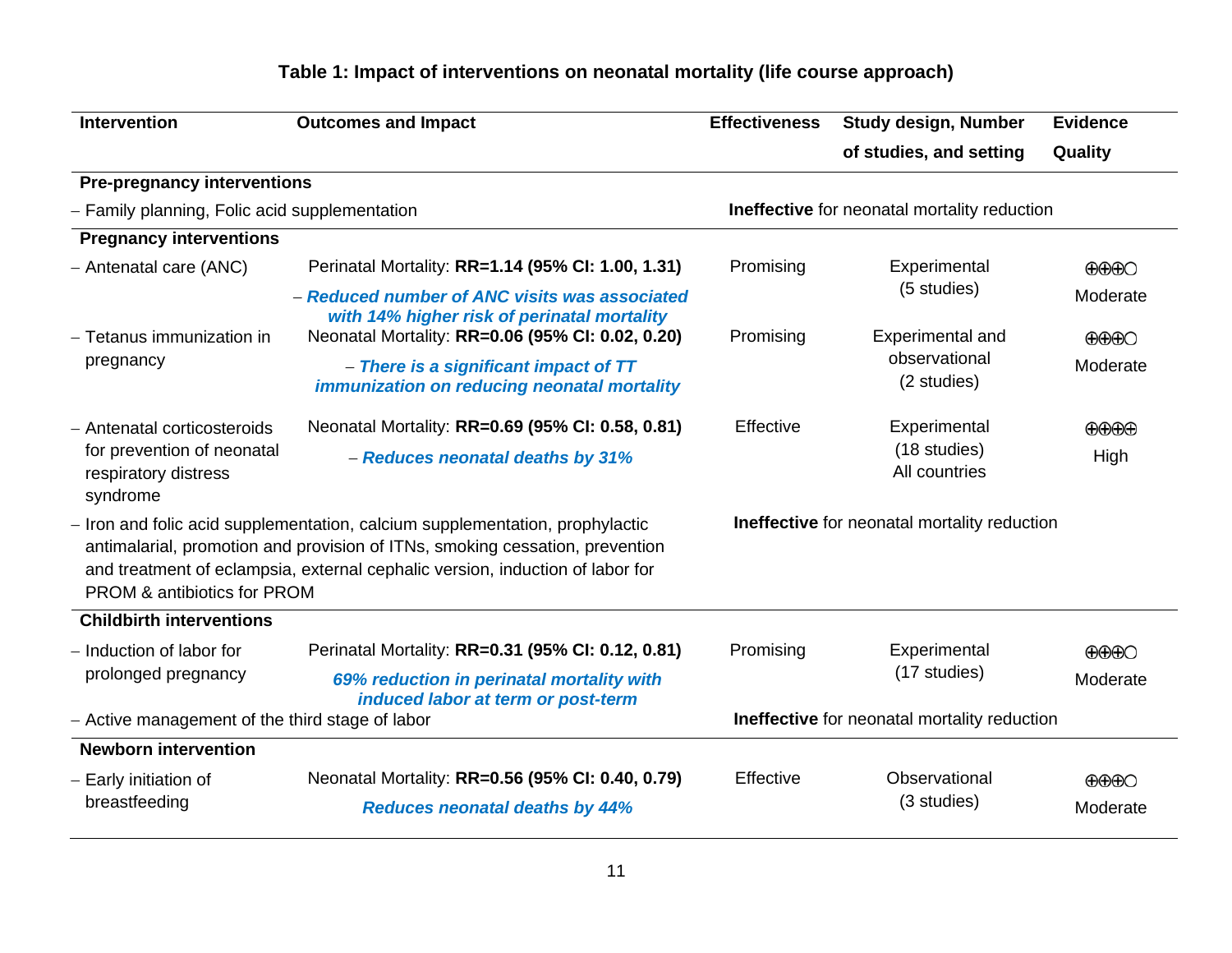| - Hygienic cord care                                 | Neonatal Mortality: RR=0.77 (95% CI: 0.63, 0.94)                           | Effective   | Experimental                                 | $\bigoplus\bigoplus\bigodot$                                                        |
|------------------------------------------------------|----------------------------------------------------------------------------|-------------|----------------------------------------------|-------------------------------------------------------------------------------------|
| (including chlorhexidine<br>cord cleansing)          | <b>Reduces neonatal deaths by 23%</b>                                      |             | (3 studies)                                  | Moderate                                                                            |
| - Kangaroo mother care                               | Neonatal Mortality: RR=0.49 (95% CI: 0.29, 0.82)                           | Effective   | Experimental                                 | $\bigoplus\hspace{-1.5mm}\bigoplus\hspace{-1.5mm}\bigoplus\hspace{-1.5mm}\bigoplus$ |
| (KMC) for preterm                                    | <b>Reduces neonatal deaths by 51%</b>                                      |             | (3 studies)                                  | High                                                                                |
| - Case management of                                 | All-cause neonatal Mortality: RR=0.73 (95% CI:                             | Promising   | Experimental                                 | $\bigoplus\bigoplus\bigodot$                                                        |
| neonatal sepsis,                                     | 0.65, 0.82                                                                 |             |                                              | Moderate                                                                            |
| meningitis and<br>pneumonia                          | 27% reduction in all-cause neonatal mortality                              |             |                                              |                                                                                     |
| - Prophylactic and                                   | Neonatal Mortality: RR=0.84 (95% CI: 0.74, 0.95)                           | Promising   | Experimental                                 | $\bigoplus\bigoplus\bigodot$                                                        |
| therapeutic use of<br>surfactant                     | <b>16% reduction in neonatal mortality</b>                                 |             | (6 studies)                                  | Moderate                                                                            |
| - Continuous positive                                | Neonatal Mortality: RR=0.52 (95% CI: 0.32, 0.87)                           | Promising   | Experimental                                 | $\bigoplus\bigoplus\bigodot$                                                        |
| airway pressure (CPAP)<br>for neonatal resuscitation | 48% reduction in neonatal mortality                                        | (6 studies) |                                              | Moderate                                                                            |
| presumptive antibiotic therapy                       | - Thermal care for all newborns, neonatal resuscitation with bag and mask, |             | Ineffective for neonatal mortality reduction |                                                                                     |
| - Home visits across the                             | Neonatal Mortality: RR=0.62 (95% CI: 0.44, 0.87)                           | Promising   | Experimental                                 | $\bigoplus\bigoplus\bigodot$                                                        |
| continuum of care                                    | 38% reduction in neonatal mortality                                        |             | (5 studies)                                  | Moderate                                                                            |
| <b>GRADE Working Group grades of evidence:</b>       |                                                                            |             |                                              |                                                                                     |

(**High quality**): Further research is very unlikely to change our confidence in the estimate of effect.

(**Moderate quality**): Further research is likely to have an important impact on our confidence in the estimate of effect and may change the estimate **EEOO** (Low quality): Further research is very likely to have an important impact on our confidence in the estimate of effect and is likely to change the estimate.

(**Very low quality**): We are very uncertain about the estimate.

#### *N.B:*

**Effective interventions:** indicating that the review found high-quality evidence with the effect likely to be similar to research findings **Promising interventions** (more evidence needed): indicating that the review found moderate-quality evidence with the effect expected to be similar to research findings, but with a possibility that it will be substantially different in the future **Ineffective interventions: I**ndicating that the review found low or very low-quality evidence of effectiveness or lack of effectiveness for an intervention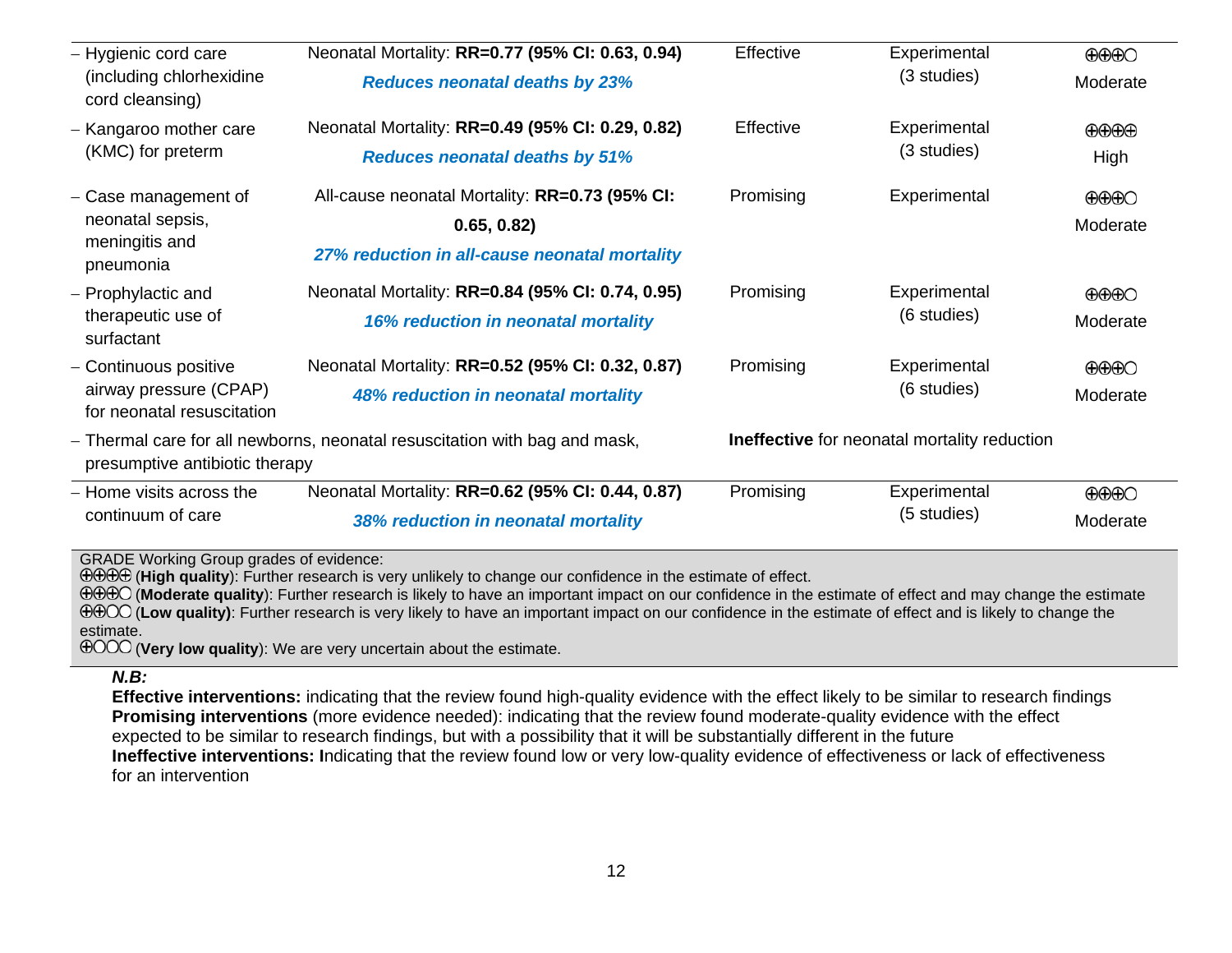# **Current Status of the effective and promising interventions in Ethiopia**

Most of the effective and promising interventions are recognized in the strategic documents like the national newborn and child survival strategy (NCSS). Though we have not found an evaluation report of this strategy, there are documents indicating gaps in the implementation of these interventions and their monitoring and evaluation. See table 2 below.

| Intervention |                                                                                         | Recognized<br>in NCSS or<br><b>HSTP</b> | <b>Current</b><br>status    | <b>Current Indicator/ Source of data</b>                                                                                                        |
|--------------|-----------------------------------------------------------------------------------------|-----------------------------------------|-----------------------------|-------------------------------------------------------------------------------------------------------------------------------------------------|
| Effective    | - Antenatal corticosteroids for prevention of<br>neonatal respiratory distress syndrome | $-$ Yes                                 | - No data                   | - Percentage of women with Preterm labor ( $<$ 34 weeks<br>of gestation) receive steroid/ DHIS2, surveys                                        |
|              | - Early initiation of breastfeeding                                                     | – Yes                                   | – 73% (CSA,<br>2016)        | - Proportion of newborns put to breast within an hour of<br>birth/ EDHS                                                                         |
|              | - Hygienic cord care (including chlorhexidine<br>cord cleansing)                        | – Yes                                   | - No data                   | - Number of newborns that received at least one dose<br>of Chlorhexidine to the cord on the first day after birth/<br>HMIS report, DHS, surveys |
|              | - Kangaroo mother care (KMC) for preterm                                                | – Yes                                   | 2021)                       | $-60.7\%$ (FMoH, $-$ Percentage of low birth weight and premature<br>newborns for whom KMC was initiated/ EDHS, DHIS2                           |
| Promising    | - Antenatal care (ANC)                                                                  | $-$ Yes                                 | – 43% (EPHI &<br>ICF, 2019) | - Proportion of pregnant women who receive ANC<br>$4+$ /EDHS                                                                                    |
|              | - Tetanus immunization in pregnancy                                                     | $-$ Yes                                 | $-41\%$ (CSA,<br>2016)      | - Percentage of newborns protected against tetanus/<br>EDHS 2016, EPI survey                                                                    |
|              | - Induction of labor for prolonged pregnancy                                            | $-$ No                                  | - No data                   | - No indicator                                                                                                                                  |
|              | - Case management of neonatal sepsis,<br>meningitis and pneumonia                       | – Yes                                   | - No data                   | - Percent of newborns with severe bacterial infection<br>managed with antibiotics at community level/ DHIS2,<br>surveys                         |
|              | - Prophylactic & therapeutic use of surfactant $-$ No<br>of care                        |                                         | - No data                   | - No indicator                                                                                                                                  |
|              | - Continuous positive airway pressure<br>(CPAP) for neonatal resuscitation              | $-$ Yes                                 | – No data                   | - No indicator                                                                                                                                  |
|              | - Home visits across the continuum of care                                              | – Yes                                   | - No data                   | - No indicator                                                                                                                                  |

#### **Table 2: Current Status of the effective and promising interventions in Ethiopia**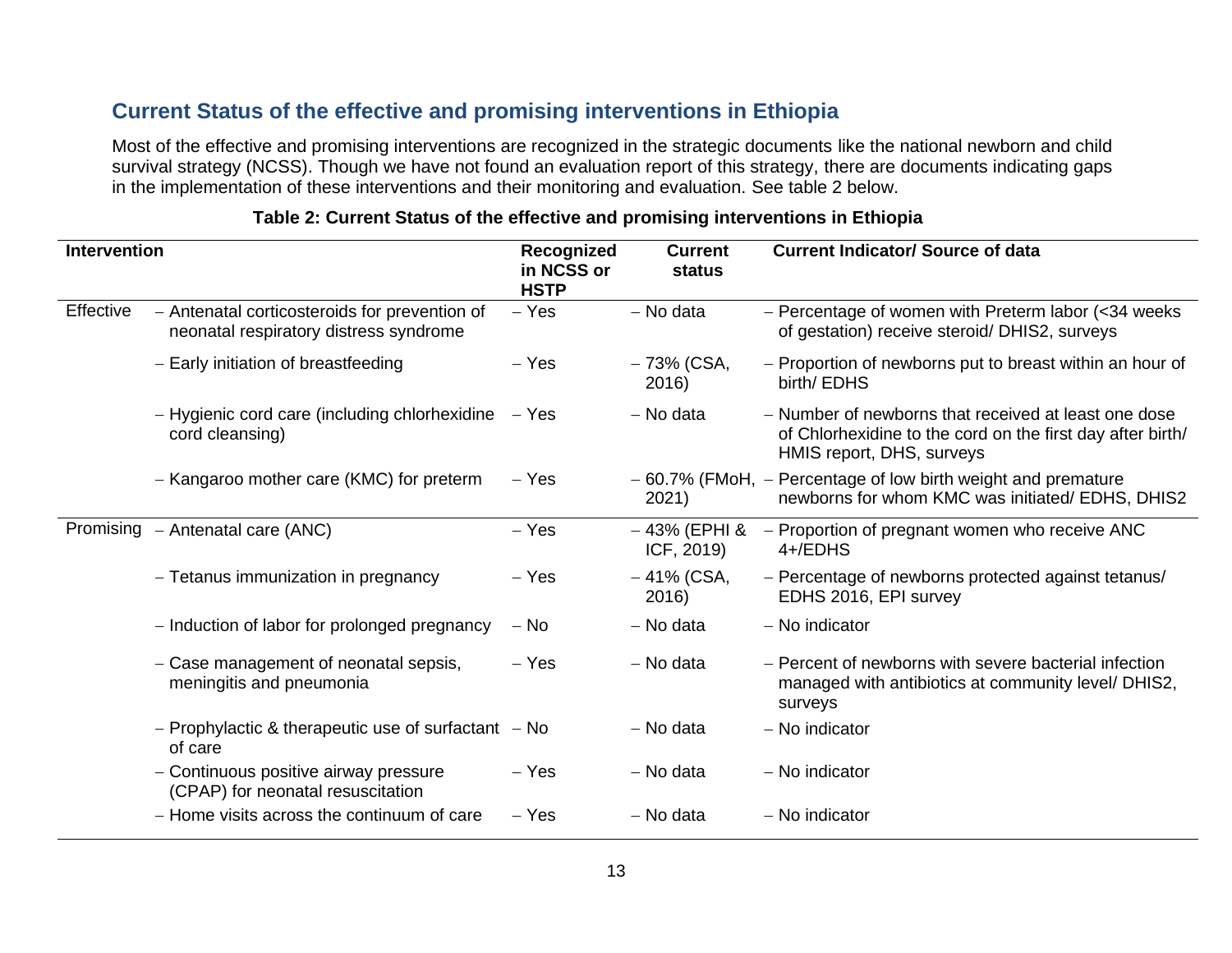In order to successfully implement the above effective and promising interventions, different arrangement mechanisms such as delivery, governance and financial arrangements should be considered. Considering these arrangements, we have identified the following approaches.

## <span id="page-19-0"></span>**1: Community-based Interventions**

In the last three decades, rates of neonatal mortality in low-income countries have declined much more slowly than the rates of infant and maternal mortality. A significant proportion of these deaths could potentially be addressed by community-based intervention packages, which are defined as delivering more than one intervention via different sets of strategies. These intervention packages include additional training of outreach workers/CHWs, building community-support or women's group, community mobilization, antenatal and postnatal home visitation, antenatal and delivery home visitation, and home-based neonatal care and treatment; usually supplemented by strengthening linkages with local health systems (Zamorano & Herrera, 2017). The details of each community-based intervention packages are addressed below.

# **A) Intervention packages consisting mainly of building community support or women's groups**

These interventions consisted of monthly meetings of mothers' groups to identify maternal and neonatal health problems, prioritization of problems and implementation and monitoring strategies. Some also implemented a participatory learning cycle, where they identified and prioritized maternal and newborn health problems in their community, selected relevant strategies to address these problems, implemented the strategies, and evaluated the results (Zamorano & Herrera, 2017).

**Impact:** A SUPPORT summary (Zamorano & Herrera, 2017) of a systematic review (Lassi & Bhutta, 2015) evaluated the impact of intervention packages consisting of building communitysupport or women's groups in reducing neonatal mortality. The systematic review based on studies from communities in LMIC found that (also see Table 3):

#### ❖ *Intervention packages consisting of mainly building community-support groups or women's groups probably decrease neonatal mortality*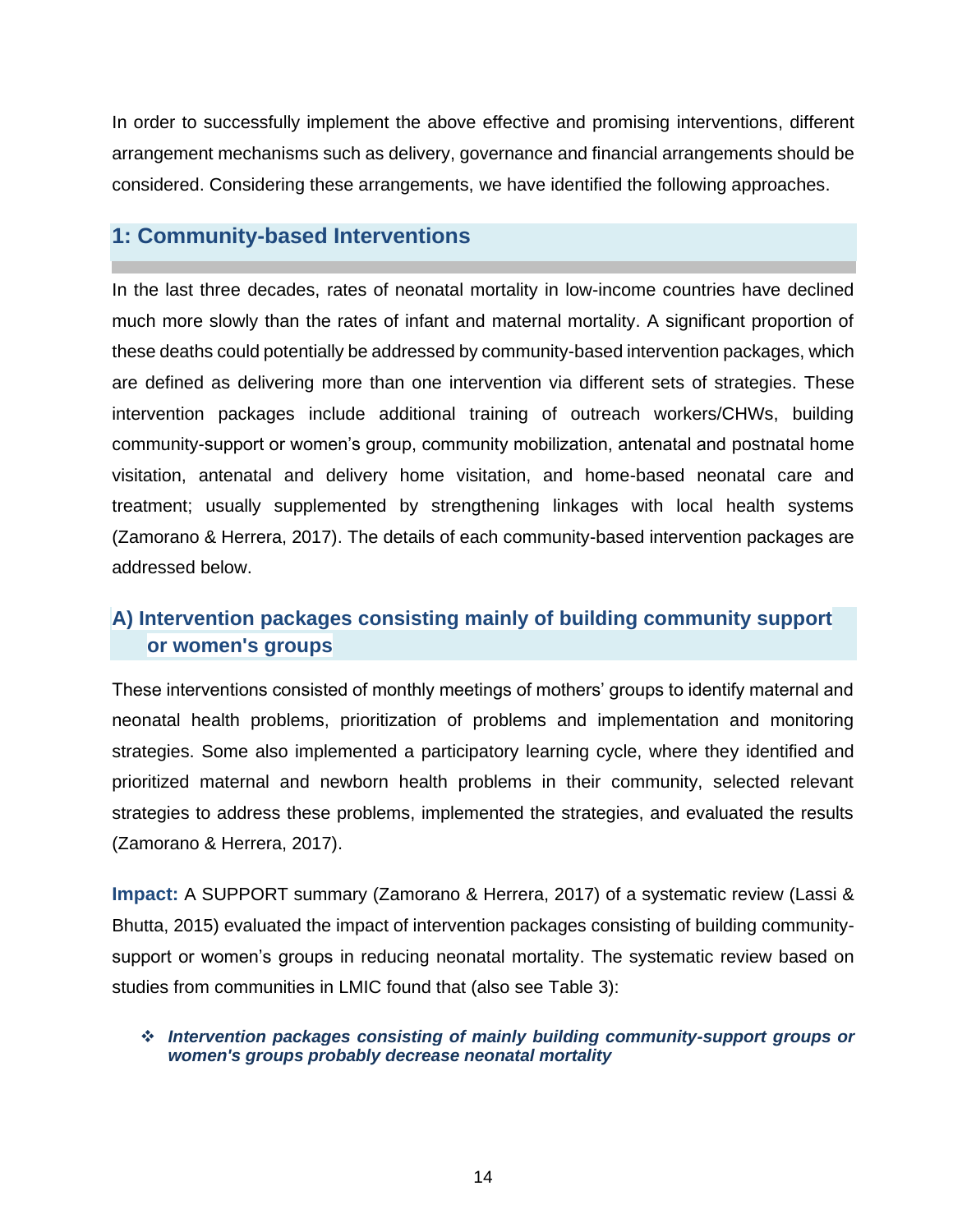Table 3: Effect of Intervention packages consisting mainly of building community-support groups or women's groups on neonatal mortality reduction.

| People                                                                                   | Pregnant women at any period of gestation                                      |                    |                           |           |
|------------------------------------------------------------------------------------------|--------------------------------------------------------------------------------|--------------------|---------------------------|-----------|
| <b>Settings</b>                                                                          | Communities in low- and middle-income countries                                |                    |                           |           |
| <b>Intervention</b>                                                                      | Building community-support groups or women's groups                            |                    |                           |           |
| Comparison                                                                               | Usual maternal and newborn care services provided by local government and non- |                    |                           |           |
|                                                                                          | government facilities                                                          |                    |                           |           |
| Outcomes                                                                                 | Absolute effect                                                                |                    |                           |           |
|                                                                                          | <b>Without</b>                                                                 | <b>With</b>        | <b>Relative effect</b>    | Certainty |
|                                                                                          | support or women's                                                             | support or women's | (95% CI)                  | of the    |
|                                                                                          | groups                                                                         | groups             |                           | evidence  |
|                                                                                          | (GRADE)<br><b>Difference</b>                                                   |                    |                           |           |
|                                                                                          | (Margin of error)                                                              |                    |                           |           |
| Neonatal                                                                                 | 28                                                                             | 24                 | <b>RR 0.84</b>            | 0000      |
| mortality                                                                                | per 1000                                                                       | per 1000           | $(0.73 \text{ to } 0.96)$ | Moderate  |
|                                                                                          | Difference:                                                                    |                    |                           |           |
|                                                                                          | 4 fewer deaths per 1000 newborns                                               |                    | <b>Reduces neonatal</b>   |           |
|                                                                                          | mortality by 16%<br>(Margin of error: 8 to 1 fewer)                            |                    |                           |           |
| Margin of error = Confidence interval (95% CI) RR: Risk ratio GRADE: GRADE Working Group |                                                                                |                    |                           |           |

grades of evidence (see above in table 1)

# **B) Intervention packages consisting mainly of community mobilization and antenatal and postnatal home visitation**

These interventions included home visits and promotion of antenatal care, iron and folate use during pregnancy, immediate newborn care including early initiation of breastfeeding, promotion of exclusive breastfeeding, promotion of maternal nutrition and rest, recognition of danger signs and lay health workers (community health workers such as health extension workers in the Ethiopian context) visits to pregnant women during pregnancy and in the postnatal month.

**Impact:** A SUPPORT summary (Zamorano & Herrera, 2017) of a systematic review (Lassi & Bhutta, 2015) evaluated the impact of intervention packages consisting mainly of community mobilization, antenatal and postnatal home visitation in reducing neonatal mortality. The systematic review based on studies from communities in low- and middle-income countries found that (also see Table 4):

#### ❖ *Intervention packages consisting of mainly building community-support groups or women's groups probably decrease neonatal mortality*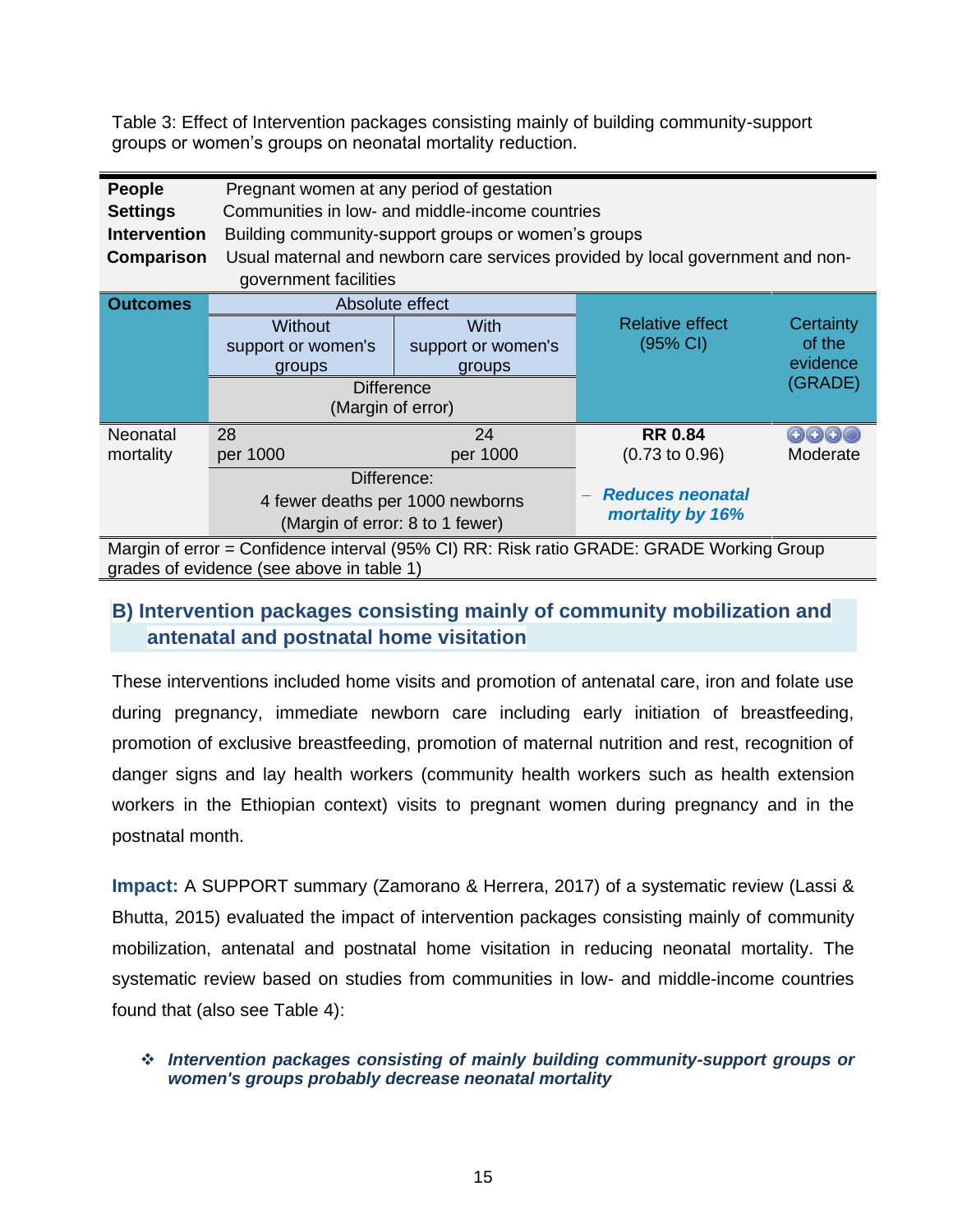Table 4: Effectiveness of intervention packages consisting mainly of community mobilization, antenatal and postnatal home visitation

| People                                                                                   | Pregnant women at any period of gestation            |                                                               |                                                                           |           |
|------------------------------------------------------------------------------------------|------------------------------------------------------|---------------------------------------------------------------|---------------------------------------------------------------------------|-----------|
| <b>Settings</b>                                                                          | Communities in low- and middle-income countries      |                                                               |                                                                           |           |
| <b>Intervention</b>                                                                      |                                                      |                                                               | Community mobilization and antenatal and postnatal home visitation        |           |
| Comparison                                                                               |                                                      |                                                               | Usual maternal and newborn care services provided by local government and |           |
|                                                                                          |                                                      | non-government facilities/Without mobilization and visitation |                                                                           |           |
| <b>Outcomes</b>                                                                          |                                                      | Absolute effect                                               |                                                                           | Certainty |
|                                                                                          | <b>Without</b>                                       | With                                                          | <b>Relative effect</b>                                                    | of the    |
|                                                                                          | mobilization &                                       |                                                               | $(95% \text{ Cl})$                                                        | evidence  |
|                                                                                          | visitation                                           | mobilization &                                                |                                                                           | (GRADE)   |
|                                                                                          |                                                      | visitation                                                    |                                                                           |           |
|                                                                                          | <b>Difference</b>                                    |                                                               |                                                                           |           |
|                                                                                          | (Margin of error)                                    |                                                               |                                                                           |           |
| Neonatal                                                                                 | 28                                                   | 17                                                            | <b>RR 0.60</b>                                                            | 0000      |
| mortality                                                                                | per 1000                                             | per 1000                                                      | $(0.49 \text{ to } 0.72)$                                                 | High      |
|                                                                                          | Difference:                                          |                                                               |                                                                           |           |
|                                                                                          | 11 fewer deaths per 1000 newborns                    |                                                               | <b>Reduces neonatal</b>                                                   |           |
|                                                                                          | (Margin of error: 14 to 8 fewer)<br>mortality by 40% |                                                               |                                                                           |           |
| Margin of error = Confidence interval (95% CI) RR: Risk ratio GRADE: GRADE Working Group |                                                      |                                                               |                                                                           |           |
| grades of evidence (see above in table 1)                                                |                                                      |                                                               |                                                                           |           |

**C) Other community-based intervention packages** 

Other community-based intervention packages include home-based neonatal care and treatment, education of mothers and antenatal and postnatal visitation and community mobilization and home-based neonatal treatment.

**Impact:** A SUPPORT summary (Zamorano & Herrera, 2017) of a systematic review (Lassi & Bhutta, 2015) evaluated the impact of other community-based intervention packages in reducing neonatal mortality. The systematic review based on studies from communities in lowand middle-income countries found that:

- ❖ *Home-based neonatal care and treatment/community case management may decrease neonatal mortality.*
- ❖ *Education of mothers and antenatal and postnatal visitation may decrease neonatal mortality.*
- ❖ *Community mobilization and home-based neonatal treatment probably reduce neonatal mortality.*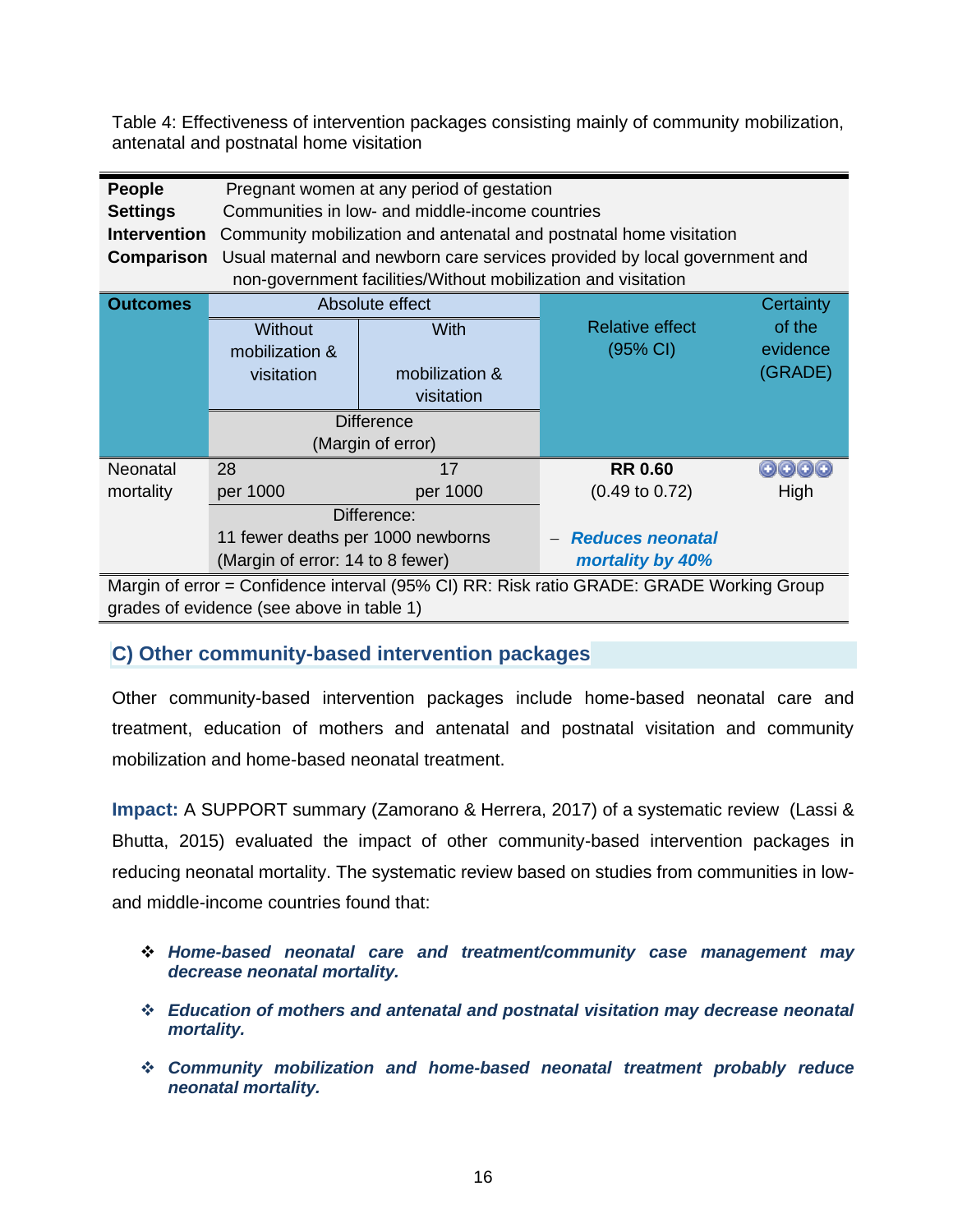#### **Relevance of community-based intervention packages to Ethiopia**

## **Applicability**

The reviews included in the SUPPORT summary were from low-and middle-income countries. The study populations included were also women in urban and rural areas with diverse socioeconomic conditions (Zamorano & Herrera, 2017). Though the applicability of communitybased intervention packages might vary in different low-income countries due to the availability of trained health professionals and health system infrastructure, the likelihood of its applicability in the Ethiopian setting is high. However, the intervention might be less effective in urban areas if there are less community cohesion and interaction among women included in women's groups, and higher baseline use of health services (Chi & Amer, 2017).

#### **Equity**

Since community-based intervention packages are targeted at disadvantaged populations; they are likely to decrease inequities (Zamorano & Herrera, 2017). However, community-based intervention packages might require more resources to implement in underserviced areas. Interventions that are targeted at populations with different levels of access to health services could increase inequities if additional resources are not invested in underserviced areas (Chi & Amer, 2017; Ciapponi A, 2017).

#### **Economic Considerations**

Packages of care to prevent neonatal mortality were more cost-effective than vertical interventions (Maredza et al., 2016). The cost, resources available for implementing the packages and training health workers, supervision and support need to be considered when assessing whether the interventions can be implemented. Resources for increased use of healthcare resources also need to be considered, including resources for transportation, social services, human resources (time), and facility admissions. The intervention may be costeffective according to the WHO standards (Chi & Amer, 2017). Costing should be considered before scaling up in community case management (Ciapponi A, 2017).

#### **Monitoring and Evaluation**

Process measures (quality of care), outcomes and costs should be monitored if communitybased intervention packages are implemented. Consideration should be given to conducting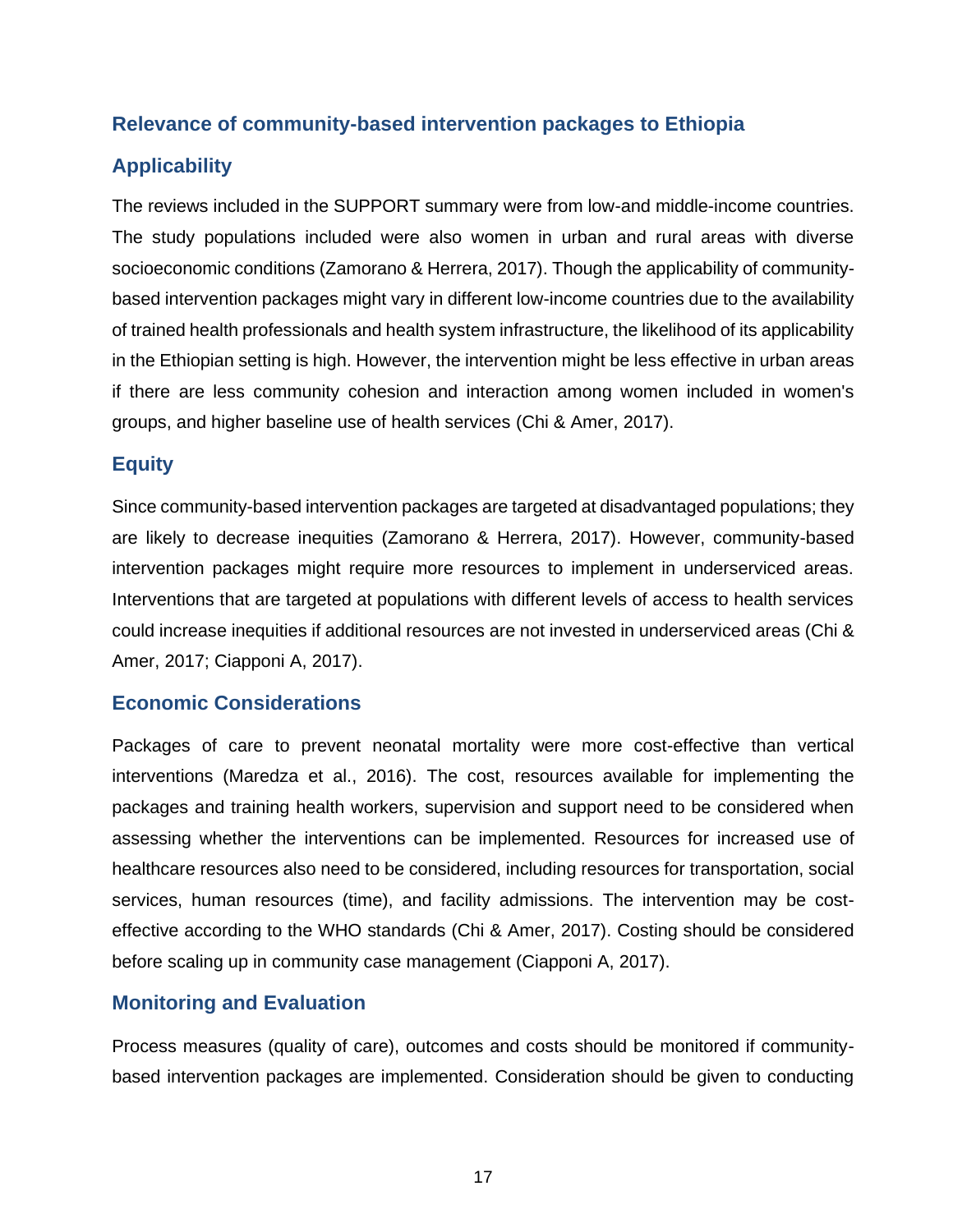randomized trials and economic studies to evaluate the effects and cost-effectiveness of packages of interventions (Chi & Amer, 2017; Ciapponi A, 2017; Zamorano & Herrera, 2017).

#### **Current Practice in Ethiopia**

The Ethiopian government has implemented nationwide strategies to improve access to basic health services and enhance health outcomes. Accordingly, the country has expanded primary health care services to households and communities through its Health Extension Program (HEP) which was launched in 2003. To strengthen HEP, the second-generation health extension program was started in 2016. In 2011, the government also introduced the Health Development Army (HDA). HDA is a women-centered community movement inspired by military structures and discipline, designating one individual (preferably a woman) to assist with discussions and oversight of every 5 households throughout the country. The village-level HDA is the vehicle not only to improve the identification and location of pregnant women but also to encourage pregnant women to use facilities for birth. As part of strengthening community engagement platforms, the Women's Development Army (WDA) currently called the women's development group was also established (FMoH, 2016, 2020). However, there is a gap in the monitoring and evaluation of such community-based interventions.

# <span id="page-23-0"></span>**2: Strengthening Continuum of Care**

Mother, newborns, and children are inseparably linked in life and healthcare needs. Thus, a continuum of care is considered key to improving the health status of these populations. The continuum of care is a series of care strategies starting from pre-pregnancy to motherhoodchildhood to avoid preventable diseases (Johnson et al., 2006; Kikuchi et al., 2016; PMNCH, 2010).

**Impact:** A systematic review (Kikuchi et al., 2016) assessed the effectiveness of the continuum of care (linking pre-pregnancy to motherhood-childhood care) compared to the standard care provided in health facilities in improving neonatal mortality. The systematic review, based on studies from communities in low- and middle-income countries found that:

#### ❖ *Interventions linking pre-pregnancy, pregnancy and postnatal care probably reduce neonatal mortality by 21%.*

If a substantial reduction in neonatal mortality is desired, both, community and facility-based interventions are required, linked by functioning referral systems, giving the potential to prevent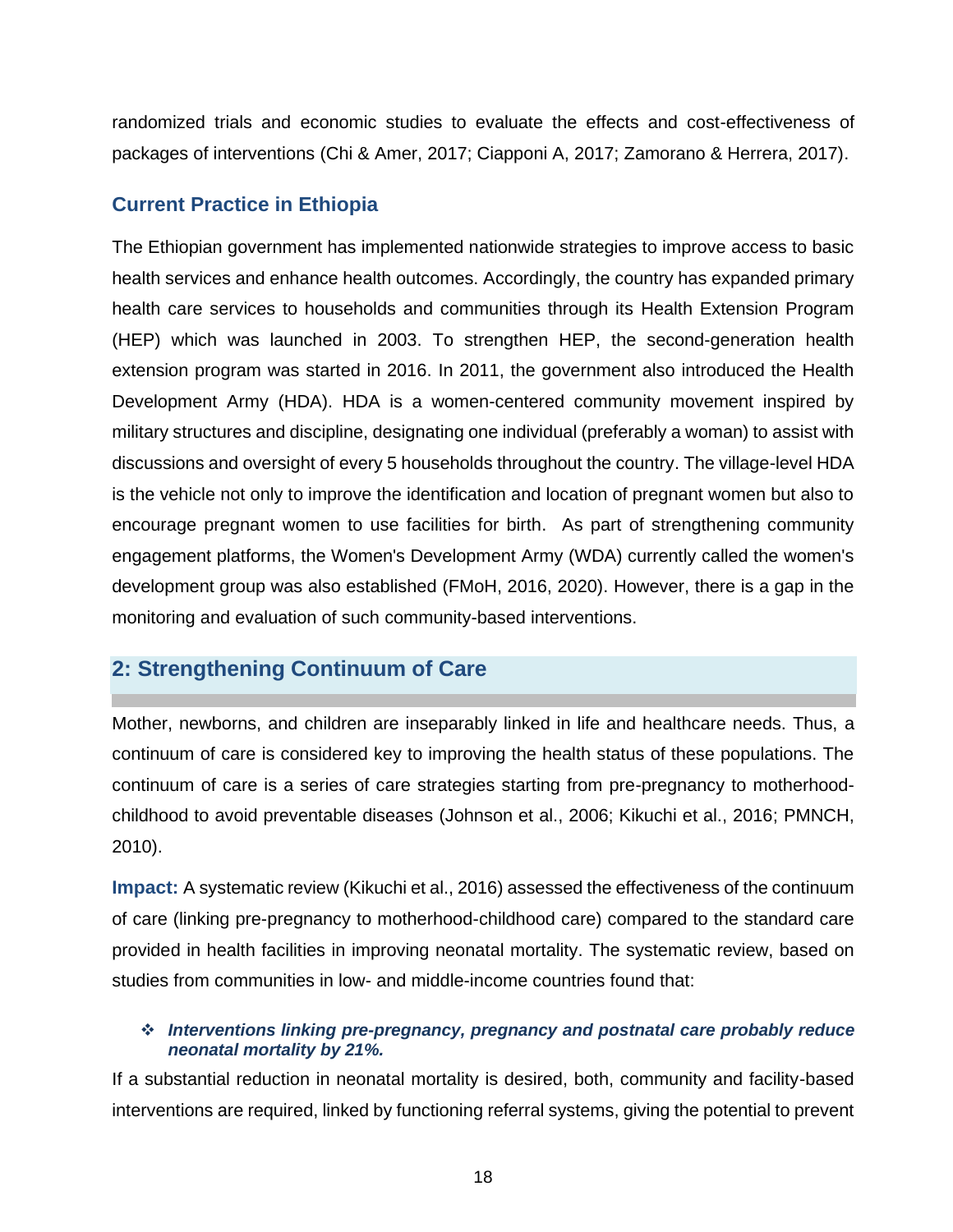avoidable newborn deaths every year (Zaidi et al., 2011). However, ensuring access to healthcare by pregnant women is a challenge in low- and middle-income countries. Even if access is possible, a lack of adequate personnel or equipment may mean that complications cannot be treated when they arise. Thus, emergency referral interventions have been advocated to reduce both maternal and neonatal mortality.

Interventions to improve referrals are usually complex but can generally be addressed through organizational interventions (those involved, for example, in overcoming obstacles to emergency transport, particularly cost) and structural interventions (the purchasing of equipment, such as motorcycles/ambulances or communication equipment, or the building, for instance, of maternity homes) (Karumbi, 2016). The impact and relevance of organizational and structural interventions in reducing neonatal mortality are discussed below.

#### **A) Organizational Interventions**

Organizational interventions are complex and include financing and incentive schemes, integration between different health care providers, education, and raising awareness of the complications of pregnancy, childbirth, and newborn health (Karumbi, 2016).

**Impact:** A SUPPORT summary (Karumbi, 2016) of a systematic review (Hussein et al., 2012) evaluated the effectiveness of emergency obstetric referral interventions in reducing maternal and neonatal mortalities. The systematic review based on studies from rural areas in lowincome countries found that (also see Table 5):

#### ❖ *Organizational interventions probably reduce neonatal deaths.*

| People<br><b>Settings</b><br><b>Intervention</b><br>Comparison | Pre-pregnant women and postpartum women<br>Rural areas in low-income countries<br>organizational<br>Standard care                                           |                      |                                                |
|----------------------------------------------------------------|-------------------------------------------------------------------------------------------------------------------------------------------------------------|----------------------|------------------------------------------------|
| <b>Outcomes</b>                                                | Impact                                                                                                                                                      | Number of<br>studies | <b>Certainty</b><br>of the evidence<br>(GRADE) |
| <b>Neonatal</b><br>mortality                                   | <b>Organizational interventions probably</b><br>reduce neonatal deaths. One study in<br>India reported an average reduction in<br>neonatal mortality of 52% | 4 studies            | 0000<br>Moderate                               |

Table 5: Organizational interventions during referral compared to no intervention

GRADE: GRADE Working Group grades of evidence (see above in table 1)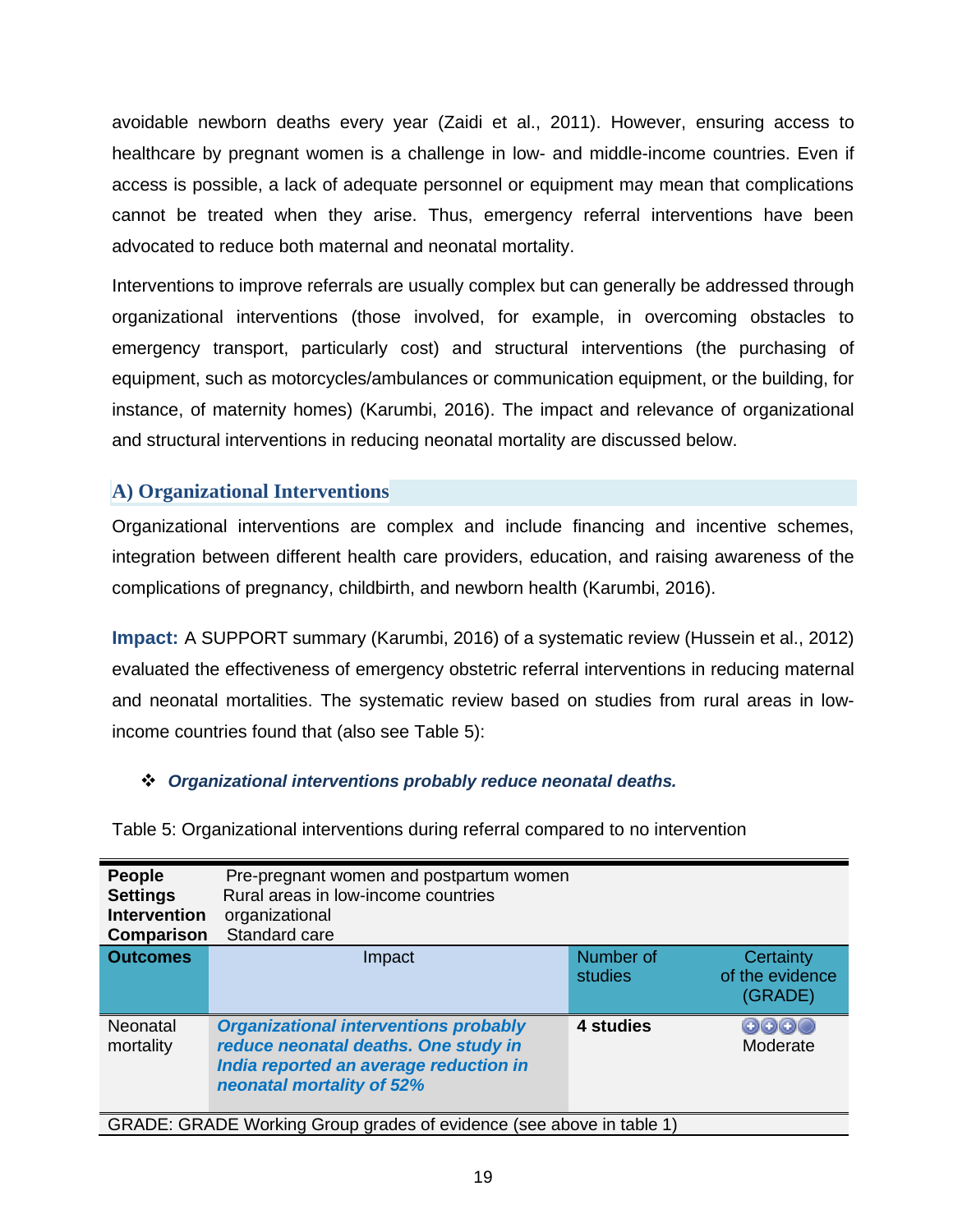## **B) Structural Interventions**

The structural interventions are complex and include the use of communication technologies (telephones and radios), building maternity waiting homes, and purchasing ambulances.

**Impact:** A SUPPORT summary (Karumbi, 2016) of a systematic review (Hussein et al., 2012) evaluated the effectiveness of emergency obstetric referral interventions in reducing maternal and neonatal mortalities. The systematic review found that (also see Table 6):

#### ❖ *Structural interventions may reduce neonatal deaths.*

**People** Pre-pregnant women and postpartum women **Settings** Rural areas in low-income countries **Intervention** Structural **Comparison** Standard care **Outcomes Impact Impact Number of Number of Certainty** studies of the evidence (GRADE) **Neonatal** *Structural interventions may lead to a*  **2 studies** 0000 *reduction in neonatal mortality* mortality Low GRADE: GRADE Working Group grades of evidence (see above in table 1)

Table 6: Structural interventions during referral compared to no intervention

# **Relevance of organizational and structural interventions to Ethiopia**

# **Applicability**

Organizational and structural interventions are likely to be applicable in low-income countries like Ethiopia and are interlinked with delay one (delays in the recognition of the problem and the decision to seek care at a household level), delay two (reaching an appropriate level of health facility), and delay three (delays in the care received once a woman reaches a facility), and cannot be implemented as stand-alone approaches (Karumbi, 2016).

# **Equity**

The interventions were tested in rural areas. Therefore, they are likely to benefit poor people living in rural areas who have limited access to health services. These interventions might help to increase facility-based deliveries for disadvantaged populations (Karumbi, 2016).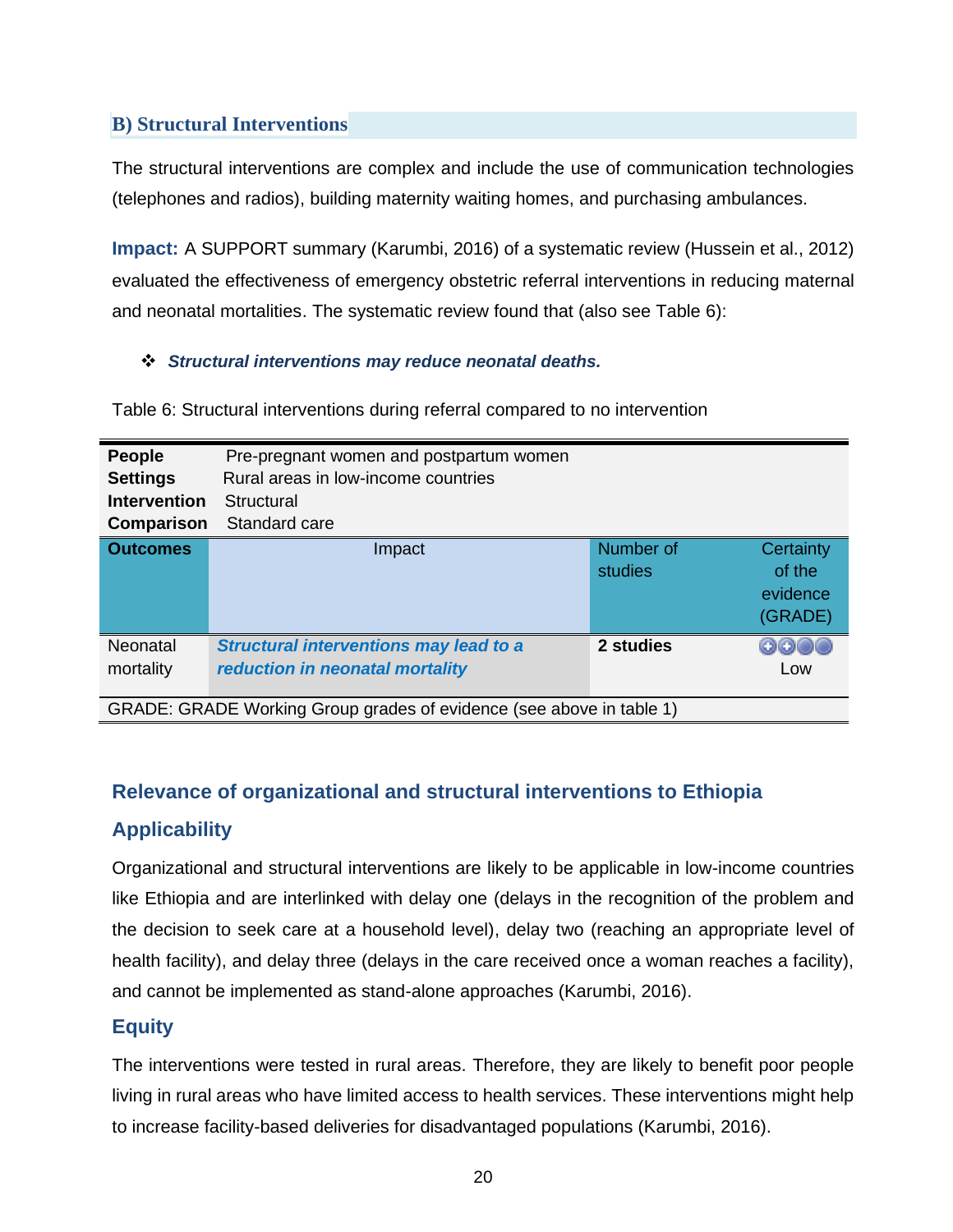## **Economic Consideration**

Preventive interventions at the community level for newborn babies and at the primary care level for mothers and newborn babies are extremely cost-effective (Adam et al., 2005). Capital costs (such as the cost of constructing a maternity home, buying ambulances, hiring professionals) could be high (Karumbi, 2016).

#### **Monitoring and Evaluation**

Evaluations of the interconnection between various interventions in the three phases of delay using both qualitative and quantitative research are needed. Most of the included studies in the review were uncontrolled before-after studies, which have a high risk of bias. Controlled studies, particularly randomized trials, would provide a more robust assessment of the impact of emergency obstetric referral interventions (Karumbi, 2016). Innovative community-based strategies combined with health systems strengthening may improve childbirth care for the rural poor, help reduce gross inequities in maternal and newborn survival and stillbirth rates and provide an effective transition to higher coverage for facility births (Darmstadt et al., 2009).

# **Current Practice in Ethiopia**

Continuum of care is a well-recognized approach in the 2015/16-2019/20 Ethiopian national newborn and child survival strategy (FMoH, 2015b). However, there are gaps in the implementation of these strategies and their monitoring and evaluation.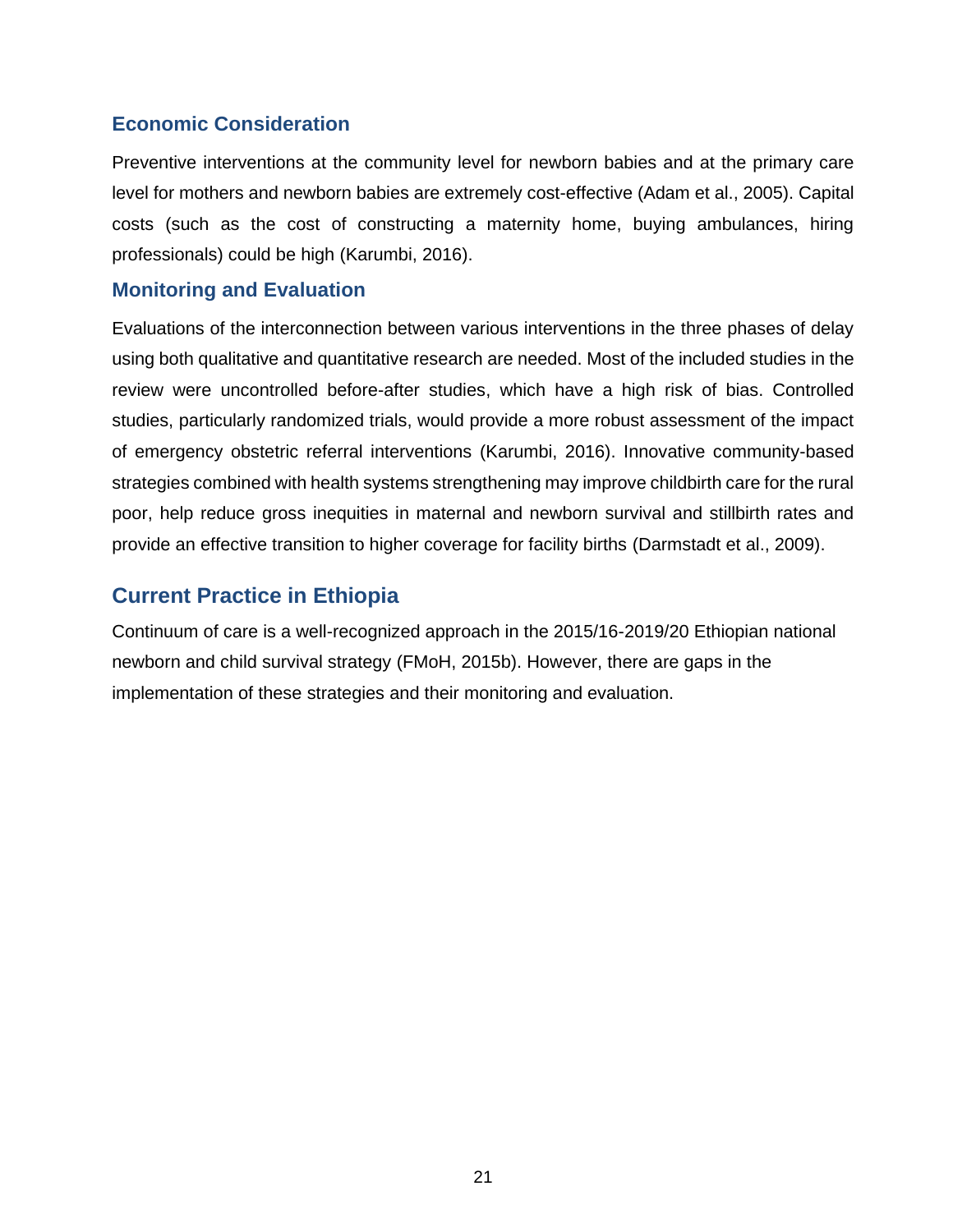# <span id="page-27-0"></span> **Implementation Considerations**

Community-based interventions and interventions on strengthening the continuum of care are the potential approaches identified in this evidence brief to implement the effective and promising interventions to reduce neonatal mortality in Ethiopia. Implementing these options might require other changes, including policy changes. Strategies for implementing the interventions and approaches should take advantage of factors that enable their implementation as well as addressing barriers.

#### **Enablers for reducing neonatal mortality in Ethiopia include:**

#### *For Community-based Interventions:*

- Presence of women's development group previously named 'Women's Development Army'
- $\downarrow$  Political commitment and presence of coordination (from woreda to kebele)
- $\downarrow$  Presence of trained model families in the community
- $\ddot{\bullet}$  Presence of trained HEWs in all kebeles and pregnant women conferences
- $\ddot{+}$  Expansion of health facilities both in urban and rural areas
- $\ddot{\phantom{1}}$  Presence of standard guides, protocols, and strategic documents

#### *For strengthening of the continuum of care*:

- $\ddot{\phantom{1}}$  National initiatives for the continuity of care, and expansion of health facilities
- $\ddot{\phantom{1}}$  Institutionalization of Vital Event Registration
- **E** Presence of Maternal, Perinatal Death Surveillance & Response (MPDSR) system
- $\ddot{\phantom{1}}$  Political commitment and strong advocacy for maternal health
- Improvement in the mix and specialization of the health workforce
- $\ddot{\phantom{1}}$  Increasing engagement and investment of the private sector
- $\ddot{\phantom{1}}$  Service Exemption for delivery and neonatal care at public facilities
- Initiation of Maternity Waiting Homes and standardized national protocol
- $\leftarrow$  Procurement and dispatch of ambulances
- Growing mobile penetration rate, the existence of digital health strategy, and telemedicine Barriers to the above options and implementation strategies that address those barriers are summarized in Tables 7 and 8.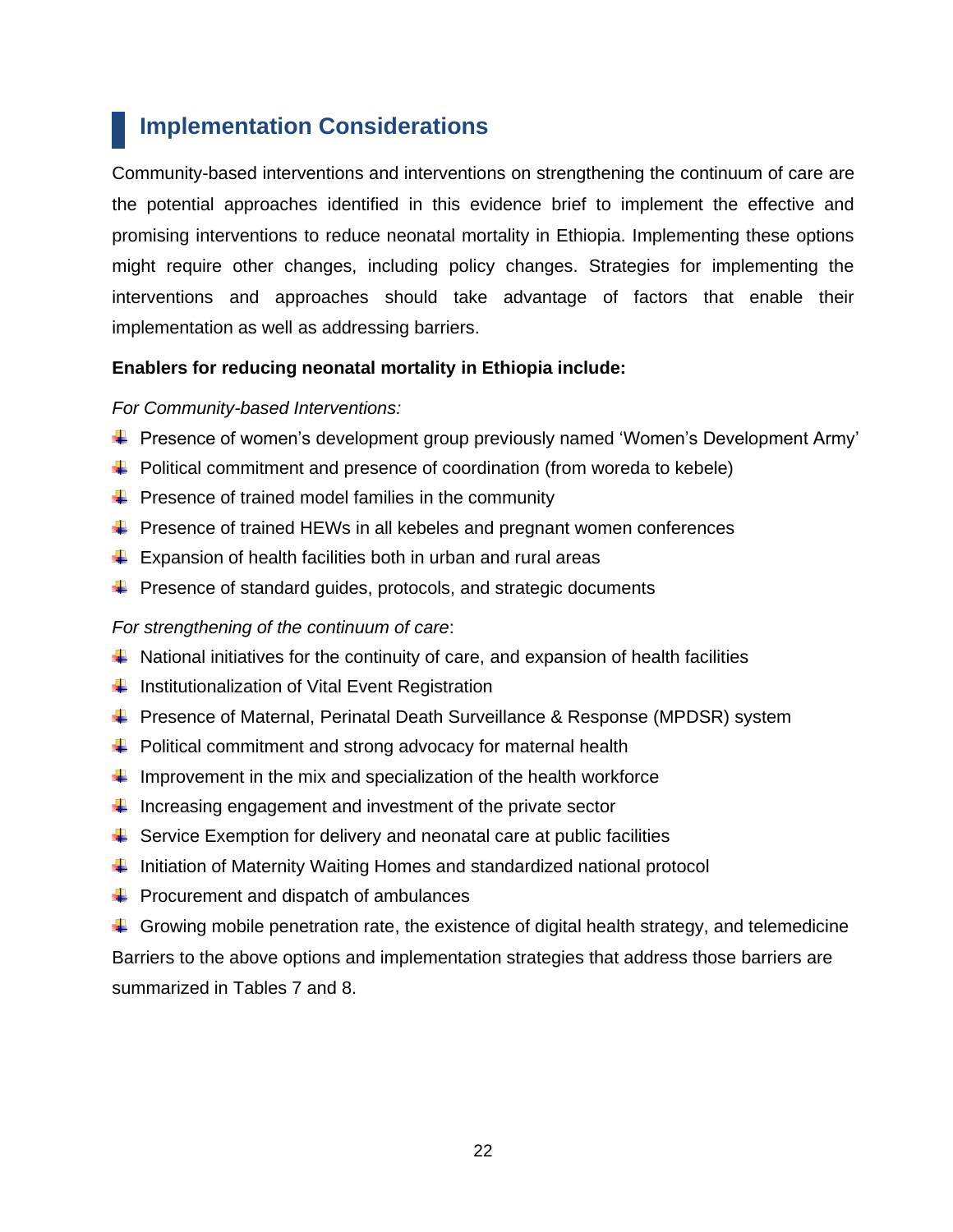| <b>Barriers</b>                                          | <b>Description</b>                                                                                                                                                                                                                                                                                                                                                                                                  | <b>Implementation strategy</b>                                                                                                                                                                                                                                                                                  |
|----------------------------------------------------------|---------------------------------------------------------------------------------------------------------------------------------------------------------------------------------------------------------------------------------------------------------------------------------------------------------------------------------------------------------------------------------------------------------------------|-----------------------------------------------------------------------------------------------------------------------------------------------------------------------------------------------------------------------------------------------------------------------------------------------------------------|
| - A gap in the functionality of<br>women's group         | - Women's group (WDG) engagement outside<br>of the main role<br>- Low applicability across different communities<br>(urban, agrarian & Pastoralist) due to limited<br>contextualized approach<br>- Lack of support from partner/husband<br>- Ongoing political reforms in the country might<br>have impacted the functionality of WG<br>- Absence of appropriate guidelines in line with<br>their level of literacy | - Optimize WG functionality through creating a conducive<br>environment to focus on their main role, context-specific<br>approaches, and advocate on male involvement<br>- Revitalize women's group<br>- Prepare guidelines and user-friendly innovations and<br>technologies (e.g., show cards, speaking book) |
| Dispersed community settlement<br>and geographic barrier | - A mismatch between the number of HEWs &<br>population size in some areas<br>- Transportation & related infrastructure barriers                                                                                                                                                                                                                                                                                    | - Use innovative approaches (e.g., mobile clinic, m-health)<br>- Use of motorbikes and animal transportation systems                                                                                                                                                                                            |
| Burn out of Health extension<br>workers                  | - Burn out of HEWs due to long stay in the<br>community providing routine services and task<br>overload                                                                                                                                                                                                                                                                                                             | - Create a suitable career development scheme & health<br>service delivery platform that matches their career<br>development                                                                                                                                                                                    |
| - HEWs engagement outside of<br>their role               | - HEWs in different activities other than their<br>main assignment<br>- They spend only 9 percent of their time on the<br>neonatal program (Mathewos et al., 2017)                                                                                                                                                                                                                                                  | Enforce HEWs engagement in their defined role and<br>responsibility                                                                                                                                                                                                                                             |
| - Community fatigue                                      | - Fatigue due to uncoordinated engagement in<br>various multi-sector development activities                                                                                                                                                                                                                                                                                                                         | - Coordinated multi-sectorial approach                                                                                                                                                                                                                                                                          |
| Community health workers skill &<br>knowledge gap        | - HEWs may lack skills & knowledge in<br>provisions of community-based neonatal care                                                                                                                                                                                                                                                                                                                                | - Regular supportive supervision, mentorship, and<br>coaching                                                                                                                                                                                                                                                   |
| Poor services utilization behavior<br>of the community   | Communities may not utilize services due to<br>family preference, lack of trust, lack of<br>knowledge of services provided (community) &<br>cultural barrier                                                                                                                                                                                                                                                        | - Family engagement in decision-making<br>- Awareness creation among household and community<br>Strengthen referral system<br>- Cultural adaptation of the services provided                                                                                                                                    |
| - Poor reporting mechanism                               | - Absence of reporting format for neonatal<br>mortality at the community level                                                                                                                                                                                                                                                                                                                                      | - Incorporate neonatal mortality report with existing<br>community-based surveillance system                                                                                                                                                                                                                    |

# **Table 7: Barriers and Implementation strategies for community-based interventions**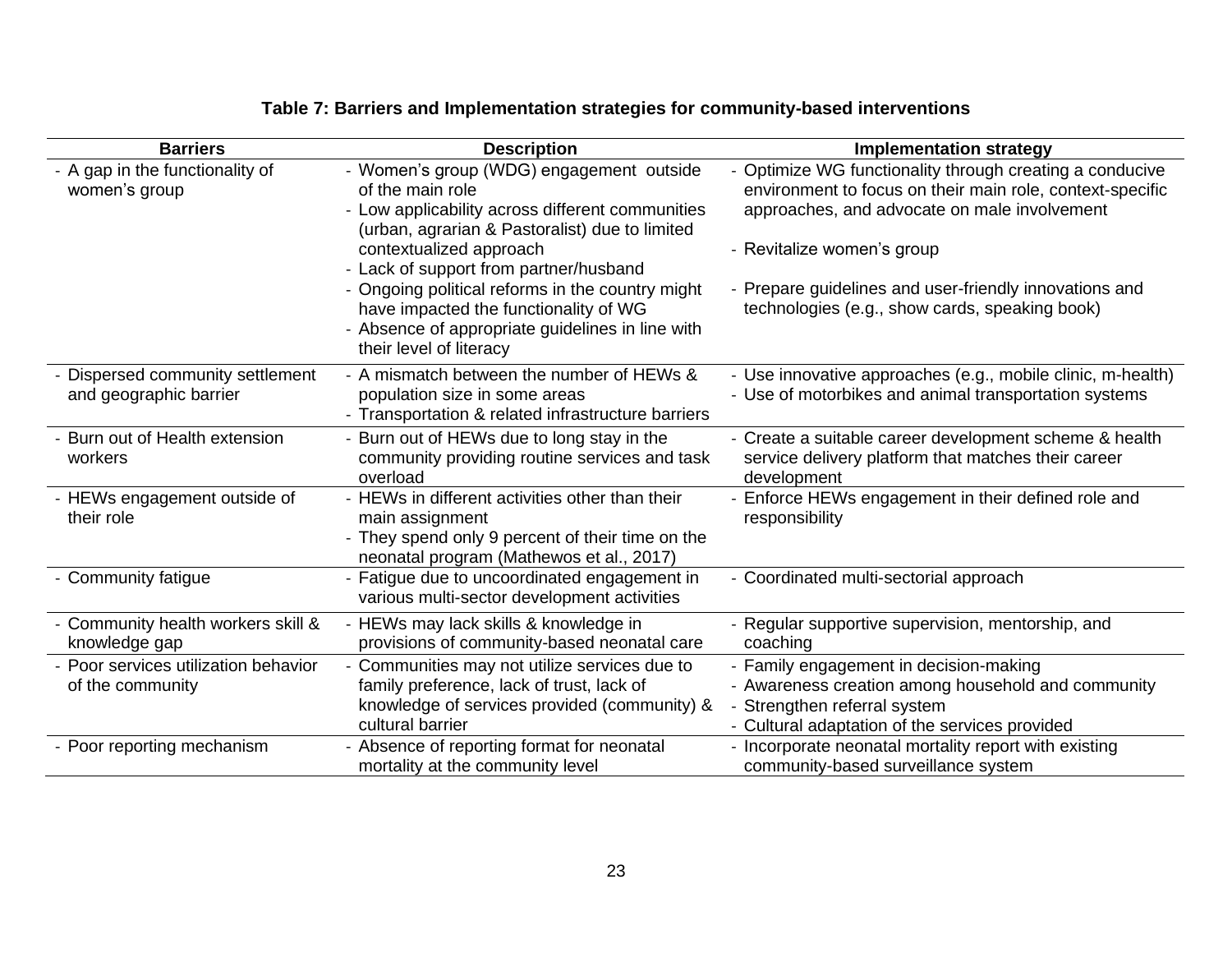# **Table 8: Barriers and Implementation strategies for strengthening the continuum of care/referral linkages**

| <b>Barriers</b>                                                                                                      | <b>Description</b>                                                                                                                           | <b>Implementation Strategy</b>                                                                                                                                                                                                                                                                                                                           |
|----------------------------------------------------------------------------------------------------------------------|----------------------------------------------------------------------------------------------------------------------------------------------|----------------------------------------------------------------------------------------------------------------------------------------------------------------------------------------------------------------------------------------------------------------------------------------------------------------------------------------------------------|
| Poor health infrastructure for<br>newborns                                                                           | - Below standard NICU<br>- Inequity in access to health facilities<br>and related infrastructure to rural and<br>remote areas of the country | - Standardization of NICU at health facilities<br>Improving equitable expansion (consider population size and<br>geographic location)<br>- Inter-sectorial approach to the expansion of infrastructures<br>including roads, communications, and transportation<br>- Consider mobile health care for the pastoralist                                      |
| Shortage<br>of<br>equipment<br>and<br>supplies                                                                       | - There<br>might<br>lack<br>of<br>be<br>a<br>infrastructure, shortage of equipment<br>and supplies that don't meet created<br>demand         | - Action-oriented activities/mobilizations<br>- Health facility quality improvement interventions<br>- Include in the regular supply chain as for health post<br>- Sustainable financing system for newborn care commodities<br>- Newborn friendly preparation (IV bags, blood bags)                                                                     |
| Lack of intra-sectorial and inter-<br>sectoral collaboration                                                         | - Weak linkage within and among<br>facilities across the health system                                                                       | Strengthen collaborative efforts within and outside of the health<br>sector                                                                                                                                                                                                                                                                              |
| - Inadequate Quality of services<br>delivered                                                                        | - Inadequate quality of health care<br>service provision in terms of client<br>centeredness, efficiency & timeliness                         | Strengthen of standardization of care for each service area<br>Strengthen quality improvement activities (mentoring, coaching,<br>supportive supervision, and feedback mechanism)<br>- Provision of culturally adapted health services<br>- Build up coordination and communication within and among<br>health facilities to improve workflow & linkages |
| - Insufficient advocacy for newborn<br>health                                                                        | - Poor advocacy for newborn health<br>despite the magnitude of the problem                                                                   | Stress on advocacy and awareness creation for newborn health<br>- Adapt best practices and experiences learned from maternal<br>health initiatives<br>- Improve commitment and leadership to neonatal health                                                                                                                                             |
| - Lack of skilled personnel<br>particularly in hard-to-serve areas                                                   | - Health Personnel preference to work<br>in towns or Addis Ababa rather than<br>hard-to-reach areas                                          | Improve human resource plan including training, deployment,<br>retention, team skill mix, regulation of informal and qualified<br>health workers<br>- Hardship allowances for rural assignment and strengthen staff<br>retention mechanism                                                                                                               |
| unaffordable services in private-<br>for-profit facilities and lack of<br>strong Public-Private Partnership<br>(PPP) | - The prices in private-for-profit facilities<br>are unaffordable for the majority of the<br>community                                       | Placement of systems to improve PPP (involvement from<br>inception to implementation)<br>- Contracting out certain or all aspects of health services for<br>neonates to the private health sector                                                                                                                                                        |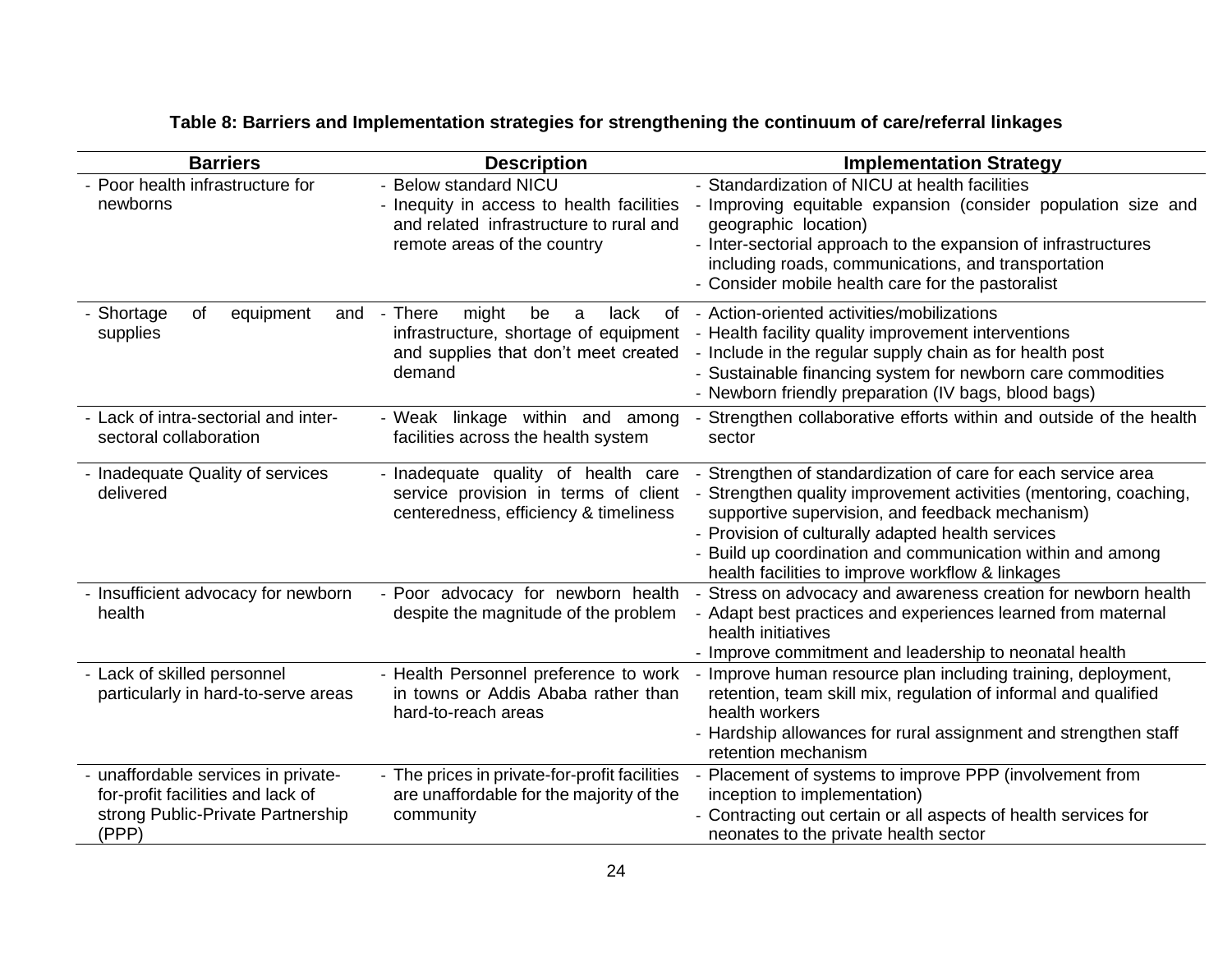|                                                                                                          | - Neonatal health care services in the<br>health<br>private<br>sector<br>are<br>not<br>exempted                                                                                                      | Service cost reimbursement schemes should be in place for<br>private health facilities for neonatal healthcare services.                                                                                                                                            |
|----------------------------------------------------------------------------------------------------------|------------------------------------------------------------------------------------------------------------------------------------------------------------------------------------------------------|---------------------------------------------------------------------------------------------------------------------------------------------------------------------------------------------------------------------------------------------------------------------|
| Lack of clear guideline in system<br>management (reimbursement) for<br>exempted services                 | - Lack<br>of<br>clear<br>direction<br>on<br>reimbursement of exempted health<br>services for health facilities as well as<br>the clients                                                             | Improve the reimbursement system for exempted maternal and<br>neonatal health services<br>Ensure uninterrupted and continuous logistics and supplies for<br>exempted services                                                                                       |
| Trained staff turn-over & internal<br>rotations                                                          | - Inappropriate recruitment of trainees<br>- Poor mentorship after training<br>- Frequent rotations in neonatal care<br>trained staff within health facilities as<br>well the overall staff turnover | Create a staff retention mechanism and devise a mechanism to<br>maintain trained staff remain in a neonatal care unit like<br>incentive<br>Expansion of specialty training program like a neonatal nurse<br>- Facilitate skill transfer/ training by learning       |
| - Weak reporting and review of<br>perinatal & neonatal death                                             | &<br>- Low performance<br>of perinatal<br>surveillance<br>death<br>&<br>neonatal<br>response system (MPDSR) both at<br>community and facility level                                                  | Improve ownership & accountability among stakeholders<br>(reporting rate & review of neonatal deaths) & initiating newborn<br>death audit strategy<br>- Strengthening MPDSR system                                                                                  |
| - Weak civil and vital statistics<br>registration system                                                 | - Civil and vital registration system<br>lacks continuity, completeness and<br>responsible body particularly at a<br>lower level                                                                     | - Coordination and improve linkage through systems for vital<br>registration (digitalize)<br>Strengthen civil and vital registration system through the<br>assignment of dedicated body and personnel<br>- Coordinate civil and vital registration system with HEWs |
| - lack of clear guidelines, culturally<br>sensitive and women-friendly<br><b>Maternity Waiting Homes</b> | contextualized<br>- Poorly<br>maternity<br>waiting homes                                                                                                                                             | Expansion of client-friendly maternity waiting homes<br>(contextualized to the socio-cultural environment)                                                                                                                                                          |
| - Family refusal of referral                                                                             | - Family refusal due to fear of the<br>unknown, low expectations for referral<br>outcomes, and financial constraints                                                                                 | Community mobilization and awareness creation on newborn<br>health<br>- Provision of ambulance services with trained staff for newborn<br>referrals                                                                                                                 |
| Lack of appropriate team mix at<br>health posts                                                          | - The health posts lack health workers<br>appropriate<br>different<br>with<br>and<br>professional background                                                                                         | Make sure that health posts do have the right mix of caregivers<br>equipped with appropriate knowledge & skills.<br>- Recruit and deploy additional health workers with varied health<br>background to health posts                                                 |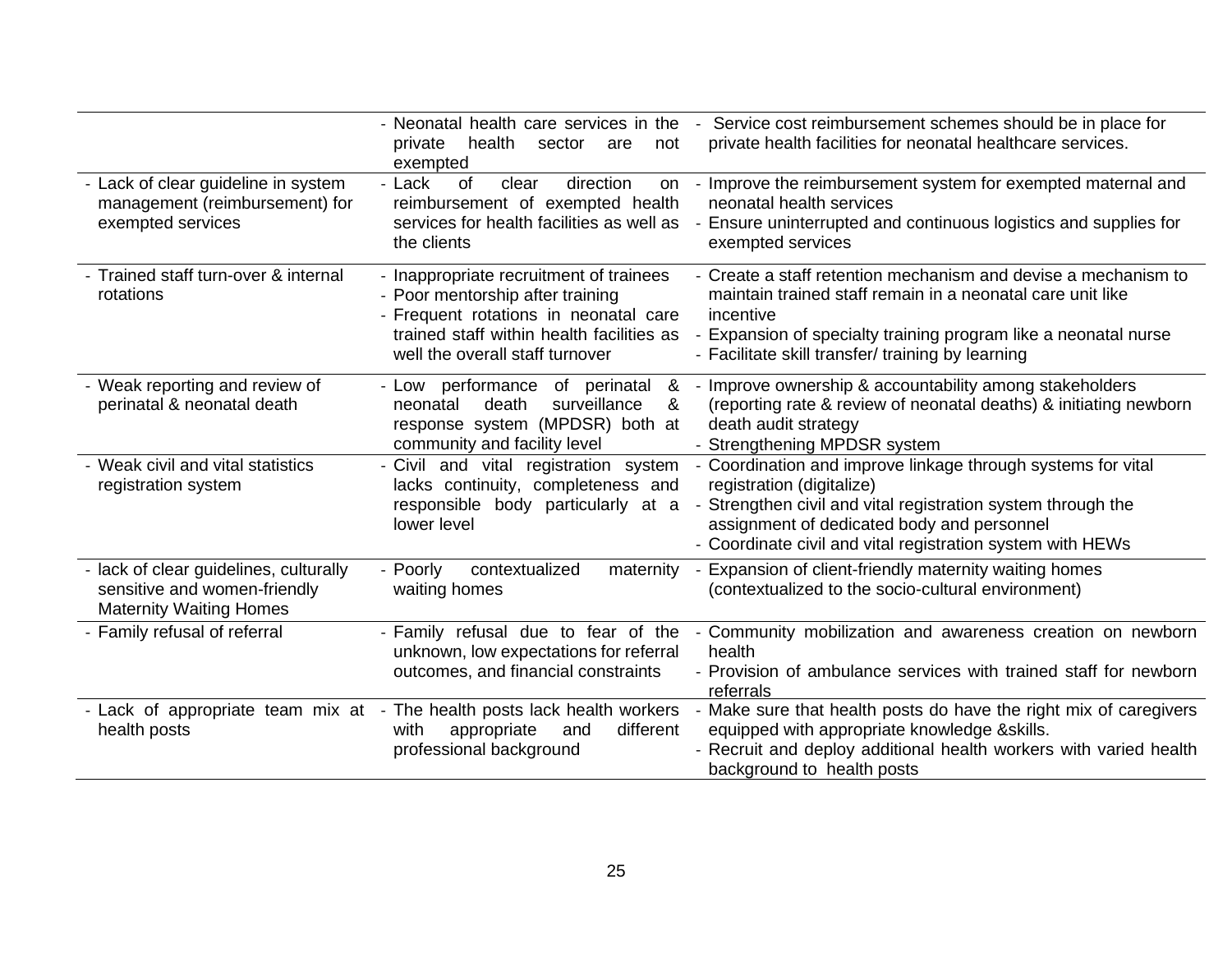| - Weak referral system                                                                                                                              | - Absence of standard referral protocol<br>for newborn referral<br>- Limited capacity on the referral<br>process<br>- Unavailability<br>phone/radio<br>of<br>at<br>receiving health facilities<br>- Lack of referral bi-directional feedback<br>ambulances<br>- Misuse<br>of<br>ambulances<br>and<br>ambulance scarcity<br>- Long-distance, poor road network,<br>mechanism<br>- Lack of sense of urgency in newborn<br>referral | - Sensitization and training of health care providers on national<br>protocols/guidelines, and setting expectations for adherence<br>- Government investments in newborn referral systems<br>- Standardizing<br>initiating<br>and<br>receiving<br>referral<br>facility<br>communication<br>- Improving the monitoring & evaluation system of the referral<br>system for accountability and improvement<br>- Maintenance & running cost for - Developing Legal framework for ambulance use<br>- Advocacy and capacity development on newborn care during the<br>referral<br>- Private sector involvement in improving ambulance services<br>accessibility and maintenance<br>and lack of appropriate transportation - Strengthening multi-sectorial collaboration and coordination at all<br>levels of the referral system<br>- Promotion of local innovations (traditional ambulance) where<br>road accessibility is a challenge |
|-----------------------------------------------------------------------------------------------------------------------------------------------------|----------------------------------------------------------------------------------------------------------------------------------------------------------------------------------------------------------------------------------------------------------------------------------------------------------------------------------------------------------------------------------------------------------------------------------|----------------------------------------------------------------------------------------------------------------------------------------------------------------------------------------------------------------------------------------------------------------------------------------------------------------------------------------------------------------------------------------------------------------------------------------------------------------------------------------------------------------------------------------------------------------------------------------------------------------------------------------------------------------------------------------------------------------------------------------------------------------------------------------------------------------------------------------------------------------------------------------------------------------------------------|
| of<br>tracking<br>- Lack<br>strong<br>mechanisms on the continuum of<br>care along with the referral linkage<br>(pre-pregnancy to postnatal period) | uniform<br>tracking<br>- Lack of<br>in<br>mechanisms along a continuum of<br>care                                                                                                                                                                                                                                                                                                                                                | - Strengthen and standardize tracking mechanism                                                                                                                                                                                                                                                                                                                                                                                                                                                                                                                                                                                                                                                                                                                                                                                                                                                                                  |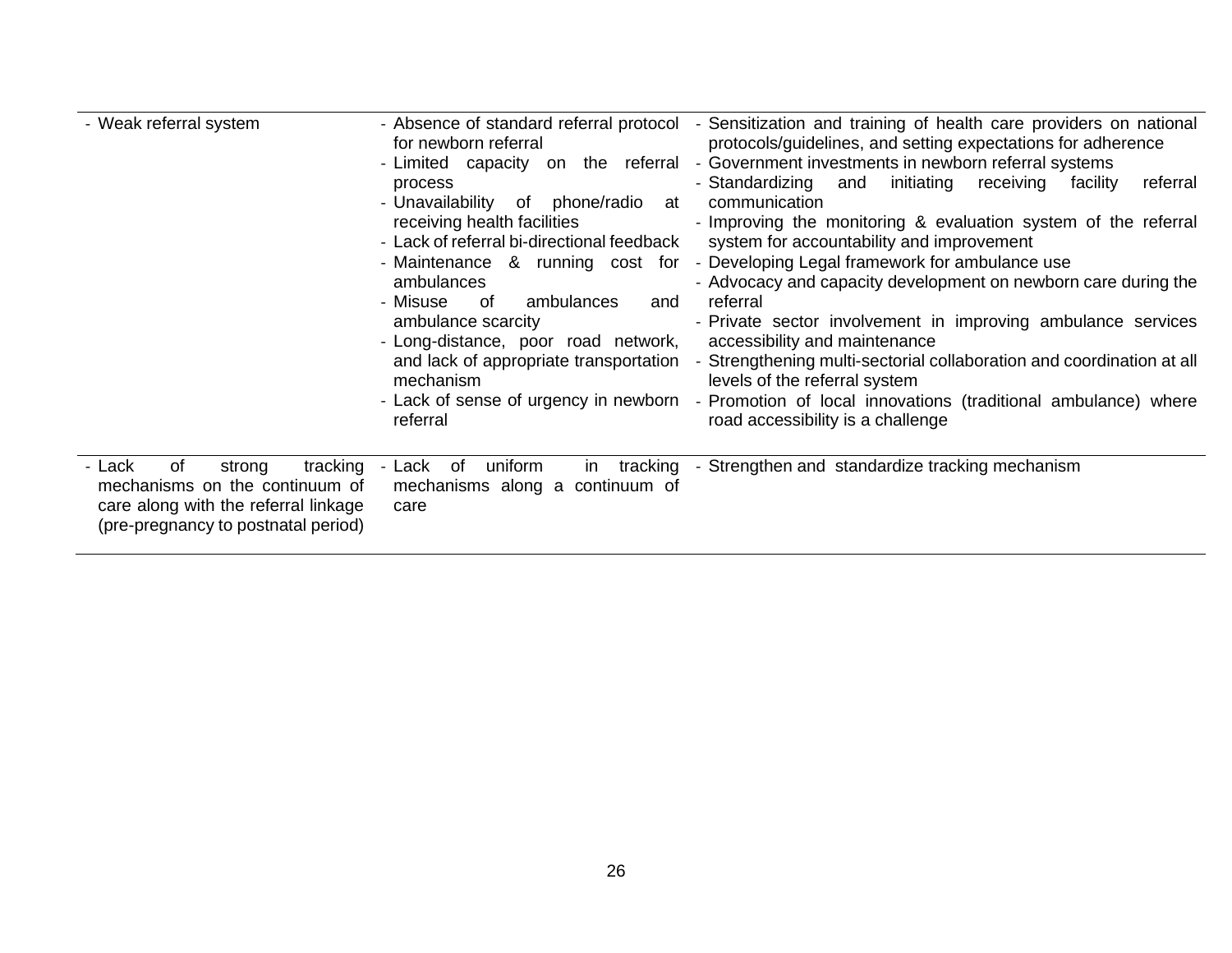# **Next Steps**

The aim of this evidence brief for policy on reducing neonatal mortality in Ethiopia is to foster dialogue and judgments that are informed by the best available evidence. The intention is *not* to advocate specific options or close off discussion. Further actions will follow from the deliberations that the evidence brief is intended to inform.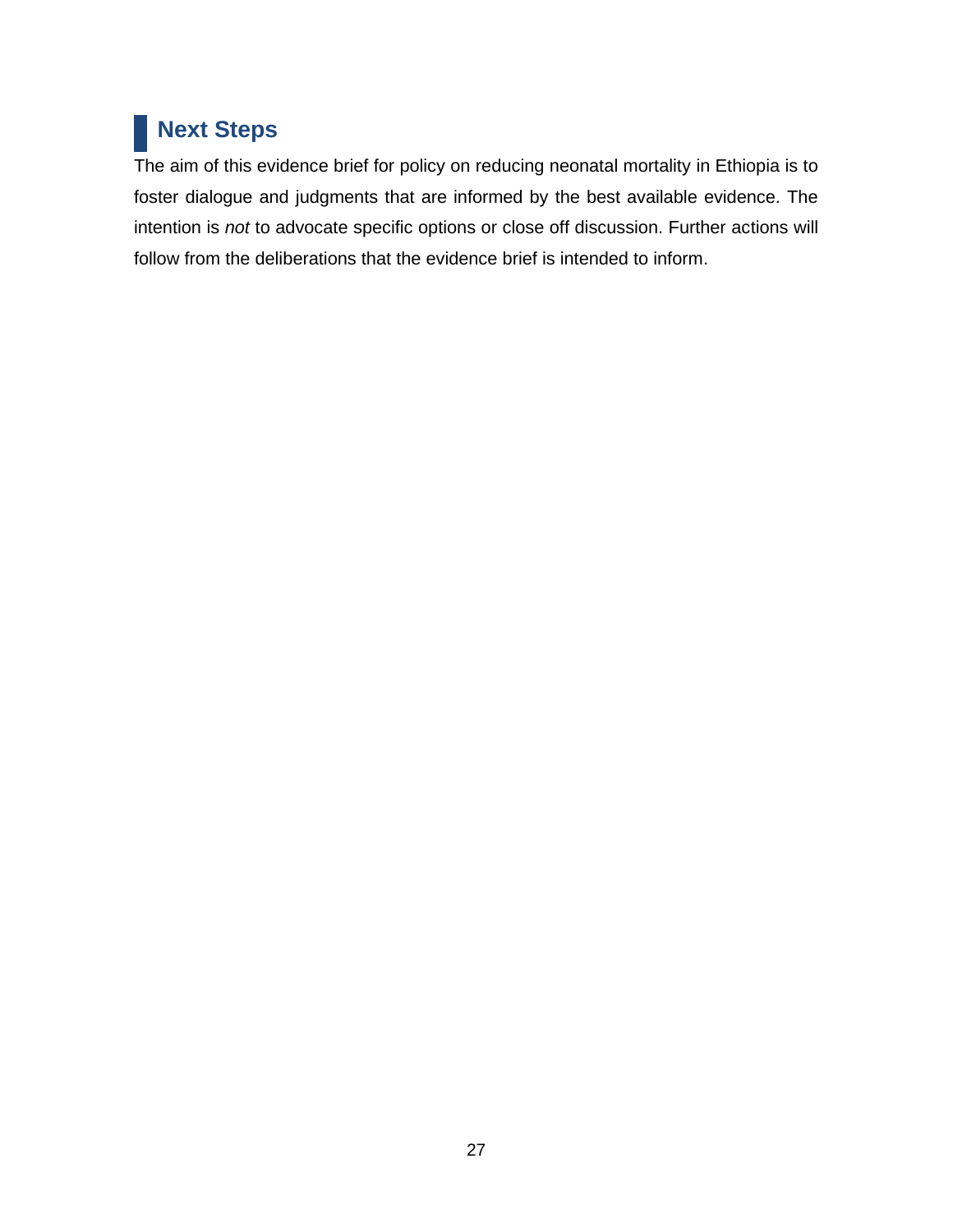# **References**

- Abebe, H., Adane, D., & Shitu, S. (2021). Essential newborn care practice and its associated factors in Southwest Ethiopia. *Archives of Public Health*, *79*(1), 1–9.
- Adam, T., Lim, S. S., Mehta, S., Bhutta, Z. A., Fogstad, H., Mathai, M., & Zupan, J. (2005). *Health in Developing Countries*. 1–6.
- Ahmed, A., Zahidie, A., & Rabbani, F. (2013). Interventions to reduce neonatal mortality from neonatal tetanus in low and middle-income countries: a systematic review. *BMC Public Health*, *13*, 322.
- Ahmed, T., Hossain, M., & Sanin, K. I. (2012). Global burden of maternal and child undernutrition and micronutrient deficiencies. *Annals of Nutrition and Metabolism*, *61*(suppl 1), 8–17.
- Ahmed Y, K., Page, A., Arora, A., & Ogbo, F. A. (2019). Trends and determinants of early initiation of breastfeeding and exclusive breastfeeding in Ethiopia from 2000 to 2016. *International Breastfeeding Journal*, *14*(1), 1–14. https://doi.org/10.1186/s13006-019-0234-9
- Belachew, A., Tewabe, T., & Dessie, G. (2020). Neonatal mortality and its association with antenatal care visits among live births in Ethiopia: a systematic review and meta-analysis. *The Journal of Maternal-Fetal & Neonatal Medicine : The Official Journal of the European Association of Perinatal Medicine, the Federation of Asia and Oceania Perinatal Societies, the International Society of Perinatal Obstetricians*, 1–8.
- Blencowe, H., Cousens, S., Mullany, L. C., Lee, A. C., Kerber, K., Wall, S., Darmstadt, G. L., & Lawn, J. E. (2011). Clean birth and postnatal care practices to reduce neonatal deaths from sepsis and tetanus: A systematic review and Delphi estimation of mortality effect. *BMC Public Health*, *11*(SUPPL. 3). https://doi.org/10.1186/1471-2458-11-S3-S11
- Chi, P., & Amer, Y. (2017). *What is the impact of women's s groups practicing participatory learning and action on maternal and newborn health outcomes in low-resource settings ? March*.
- Ciapponi A. (2017). *Does community case management of pneumonia reduce mortality from childhood pneumonia ? February*.
- CSA. (2016). Federal Democratic Republic of Ethiopia demographic and health survey 2016 key indicators report. In *The DHS Program ICF Rockville, Maryland, USA* (Issue July).
- Darmstadt, G. L., Lee, A. C., Cousens, S., Sibley, L., Bhutta, Z. A., Donnay, F., Osrin, D., Bang, A., Kumar, V., Wall, S. N., Baqui, A., & Lawn, J. E. (2009). Integrated Health Solutions Development, Global Health Program, Bill & amp; Melinda Gates Foundation. *Int J Gynaecol Obstet*, *107*(1), 89–112. https://doi.org/10.1016/j.ijgo.2009.07.010.60
- Delele, T. G., Biks, G. A., Abebe, S. M., & Kebede, Z. T. (2021). Essential newborn care service readiness and barriers in northwest Ethiopia: A descriptive survey and qualitative study. *Journal of Multidisciplinary Healthcare*, *14*, 713–725. https://doi.org/10.2147/JMDH.S300362
- Demisse AG, Alemu F, Gizaw MA, T. Z. (2017). Patterns of admission and factors associated with neonatal mortality among neonates admitted to the neonatal intensive care unit of University of Gondar Hospital, Northwest Ethiopia. *Pediatric Health*, *8*, 57–64.
- Desalew, A., Sintayehu, Y., Teferi, N., Amare, F., Geda, B., Worku, T., Abera, K., & Asefaw, A. (2020). Cause and predictors of neonatal mortality among neonates admitted to neonatal intensive care units of public hospitals in eastern Ethiopia: A facility-based prospective followup study. *BMC Pediatrics*, *20*(1), 1–12. https://doi.org/10.1186/s12887-020-02051-7
- EPHI. (2016). *Ethiopian National Micronutrient survey*. *Ethiopian Public Health Institute, Addis Ababa*, *Ethiopia: 2016*.
- EPHI. (2018a). *Ethiopian Emergency Obstetric and Newborn Care Assessment*. *Ethiopian Public Health Institute, Addis Ababa*, *Ethiopia: 2018*.
- EPHI. (2018b). *Services Availability and Readiness Assessment ( SARA ) Ethiopian Public Health Institute Ethiopia Service Availability and Readiness Assessment ( SARA ) 2018 Final Report*. 119. http://www.ephi.gov.et/index.php/2014-04-10-07-22-18/download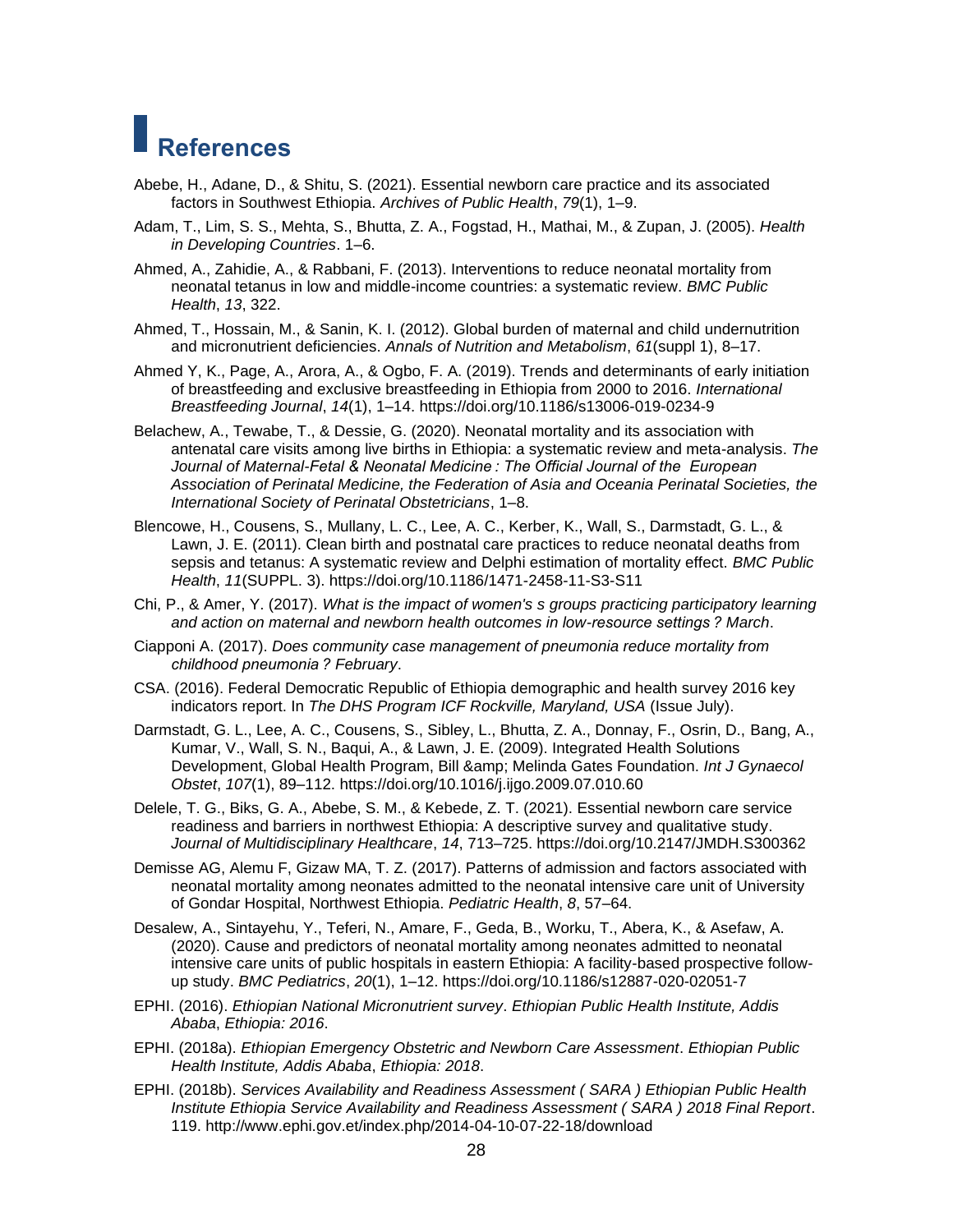EPHI & ICF. (2019). *Ethiopia Mini Demographic and Health Survey*.

- Fenta, S. M., Biresaw, H. B., & Fentaw, K. D. (2021). Risk factor of neonatal mortality in Ethiopia: a multilevel analysis of 2016 Demographic and Health Survey. *Tropical Medicine and Health*, *49*(1). https://doi.org/10.1186/s41182-021-00303-5
- FMoH. (2015a). *Health Sector Transformation Plan*.

FMoH. (2015b). *National Strategy for Newborn and Child Survival in Ethiopia 2015/16-2019/20*.

- FMoH. (2016). *The Health Development Army: Its origins, development and current status, The Health Documentation Initiative*. *August*.
- FMoH. (2020). *Federal Ministry of Health of Ethiopia Performance report 2012 EFY (2019/2020)* (Vol. 2012).

FMoH. (2021). Federal Ministry of Health nine-month performance report. In *2021*.

- Gabrysch, S., & Campbell, O. M. R. (2009). Still too far to walk: Literature review of the determinants of delivery service use. *BMC Pregnancy and Childbirth*, *9*, 34.
- Goldenberg, R. L., Culhane, J. F., Iams, J. D., & Romero, R. (2008). Epidemiology and causes of preterm birth. *The Lancet*, *371*(9606), 75–84.
- HNN. (2017). *Leading Causes of Neonatal Death in Ethiopia (2017)*.
- Hussein, J., Kanguru, L., Astin, M., & Munjanja, S. (2012). The Effectiveness of Emergency Obstetric Referral Interventions in Developing Country Settings : A Systematic Review. *PLoS Medicine*, *9*(7). https://doi.org/10.1371/journal.pmed.1001264
- Johnson, J., Kerber, K., Tinker, A., Otchere, S., Narayanan, I., & Shoo, R. (2006). The continuum of care – reaching mothers and babies at a crucial time and place. *Opportunities for Africa's Newborns*, 23–36.
- Karumbi, J. (2016). *Do emergency obstetric referral interventions reduce maternal and neonatal mortalities in low- and middle-income countries ? August*.
- Karumbi, J., Mulaku, M., Aluvaala, J., English, M., & Opiyo, N. (2013). Topical umbilical cord care for prevention of infection and neonatal mortality. *Pediatric Infectious Disease Journal*, *32*(1), 78–83. https://doi.org/10.1097/INF.0b013e3182783dc3
- Kikuchi, K., Okawa, S., Zamawe, C. O. F., Shibanuma, A., Nanishi, K., Iwamoto, A., Saw, Y. M., & Jimba, M. (2016). Effectiveness of continuum of care - Linking pre-pregnancy care and pregnancy care to improve neonatal and perinatal mortality: A systematic review and metaanalysis. *PLoS ONE*, *11*(10), 1–13. https://doi.org/10.1371/journal.pone.0164965
- Kolobo, H., Chaka, T., & Kassa, R. (2019). Determinants of neonatal mortality among newborns admitted to neonatal intensive care unit Adama, Ethiopia: A case-control study. *Journal of Clinical Neonatology*, *8*(4), 232. https://doi.org/10.4103/jcn.jcn\_23\_19
- Lassi, Z. S., & Bhutta, Z. A. (2015). *Community-based intervention packages for reducing maternal and neonatal morbidity and mortality and improving neonatal outcomes (Review)*. https://doi.org/10.1002/14651858.CD007754.pub3.www.cochranelibrary.com
- Lassi, Z. S., Middleton, P. F., Crowther, C., & Bhutta, Z. A. (2015). Interventions to Improve Neonatal Health and Later Survival: An Overview of Systematic Reviews. *EBioMedicine*, *2*(8), 985–1000. https://doi.org/10.1016/j.ebiom.2015.05.023
- Liu, L., Oza, S., Hogan, D., Chu, Y., Perin, J., Zhu, J., Lawn, J. E., Cousens, S., Mathers, C., & Black, R. E. (2016). Global, regional, and national causes of under-5 mortality in 2000–15: an updated systematic analysis with implications for the Sustainable Development Goals. *The Lancet*, *388*(10063), 3027–3035. https://doi.org/10.1016/S0140-6736(16)31593-8
- Maredza, M., Chola, L., & Hofman, K. (2016). Economic evaluations of interventions to reduce neonatal morbidity and mortality: A review of the evidence in LMICs and its implications for South Africa. *Cost-Effectiveness and Resource Allocation*, *14*(1), 1–15.
- Mathewos, B., Owen, H., Sitrin, D., Cousens, S., Degefie, T., Wall, S., Bekele, A., Lawn, J. E., & Daviaud, E. (2017). Community-Based Interventions for Newborns in Ethiopia (COMBINE): Cost-effectiveness analysis. *Health Policy and Planning*, *32*(suppl\_1), i21–i32.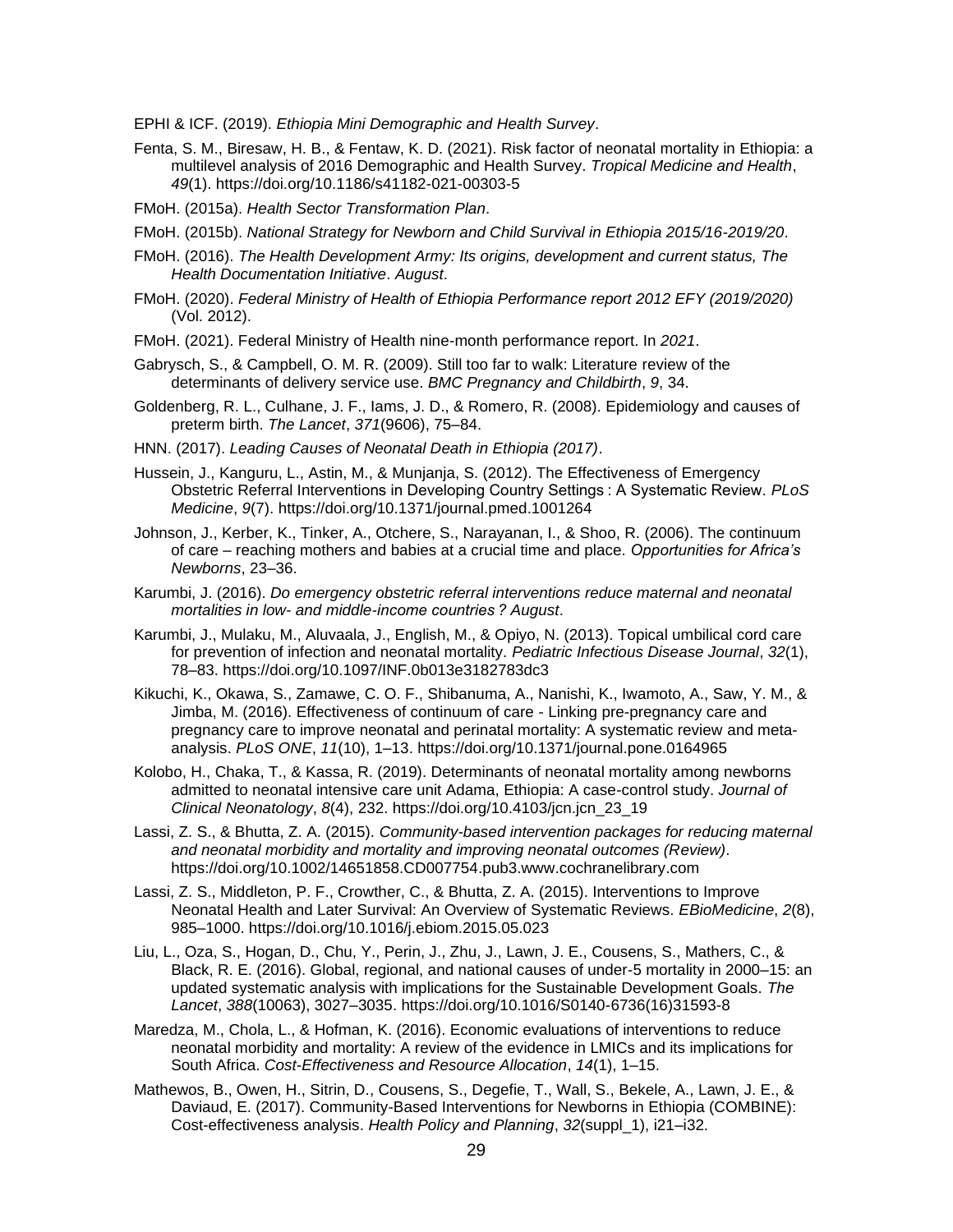- Mekonnen, Y., Tensou, B., Telake, D. S., Degefie, T., & Bekele, A. (2013). Neonatal mortality in Ethiopia : trends and determinants. *BMC Public Health*, *13*(1), 1.
- Mengesha, H. G., & Sahle, B. W. (2017). Cause of neonatal deaths in Northern Ethiopia: A prospective cohort study. *BMC Public Health*, *17*(1), 1–8.

Nasratullah Ansari. (2012). *The Causes of Neonatal Mortality in Afghanistan*.

- Oot, L., Sethuraman, K., Ross, J., & Sommerfelt, A. E. (2018). The Effect of Late Breastfeeding Initiation on Neonatal Mortality: A Model in Profiles for Country-Level Advocacy. *Report*.
- Orsido, T. T., Asseffa, N. A., & Berheto, T. M. (2019). Predictors of Neonatal mortality in Neonatal intensive care unit at referral Hospital in Southern Ethiopia: A retrospective cohort study. *BMC Pregnancy and Childbirth*, *19*(1), 1–9. https://doi.org/10.1186/s12884-019-2227-5
- Osmani, S., & Sen, A. (2003). The hidden penalties of gender inequality: fetal origins of ill-health. *Economics & Human Biology*, *1*(1), 105–121.
- PMNCH. (2010). *PMNCH Knowledge Summary #02 Enable the Continuum of Care*. vhttps://www.who.int/pmnch/knowledge/publications/summaries/ks2/en/
- Rhee, V., Mullany, L. C., Khatry, S. K., Katz, J., LeClerq, S. C., Darmstadt, G. L., & Tielsch, J. M. (2008). Maternal and birth attendant hand washing and neonatal mortality in southern Nepal. *Archives of Pediatrics and Adolescent Medicine*, *162*(7), 603–608.
- Roro, E. M., Tumtu, M. I., & Gebre, D. S. (2019). Predictors, causes, and trends of neonatal mortality at Nekemte Referral Hospital, east Wollega Zone, western Ethiopia (2010–2014). Retrospective cohort study. *PLoS ONE*, *14*(10), 1–13.
- Seid, S. S., Ibro, S. A., Ahmed, A. A., Olani Akuma, A., Reta, E. Y., Haso, T. K., & Fata, G. A. (2019). Causes and factors associated with neonatal mortality in Neonatal Intensive Care Unit (NICU) of Jimma University Medical Center, Jimma, South West Ethiopia. *Pediatric Health, Medicine and Therapeutics*, *Volume 10*, 39–48. https://doi.org/10.2147/phmt.s197280
- Silesh, M., Lemma, T., Fenta, B., & Biyazin, T. (2021). Prevalence and Trends of Congenital Anomalies Among Neonates at Jimma Medical Center, Jimma, Ethiopia : A Three-Year Retrospective Study. *Pediatric Health, Medicine and Therapeutics*.
- Smith, L. C., Ramakrishnan, U., Ndiaye, A., Haddad, L., & Martorell, R. (2003). The importance of women's status for child nutrition in developing countries. *Research Report of the International Food Policy Research Institute*, *131*, 1–164.
- Taye, M., Afework, M., Fantaye, W., Diro, E., & Worku, A. (2019). Congenital anomalies prevalence in Addis Ababa and the Amhara region, Ethiopia: A descriptive cross-sectional study. *BMC Pediatrics*, *19*(1), 1–11. https://doi.org/10.1186/s12887-019-1596-2
- Tessema, M., Moges, T., Zerfu, D., Tesfaye, B., W/yohannes, M., Mulugeta, A., Belachew, T., & Hadis, M. (2019). Preventing neural tube defects in Ethiopia. *Journal of Tropical Pediatrics*.
- Thaddeus, S., & Maine, D. (1994). Too far to walk Maternal mortality in context. *Social Science & Medicine*, *38*(8), 1091–1110. https://doi.org/https://doi.org/10.1016/0277-9536(94)90226-7
- Tolossa, T., Fekadu, G., Mengist, B., Mulisa, D., Fetensa, G., & Bekele, D. (2020). Impact of antenatal care on neonatal mortality among neonates in Ethiopia: a systematic review and meta-analysis. *Archives of Public Health*, *78*(1), 1–11.
- UN. (2015). *Transforming our World: The 2030 Agenda for Sustainable Development* (Issue August). http://www.un.org/
- UN. (2016). The 2030 Agenda for Sustainable Development. In *Arsenic Research and Global Sustainability - Proceedings of the 6th International Congress on Arsenic in the Environment, AS 2016*. https://doi.org/10.1201/b20466-7
- UNICEF. (2009). The State of World's Children 2009. In *Vacuum* (Issue 1).
- UNICEF. (2016). *From the First Making the case for From the First*. https://data.unicef.org/resources/first-hour-life-new-report-breastfeeding-practices/
- UNICEF. (2017). *UNICEF Data: Monitoring the situation of children and women*. https://data.unicef.org/country/eth/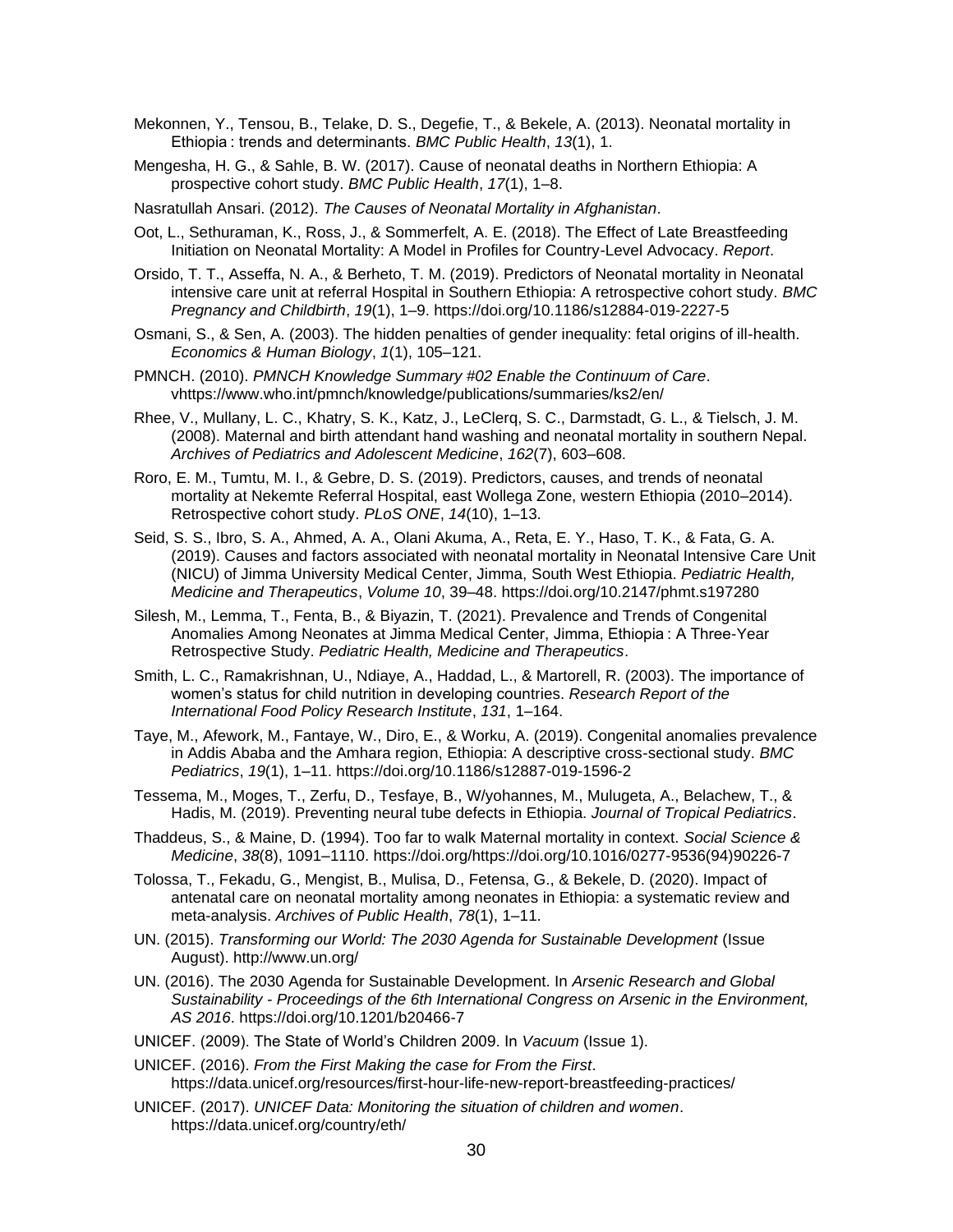- UNICEF. (2019). *Monitoring the situation of children and women*. https://data.unicef.org/topic/maternal-health/newborn-care/
- UNICEF. (2020). *Neonatal Mortality*. https://data.unicef.org/topic/child-survival/neonatal-mortality/
- Waiswa, P., Kallander, K., Peterson, S., Tomson, G., & Pariyo, G. W. (2010). Using the three delays model to understand why newborn babies die in eastern Uganda. *Tropical Medicine and International Health*, *15*(8), 964–972. https://doi.org/10.1111/j.1365-3156.2010.02557.x
- WHO. (2006). *Neonatal and Perinatal Mortality in Sudan*.
- WHO. (2010). *Skilled Birth Attendants*. Making pregnancy safer: the critical role of skilled birth attedant. *https://www.who.int/reproductivehealth/topics/mdgs/skilled\_birth\_attendant/en/*
- WHO. (2015). *100 Core Health Indicators*. *1779*, 28. apps.who.int/iris/bitstream/10665/173589/1/WHO\_HIS\_HSI\_2015.3\_eng.pdf%0Ahttp://ci.nii.a c.jp/naid/40020358184/
- WHO. (2018). *Survive and thrive: transforming care for every small and sick newborn. Key Findings*. 9. https://apps.who.int/iris/bitstream/handle/10665/276655/WHO-FWC-MCA-18.11 eng.pdf?ua=1
- WHO. (2020a). *Congenital anomalies: Key facts*. https://www.who.int/news-room/factsheets/detail/congenital-anomalies
- WHO. (2020b). *Newborns: improving survival and well-being*. https://www.who.int/news-room/factsheets/detail/newborns-reducing-mortality
- WHO & UNICEF. (2020). *The Every New Born Action Plan. Ending Preventable newborn deaths and stillbirths by 2030*. *July*. https://www.unicef.org/media/77166/file/Ending-preventablenewborn-deaths-and-stillbirths-by-2030-universal-health-coverage-in-2020–2025.pdf
- Winani, S., Wood, S., Coffey, P., Chirwa, T., Mosha, F., & Changalucha, J. (2007). Use of a clean delivery kit and factors associated with cord infection and puerperal sepsis in Mwanza, Tanzania. *Journal of Midwifery & Women's Health*, *52*(1), 37–43.
- Wolde, H. F., Gonete, K. A., Akalu, T. Y., Baraki, A. G., & Lakew, A. M. (2019). Factors affecting neonatal mortality in the general population: Evidence from the 2016 Ethiopian Demographic and Health Survey (EDHS)-multilevel analysis. *BMC Research Notes*, *12*(1).
- Yaya, Y., Eide, K. T., Norheim, O. F., & Lindtjørn, B. (2014). Maternal and neonatal mortality in southwest Ethiopia: Estimates and socio-economic inequality. *PLoS ONE*, *9*(4).
- Zaidi, A. K. M., Ganatra, H. A., Syed, S., Cousens, S., Lee, A. C., Black, R., Bhutta, Z. A., & Lawn, J. E. (2011). Effect of case management on neonatal mortality due to sepsis and pneumonia. *BMC Public Health*, *11*(SUPPL. 3), 1–15. https://doi.org/10.1186/1471-2458-11-S3-S13
- Zamorano, N., & Herrera, C. (2017). *Can community-based intervention packages reduce maternal and neonatal morbidity and mortality? A SUPPORT Summary of a Systematic Review*. *January*.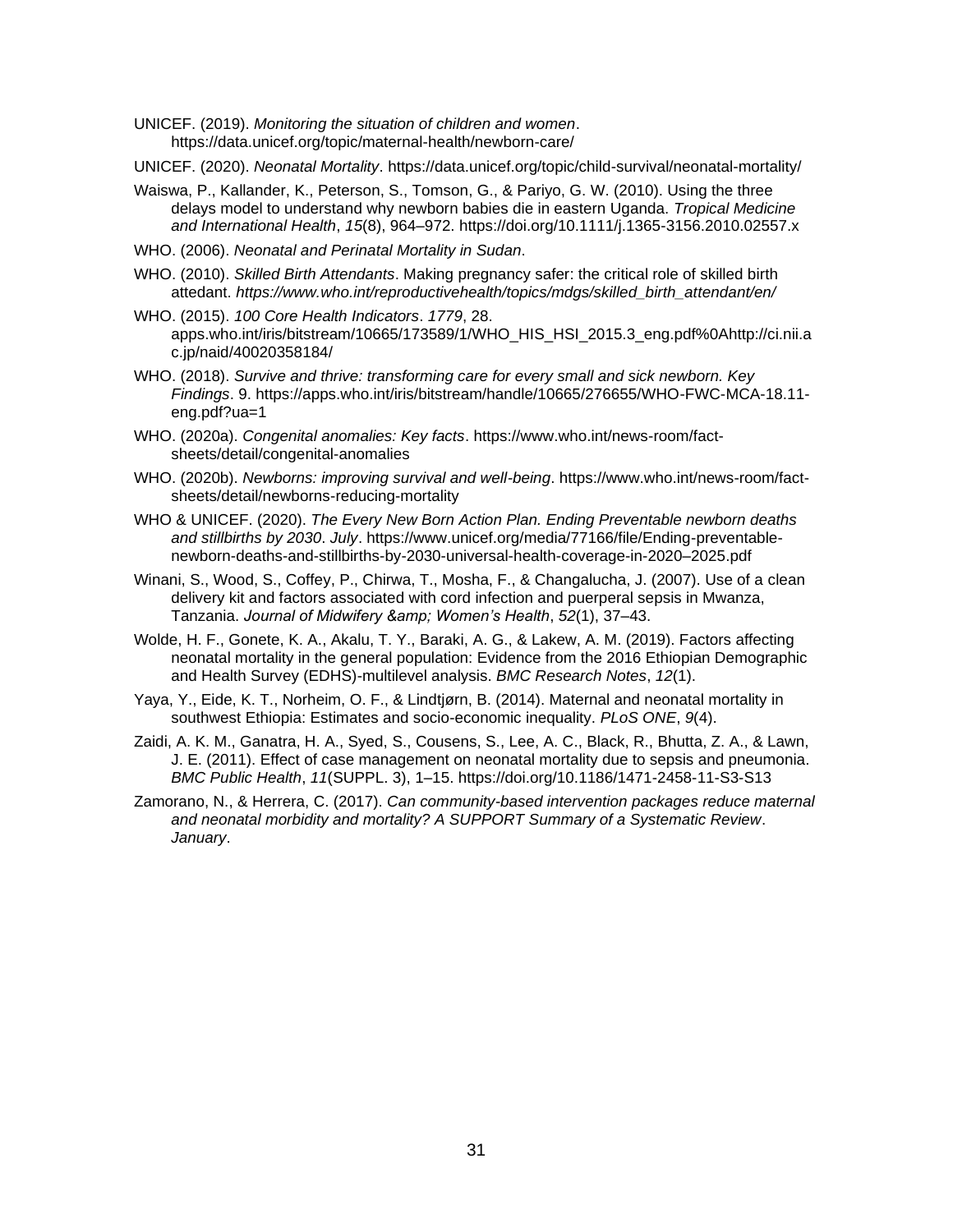# **Appendices**

#### **Appendix 1. How this policy brief was prepared**

The methods used to prepare this evidence brief for policy are described in detail elsewhere. vi,vii,viii

The problem that the evidence brief addresses was clarified iteratively through discussion among the authors, review of relevant documents and research. Research describing the size and causes of the problem was identified by reviewing government documents, routinely collected data, searching PubMed and Google Scholar, through contact with key informants, and by reviewing the reference lists of relevant documents that were retrieved.

Strategies used to identify potential options to address the problem included considering interventions described in systematic reviews (review of systematic reviews) and other relevant documents, considering ways in which other jurisdictions have addressed the problem, consulting key informants and brainstorming.

We searched electronic databases of systematic reviews, including SUPPORT Summaries, Health Systems Evidence, PDQ Evidence, Epistemonikos, the Cochrane Library (CENTRAL, Cochrane Database of Systematic Reviews), and supplemented these searches by checking the reference lists of relevant policy documents and with focused searches using PubMed, Google Scholar, and personal contacts to identify systematic reviews for specific topics. The final selection of reviews for inclusion was based on a consensus of the authors.

Potential barriers to implementing the policy options were identified by brainstorming using a detailed checklist of potential barriers (SURE guide for identifying and addressing barriers) to implementing health policies. Implementation strategies that address identified barriers were identified by brainstorming and reviewing relevant documents.

<sup>i</sup> Mulrow CD. Rationale for systematic reviews. BMJ 1994; 309:597-9.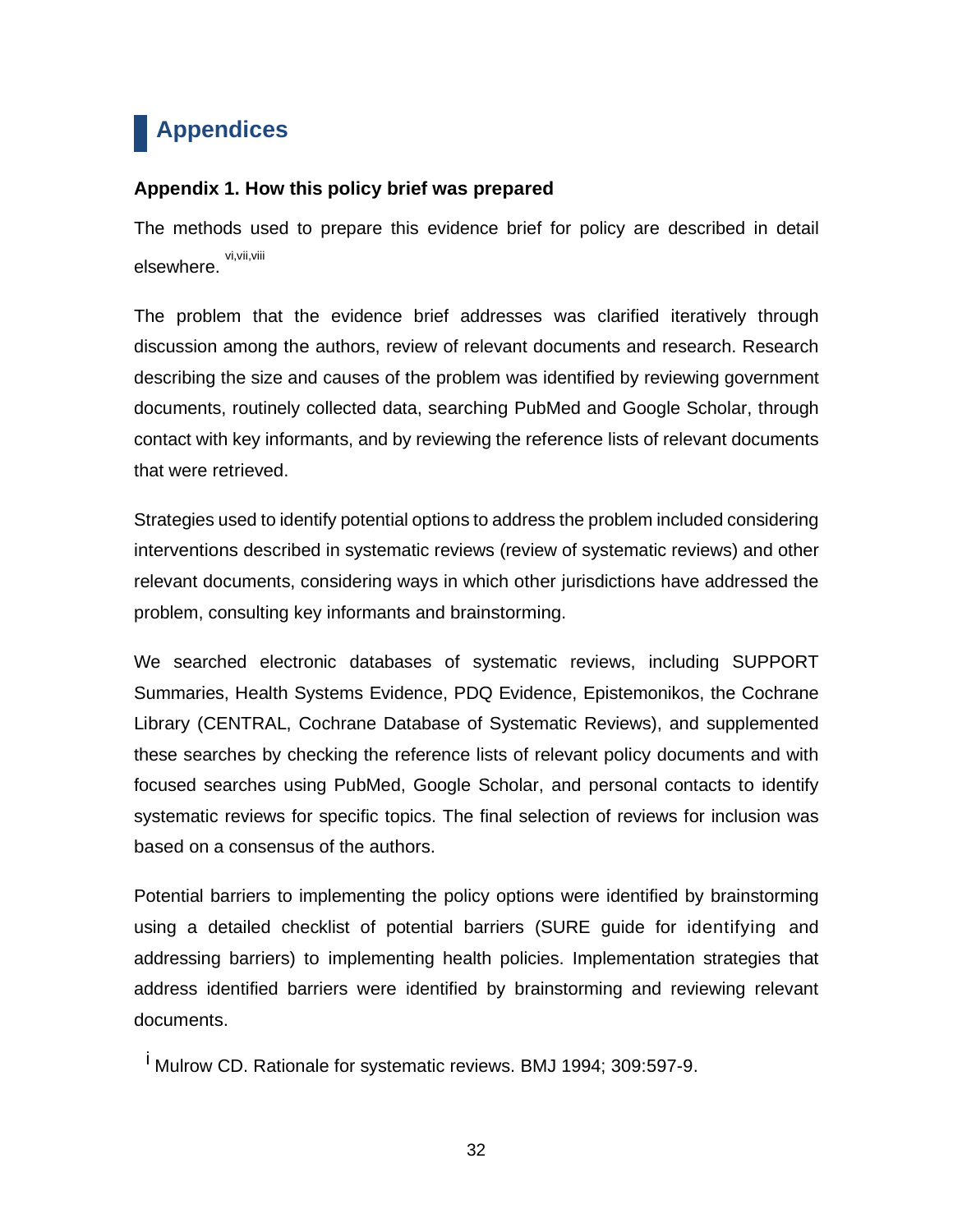ii Bero LA, Jadad AR. How consumers and policymakers can use systematic reviews for decision making. Ann Intern Med 1997; 127:37-42.

<sup>iii</sup> Lavis JN, Posada FB, Haines A, Osei E: Use of research to inform public policy making. Lancet 2004; 364:1615-21.

iv Oxman AD, Bjørndal A, Becerra-Posada F, Gibson M, Gonzalez Block MA, Haines A, et al. A framework form and atory impact evaluation to ensure well informed public policy decisions. Lancet. 2010; 375:427–31.

<sup>v</sup> Moynihan R, Oxman AD, Lavis JN, Paulsen E. Evidence-Informed Health Policy: Using Research to Make Health Systems Healthier. Rapport Nr 1-2008. Oslo: Nasjonalt kunnskapssenter for helsetjenesten, 2008.

vi Supporting the Use of Research Evidence (SURE) in African Health Systems. SURE guides for preparing and using policy briefs: 4.Clarifying the problem. [www.evipnet.org/sure](http://www.evipnet.org/sure)

vii Supporting the Use of Research Evidence (SURE) in African Health Systems. SURE guides for preparing and using policy briefs: 5. Deciding on and describing options to address the problem. [www.evipnet.org/sure](http://www.evipnet.org/sure)

viii Supporting the Use of Research Evidence (SURE) in African Health Systems. SURE guides for preparing and using policy briefs: 6. Identifying and addressing barriers to implementing the options. [www.evipnet.org/sure](http://www.evipnet.org/sure)